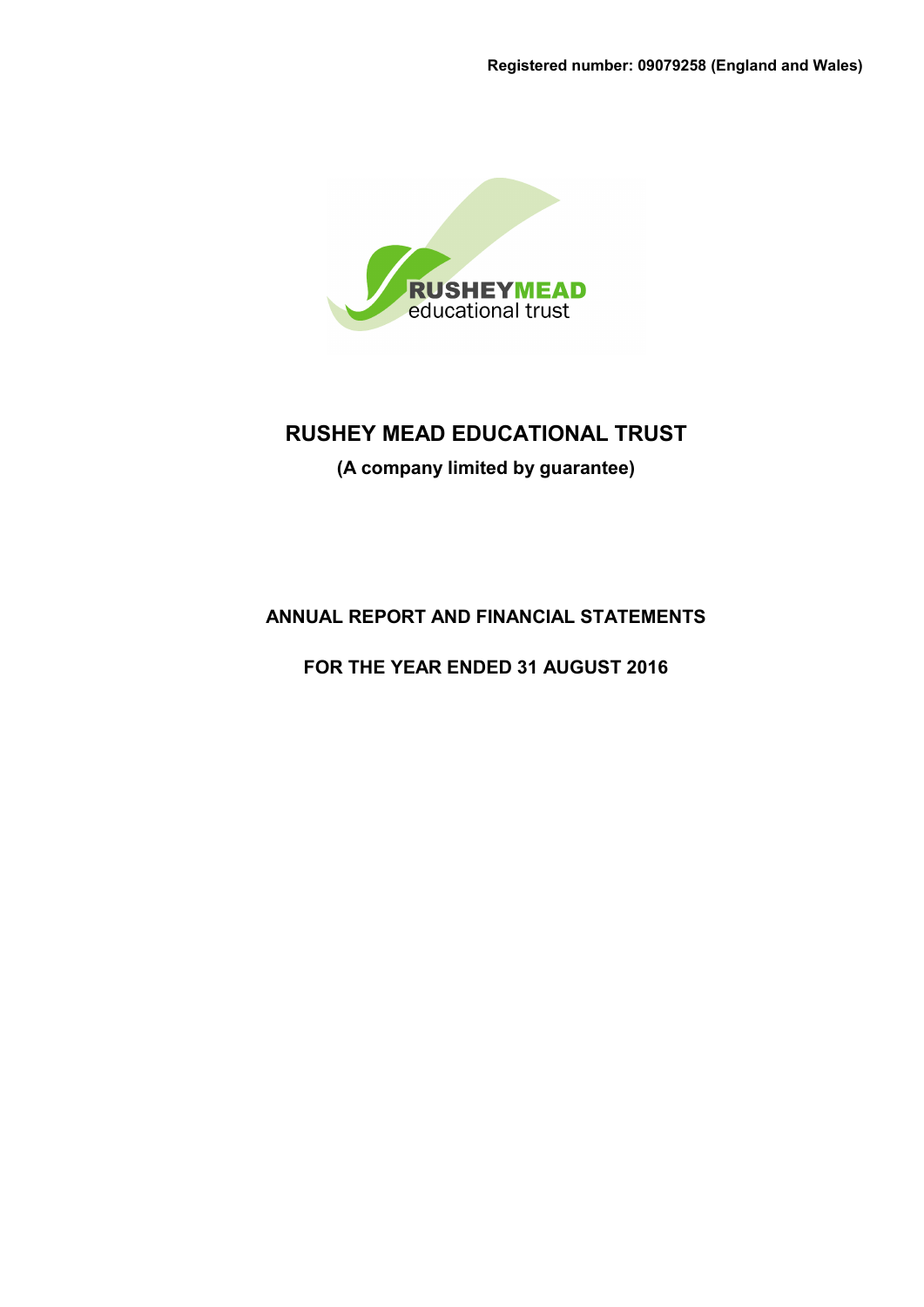# **RUSHEY MEAD EDUCATIONAL TRUST (A company limited by guarantee)**

### **CONTENTS**

|                                                                                | Page      |
|--------------------------------------------------------------------------------|-----------|
| Reference and administrative details                                           | 1         |
| <b>Trustees' report</b>                                                        | $2 - 13$  |
| <b>Governance statement</b>                                                    | $14 - 16$ |
| Statement on regularity, propriety and compliance                              | 17        |
| <b>Statement of Trustees' responsibilities</b>                                 | 18        |
| Independent auditors' report on the financial statements                       | $19 - 20$ |
| Independent auditors' assurance report on regularity                           | $21 - 22$ |
| Statement of financial activities incorporating income and expenditure account | 23        |
| <b>Balance sheet</b>                                                           | 24        |
| <b>Statement of cash flows</b>                                                 | 25        |
| Notes to the financial statements                                              | $26 - 50$ |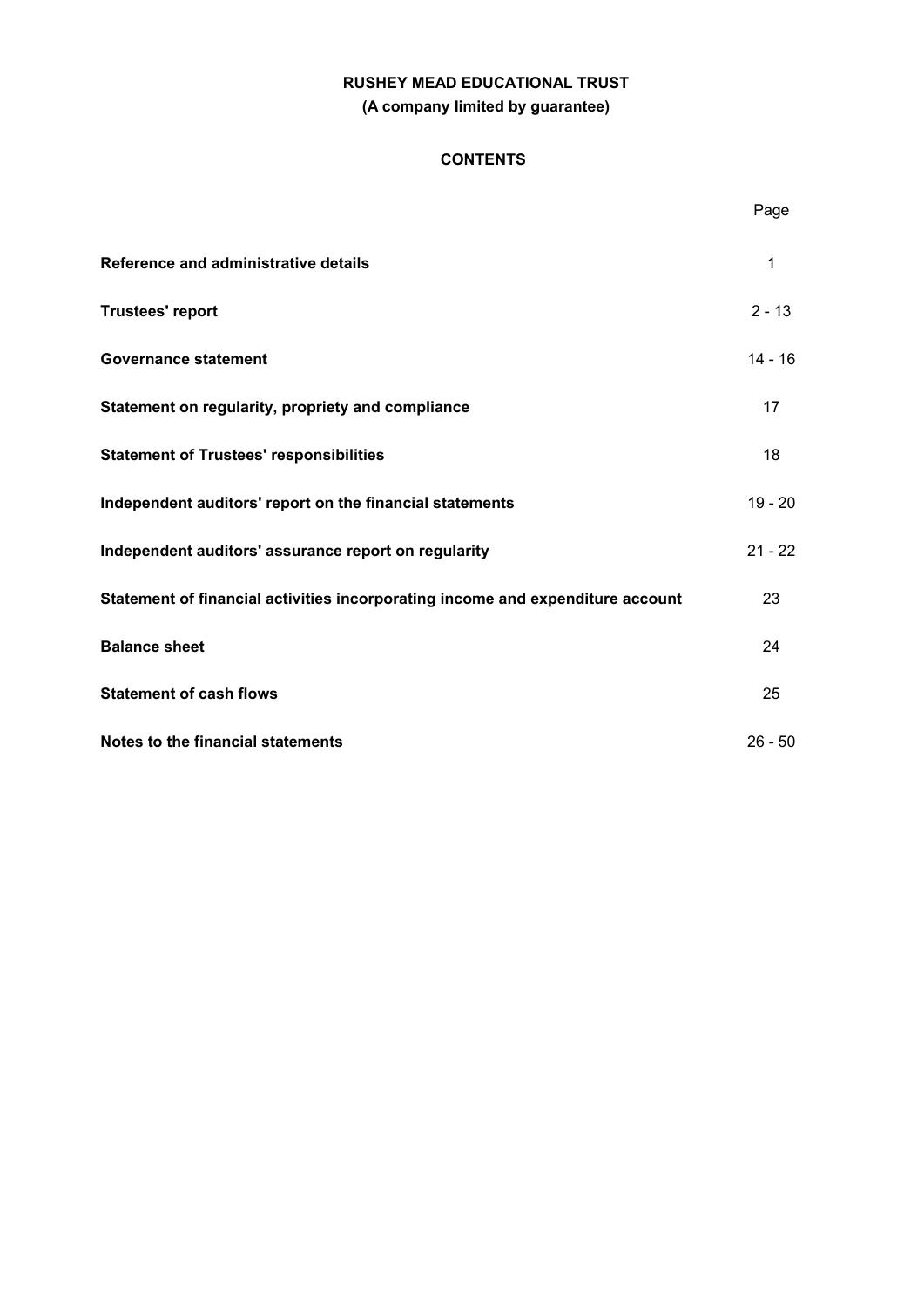**(A company limited by guarantee)**

#### **REFERENCE AND ADMINISTRATIVE DETAILS OF THE ACADEMY, ITS TRUSTEES AND ADVISERS FOR THE YEAR ENDED 31 AUGUST 2016**

| <b>Members</b>                            | <b>Rachael Clarke</b><br>Carolyn Robson<br><b>Colin Forknall</b><br>Jill Wilkinson<br><b>Anthony Glover</b>                                                                                                                                                                                                                                                                     |
|-------------------------------------------|---------------------------------------------------------------------------------------------------------------------------------------------------------------------------------------------------------------------------------------------------------------------------------------------------------------------------------------------------------------------------------|
| Trustees                                  | <b>Anthony Glover</b><br>Carolyn Robson<br>Rita Hindocha<br>Rachael Clarke<br>Zoe Conneally<br>Colin Forknall<br>Margaret Taylor<br>Jill Wilkinson<br>Deepak Karia (appointed 18 October 2016)<br>Hetal Parmar (appointed 18 October 2016)<br>Cathy Brown (resigned 1 June 2016)<br>Alison Greenhill (resigned 1 September 2015)<br>Trevor Pringle (resigned 22 September 2015) |
| <b>Company registered</b><br>number       | 09079258                                                                                                                                                                                                                                                                                                                                                                        |
| <b>Company name</b>                       | <b>Rushey Mead Educational Trust</b>                                                                                                                                                                                                                                                                                                                                            |
| <b>Principal and registered</b><br>office | Rushey Mead Academy<br><b>Melton Road</b><br>Leicester<br>LE4 7AN                                                                                                                                                                                                                                                                                                               |
| <b>Company secretary</b>                  | Cathy Brown                                                                                                                                                                                                                                                                                                                                                                     |
| <b>Senior management</b><br>team          | Carolyn Robson, Chief Executive Officer<br>David Wyatt, Chief Financial Officer<br>Cathy Brown, Head of Governance<br>Rita Hindocha, Secondary Partnership Lead<br>Sarah Ridley, Primary Partnership Lead<br>Jackie Gair, Associate Principal                                                                                                                                   |
| <b>Independent auditors</b>               | <b>Clear and Lane Limited</b><br><b>Chartered Accountants</b><br>340 Melton Road<br>Leicester<br>LE4 7SL                                                                                                                                                                                                                                                                        |
| <b>Bankers</b>                            | Lloyds Bank<br><b>High Street</b><br>Leicester<br>LE1 4FP                                                                                                                                                                                                                                                                                                                       |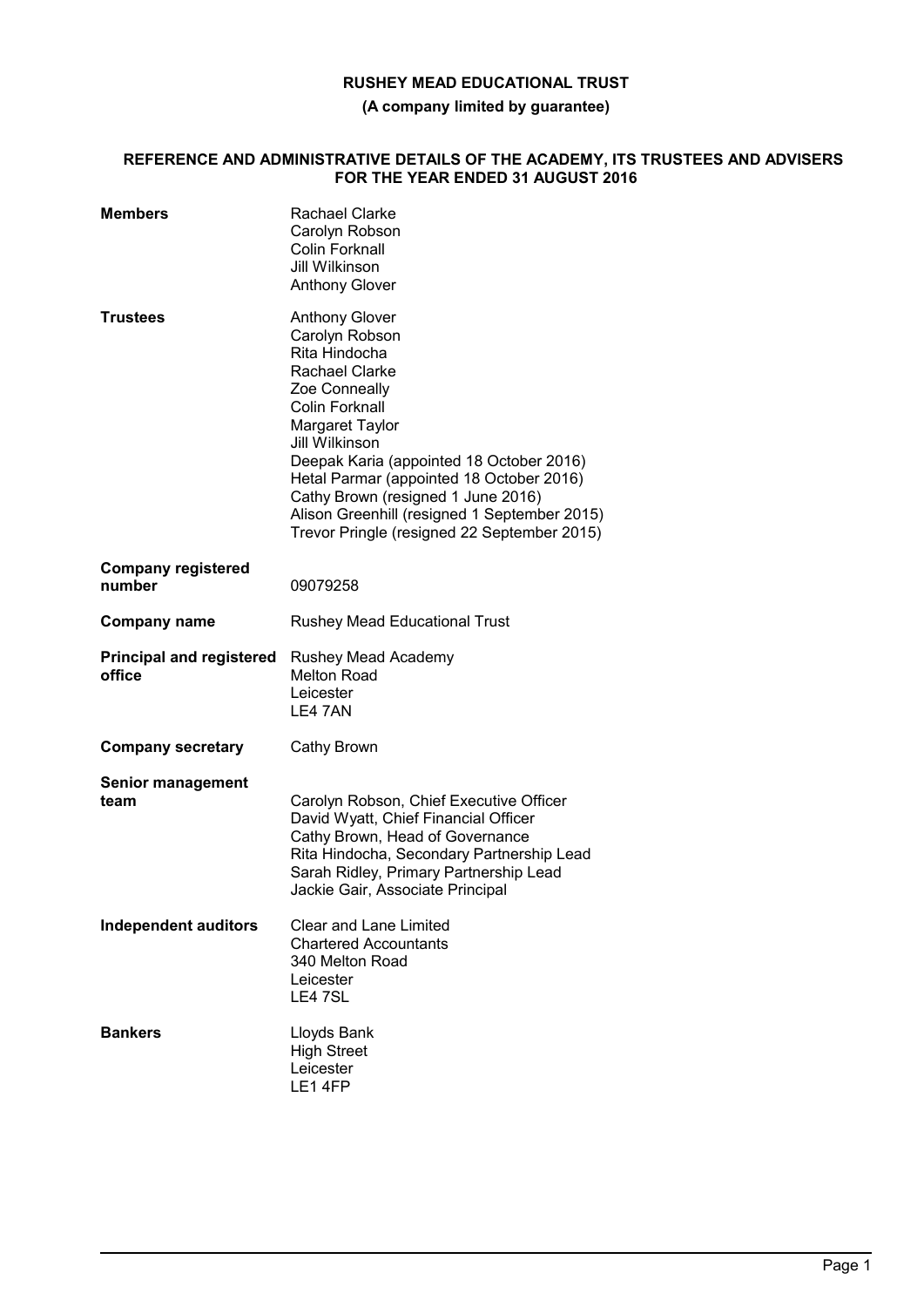**(A company limited by guarantee)**

#### **TRUSTEES' REPORT FOR THE YEAR ENDED 31 AUGUST 2016**

The Trustees present their annual report together with the financial statements and auditor's report of the charitable company for the year 1 September 2015 to 31 August 2016. The Annual report serves the purposes of both a Trustees' report, and a Directors' report under company law.

Rushey Mead Educational Trust (RMET) was established in June 2014 to provide a local academy sponsorship solution and became fully operational in November 2015 with its first two academies, Rushey Mead Academy, the lead academy, and Northfield House Primary Academy, the sponsored academy. Since 2015, RMET has taken on a further three converter academies and currently operates **1 secondary and 4 primary** academies in Leicester, which together have pupils aged from pre-school to 16 years. The academies had a combined pupil capacity of **2760** and had a roll of **2788** in the school census in October 2016 (numbers do not include the Foundation 1 children). RMET has a combined General Annual Grant (GAG) of £8M.

RMET has always been underpinned by a strong moral purpose and commitment to improving life chances for all young people; there has been a long history of collaboration and system leadership through the National Support School at Rushey Mead Academy, its Teaching School Alliance and SCITT. RMET is deliberately a cross phase entity, believing that it has much to learn from each other and that primary colleagues in particular have a rich, holistic understanding of their learners.

The Board of RMET is determined to create a high performing Multi-Academy Trust that delivers the very best educational experience for pupils at both primary and secondary level. As a Trust, it will build on reciprocity and partnership to develop excellent opportunities and ambitious, aspirational outcomes for all, whilst nurturing selfworth and resilience.

The ambition of the Trust is to deliver growth in its membership in order to create both value for money central services and also a highly responsive school improvement model. RMET will extend the Trust's reach and impact in the local community by planned growth over the next six to eighteen months. RMET will achieve this growth through structured responses to membership requests, undertaking appropriate due diligence. To operate the most efficient and effective services RMET envisages a Multi-Academy Trust with a minimum of 4,000-5,000 pupils and a central trust budget of over £1M.

### **STRUCTURE, GOVERNANCE AND MANAGEMENT**

### **Constitution**

Rushey Mead Educational Trust is a company limited by guarantee (No. 9079258) and an exempt charity in accordance with the Academies Act 2010. The charitable company was incorporated on 10th June 2014.

The governance of the Trust is defined in the Memorandum and Articles of Association together with the funding agreements with the Department for Education (DfE). The Trustees of RMET are also the Directors of the charitable company for the purposes of company law. The charitable company is known as Rushey Mead Educational Trust.

Details of the trustees who served during the year are included in the Reference and Administrative Details on page 1.

RMET's **Governance Charter** sets out the fundamental principles of the organisation and the rules of governance. The Trust Board has overall responsibility and ultimate decision-making authority but delegate's authority to two key groups in order to ensure effective leadership and governance: the Executive Team and Local Governing Bodies. A **roles and responsibilities matrix** outlines decision-making processes at all levels within the Trust.

Each academy has a Local Governing Body which is governed by a Scheme of Delegation, which is individual to the academy and its Local Governing Body, and a constitution and terms of reference.

The core business of each academy's Local Governing Body is:

- Reviewing and monitoring the Academy Improvement Plan;
- Monitoring and reviewing progress and attainment;
- Financial accountability, making sure that the budget is on track and the money is spent well;
- Reviewing and monitoring the curriculum.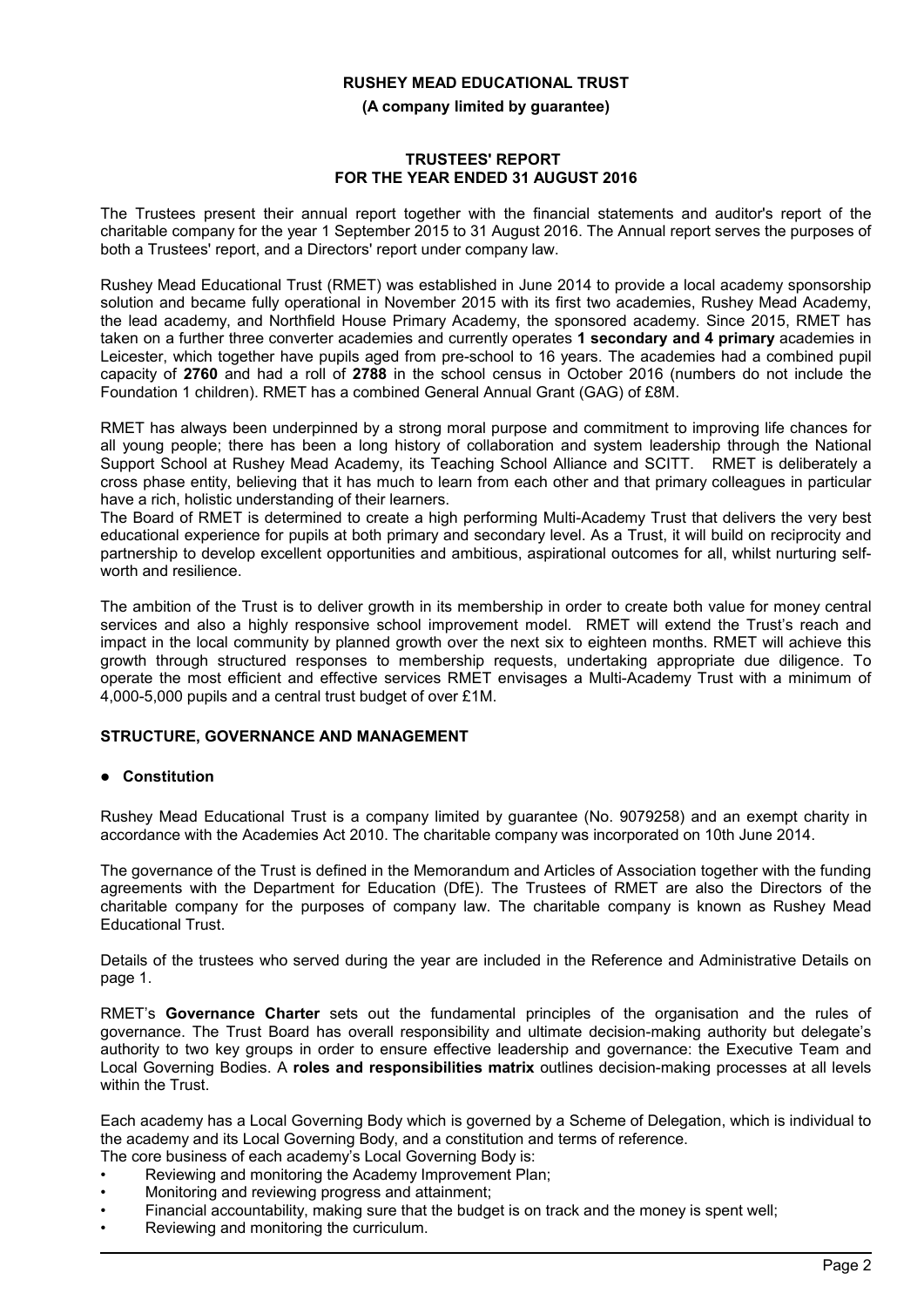#### **(A company limited by guarantee)**

#### **TRUSTEES' REPORT (continued) FOR THE YEAR ENDED 31 AUGUST 2016**

Governance is such an important aspect of the Trust that it has, during this last year, appointed a Head of Governance who will ensure effective governance throughout the Trust. It includes, induction, training and support of the Board and Local Governing Bodies and ensuring the Governance Charter is effectively implemented.

The Trust Board has a broad range of experience and ensures that it has the appropriate skills required to provide effective strategic leadership and oversight, including financial stewardship.

### **Members' liability**

Each member of the charitable company undertakes to contribute to the assets of the charitable company in the event of it being wound up while they are a member, or within one year after they cease to be a member, such amount as may be required, not exceeding £10, for the debts and liabilities contracted before they ceased to be a member.

## **Trustees' indemnities**

The academy trust has opted into the Department for Education's risk protection arrangement (RPA), an alternative to insurance where UK government funds cover losses that arise. This scheme protects trustees and officers from claims arising from negligent acts, errors or omissions occurring whilst on academy business, and provides cover up to £10,000,000. It is not possible to quantify the Trustees and officer indemnity element from the overall cost of the RPA scheme.

### **Method of recruitment and appointment or election of Trustees**

RMET has the following trustees as set out in its Articles of Association and Funding Agreement:

- up to 4 Trustees appointed by Members;
- up to 3 Academy Trustees appointed or elected by other Trustees;
- up to 1 Staff Trustee appointed by the Trustees:
- up to 2 Community Trustees appointed by the Trustees;
- the Chief Executive Officer;
- the Rushey Mead Academy Principal;
- a minimum of 2 Parent Trustees if not represented on the Academy Local Governing Bodies.

Trustees are appointed for a four year period, however, this time limit does not apply to the Chief Executive Officer. Subject to remaining eligible to be a particular type of Trustee, any Trustee can be re-appointed or reelected.

### **Policies and procedures adopted for the induction and training of Trustees**

New Trustees are provided with an induction pack, containing the documents that they will need to undertake their role as Trustees. Induction tends to be done informally and is tailored specifically to the individual.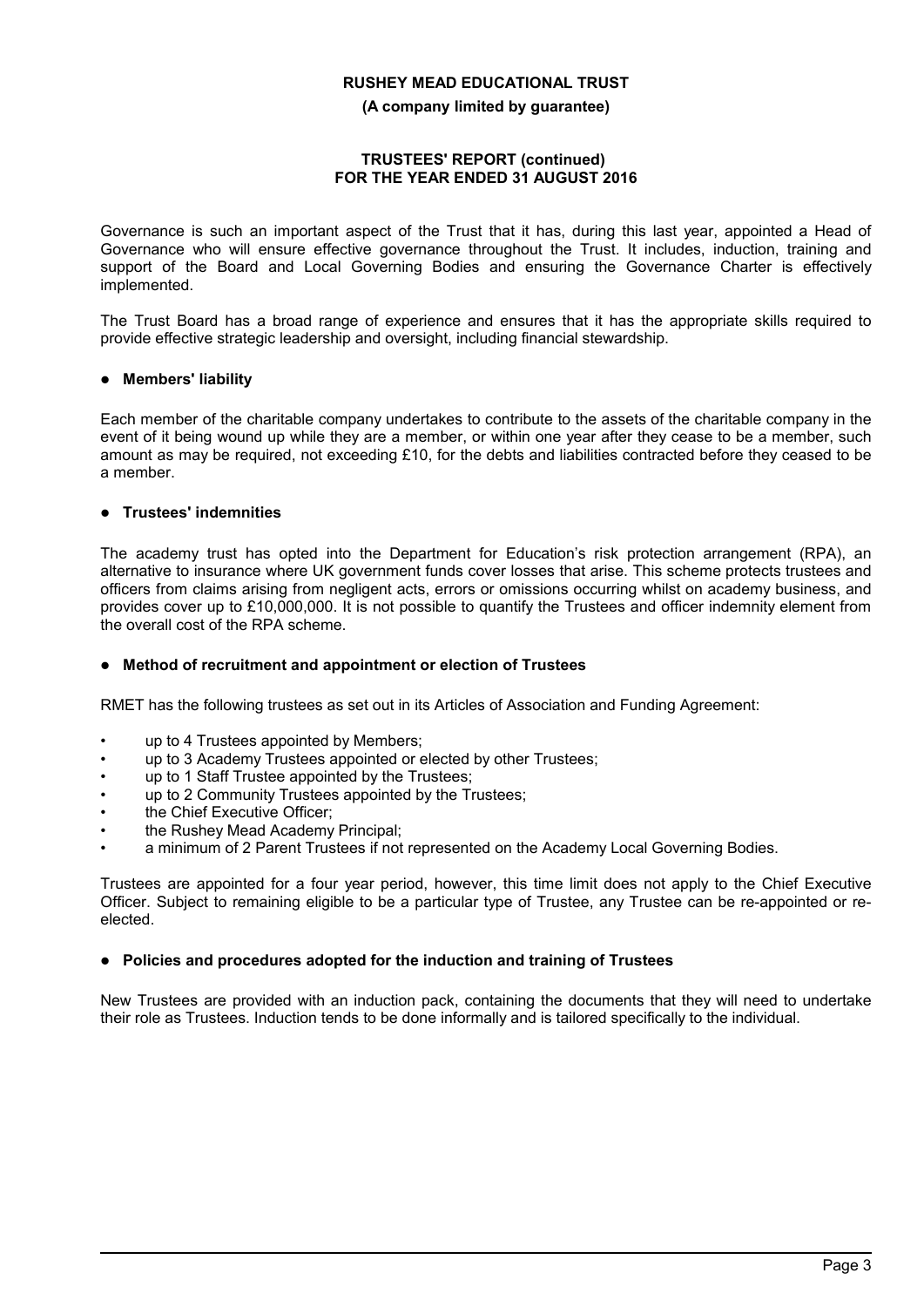**(A company limited by guarantee)**

#### **TRUSTEES' REPORT (continued) FOR THE YEAR ENDED 31 AUGUST 2016**

#### **Organisational structure**

The RMET Board of Trustees hold a minimum of 3 meetings in every school year. The Trustees establish an overall framework for the governance of the Trust and determines membership, terms of reference and procedures of committees and other groups.



### **Members**

The members of the Rushey Mead Educational Trust, akin to shareholders, are subscribers to the Trust's memorandum of association. Members ensure that the Trust's activities are properly directed to achieving its objectives and are responsible for appointing the Board of Directors.

#### **Board of Trustees**

The Trustees of the Rushey Mead Educational Trust are responsible for conducting the affairs of the Trust to achieve its objectives, shaping the success of the Trust. The Board of Trustees delegate authority to central committees and to a Local Governing Body for each academy within the Trust.

#### **Local Governing Body**

Each academy has its own Local Governing Body who ensure that the academy meets its educational vision and targets. The extent of their powers is determined by the Scheme of Delegation and Constitution and Terms of Reference which varies from academy to academy within RMET.

#### **Executive Team**

The Executive Team is the executive management arm of the Academy Trust, focusing on operations and the educational performance of the academies. They operate under the leadership and direction of the CEO, who is by virtue of their position a Trustee of the Academy Trust. The Executive Team work directly with the Principals' Forum, Operational Team, staff in each academy and the Local Governing Bodies to ensure that the required outcomes are achieved in accordance with the direction and vision of the Trust Board.

#### **Principals Forum**

All the RMET academies' principals are members of the Principals' Forum which meets fortnightly and is integral to all school improvement activities. It makes recommendations and suggests developments to the Executive Team through the two partnership lead posts.

#### **Operational Team**

All the RMET academies' business managers are members of the Operational Team which meets fortnightly with RMET's Chief Financial Officer and is integral to all school business activities. It makes recommendations and suggests developments to the Executive Team through RMET's Chief Financial Officer.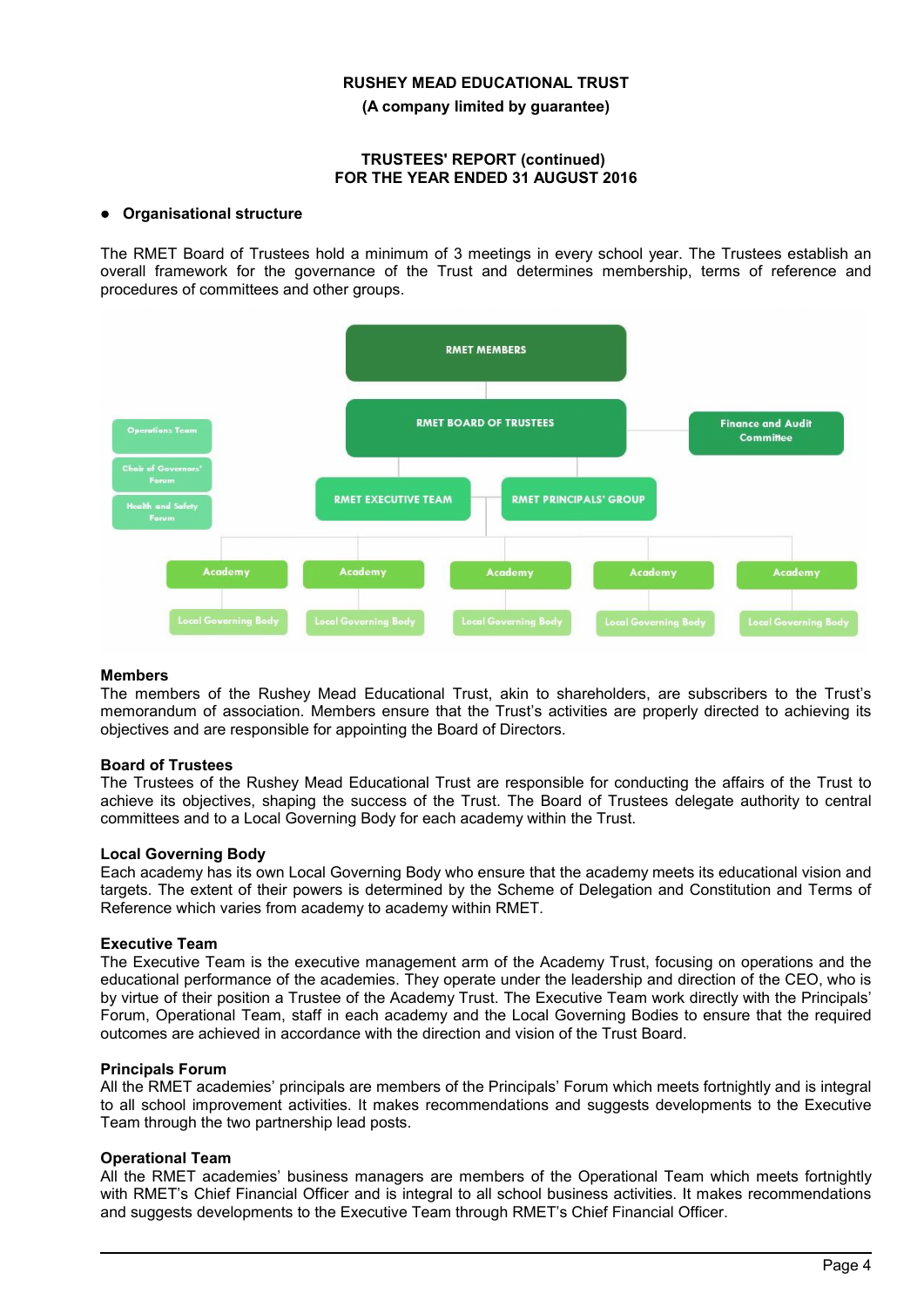**(A company limited by guarantee)**

### **TRUSTEES' REPORT (continued) FOR THE YEAR ENDED 31 AUGUST 2016**

### **Pay policy for key management personnel**

The pay levels of the key management personal have been benchmarked against comparable positions at similar sized Multi-Academy Trusts.

The Chief Executive Officer and Chief Financial Officer pay levels have been agreed by the RMET Finance and Audit Committee.

### **Connected organisations, including related party relationships**

Although there are a number of professional links to other schools and third party organisations, the Trust is an independent company with no affiliation to outside bodies.

The Trust works closely with a wide variety of organisations in the field of education, including but not restricted to:

- National College for School Leadership
- National Governors Association
- Challenge Partners
- The British Council
- Teaching Schools Council
- Freedom and Autonomy for Schools National Association
- The Schools, Pupils and Teachers Network
- East Midlands Teaching Schools Alliance
- Leicester Teaching School Alliance
- Leicestershire Secondary SCITT
- Leicester City Educational Improvement Partnership
- Spencer Academies Trust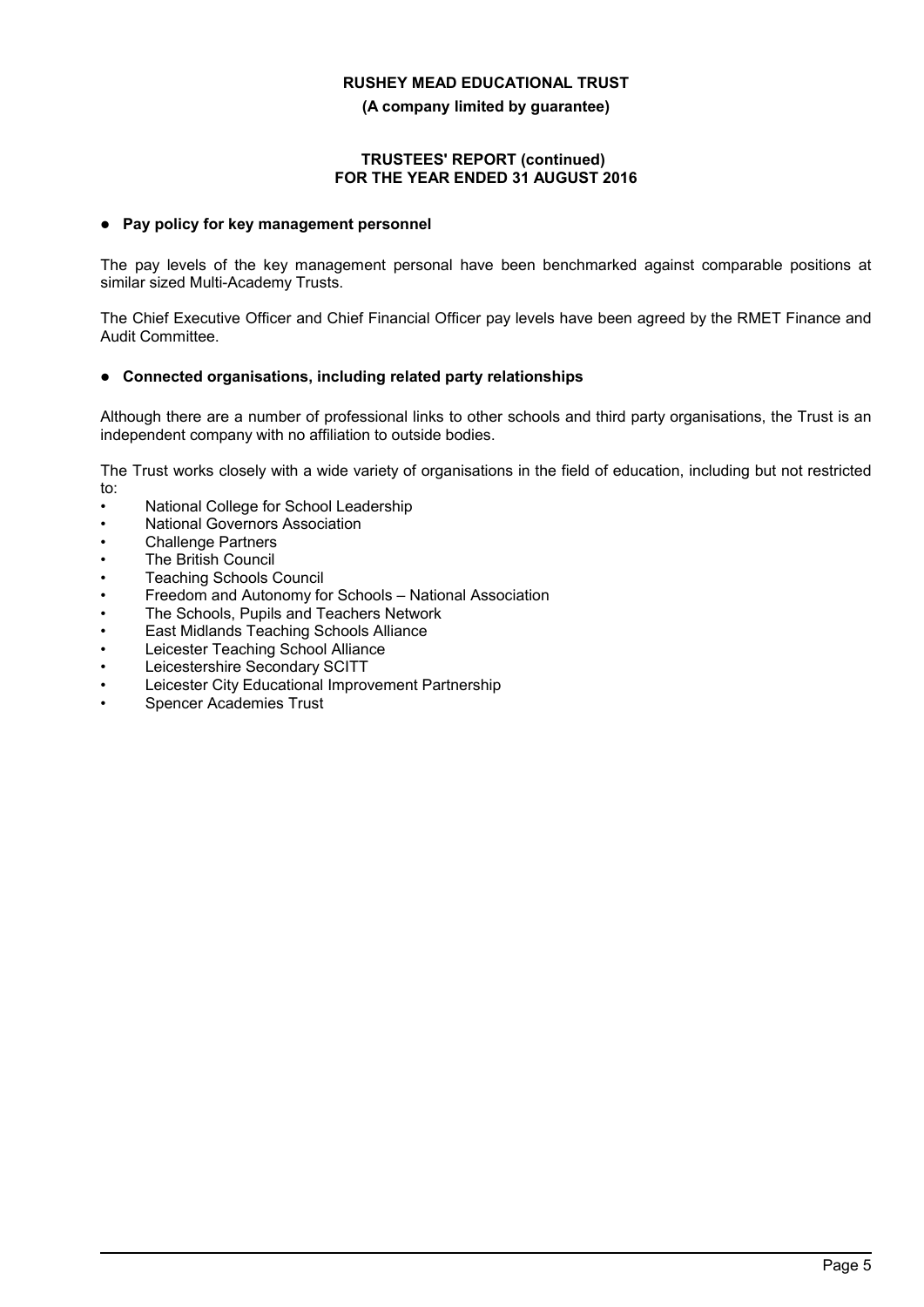**(A company limited by guarantee)**

#### **TRUSTEES' REPORT (continued) FOR THE YEAR ENDED 31 AUGUST 2016**

### **OBJECTIVES AND ACTIVITIES**

#### **Objects and aims**

The Trust's mission statement is 'together we make a positive difference'.

Our mission statement demonstrates our fundamental belief that we can achieve more together than separately. We believe that we will be able to provide the best possible education for local young people where our academies create a climate within which young people will thrive. We will achieve this through strong collaboration, through strong executive leadership and management, through excellent learning, teaching and assessment, where our teachers are expert in their fields, and where we have effective local governance, a professional approach to our business, and sound financial management.

We have built our vision around a triangular building block to represent 3 key values; excellence, reciprocity, and community. These summarise important principles for the Trust so that we are always aiming high, working together, and serving diverse communities. The triangle shape also represents dynamic strength, stability, and a solid foundation. Under a set of guiding principles, each academy within RMET is encouraged to innovate to find solutions, to explore, and to enrich the Trust as a whole. Each academy is required to develop a unique ethos and character reflecting its community and context rather than the Trust imposing a predetermined solution. Where academies however, require sponsored solutions or strong intervention we will put in place a tight school improvement solution with much less flexibility and greater control.

RMET ensures its values of excellence, reciprocity, and community drive the school improvement strategy. In particular, it is committed to ensuring that all its young people, particularly the least advantaged, receive excellent teaching so that they can make progress that is outstanding. RMET as the employer of all staff within its academies provides high quality, professional development for its entire staff so they can develop their own learning and skills.

RMET is fully committed to a school led system, as already demonstrated through the Teaching School Alliance, SCITT, and Challenge Partners Hub. It believes that strong networks build capacity from within and a culture that is constantly reflective and outward focused.

Trust strategy begins from careful audits of each new school, understanding through due diligence processes as to the strengths and areas for development in each academy from the beginning. Each of our academies has a challenging improvement plan which is carefully monitored both by the academy's Local Governing Body and the RMET Executive Team, overseen by the Trust's board of directors. RMET also captures areas of expertise that can share capacity to support other academies as well as school specific requirements. Bespoke high quality packages of support are facilitated, using the Trust's network of system leadership and core services. The school improvement model ensures that schools needing full recovery have strong support and monitoring.

RMET Academies have been grouped into school improvement Pods – both single or cross phase as found most effective and relevant to specific circumstances. Each Pod has a system leader, acting as an Achievement Partner or in some cases, Executive Lead, who is responsible for monitoring and evaluating the performance of support offered to the academies as well as the performance of the academies themselves. They are key to our quality assurance processes and report directly to the Executive Team and Local Governing Bodies. RMET builds leadership and management capacity internally and train and deploy their own NLEs, LLEs, and SLEs from within the Teaching School Alliance.

A major benefit of the model is formalised school-to-school support, impacting directly on all young people. Leadership development and career opportunities within the Trust also directly impact on outcomes by providing secondment opportunities and breadth of experience to colleagues within the Trust. This school led system ensures RMET academies have strong networks and a strong voice in their own future. Schools which join RMET are able to help shape and develop its work and benefit both from the support they have received and the opportunities for school improvement they are in turn able to offer.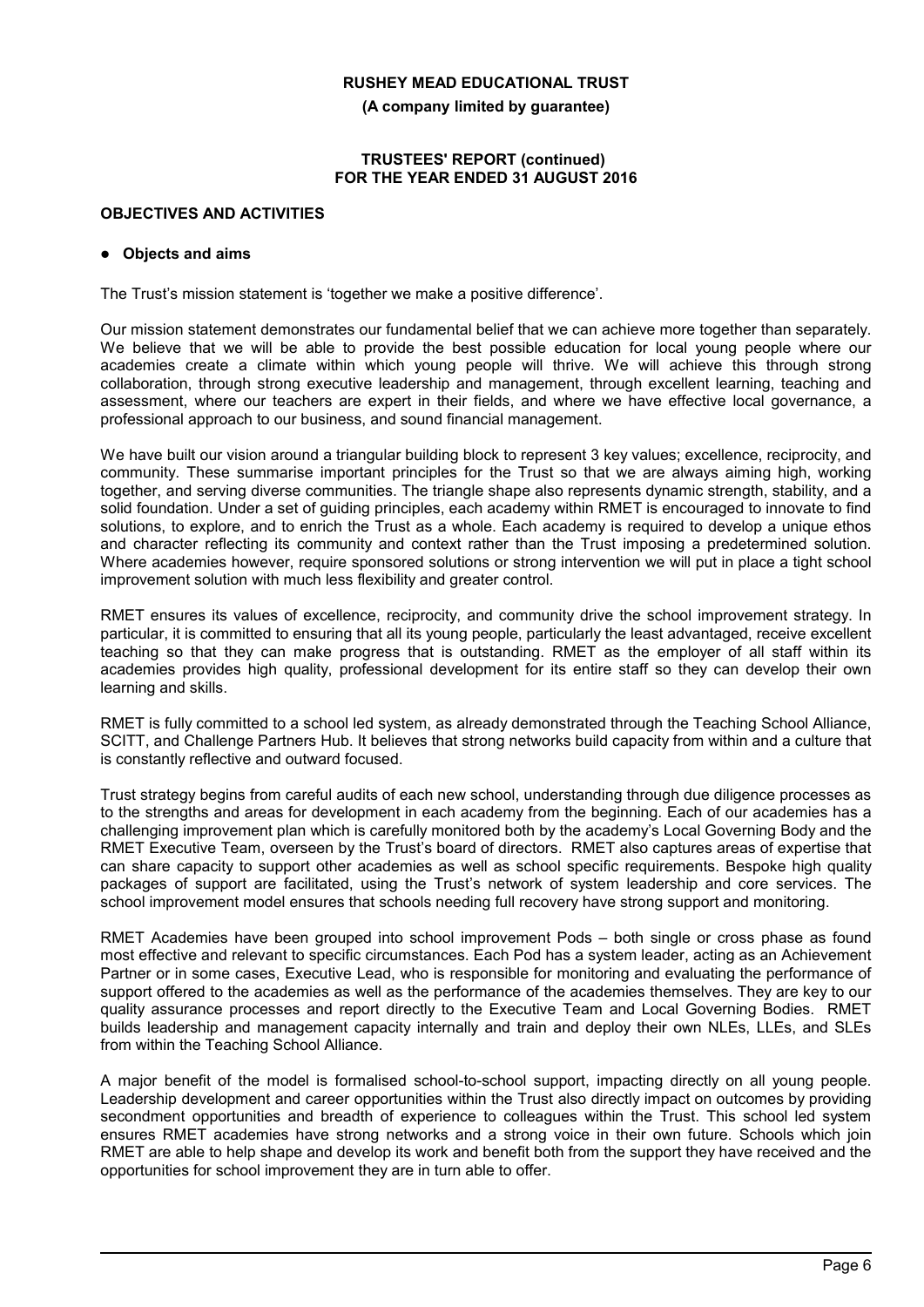**(A company limited by guarantee)**

#### **TRUSTEES' REPORT (continued) FOR THE YEAR ENDED 31 AUGUST 2016**

### **Public benefit**

The Trustees confirm that they have complied with their duty to have due regard to the guidance on public benefit published by the Charity Commission in exercising their powers or duties.

The Trust supports schools, both inside and outside the Trust, through the National Support School status of two of its academies, delivery of professional development, through the Trust's Leicester Teaching School Alliance, and the sharing of effective practice and knowledge to ultimately benefit the wider community.

The Academy's public benefit is enshrined in its charitable objectives, which state "to play a role in the regeneration of communities that the academies serve by increasing the belief of parents and carers in the purpose and value of education and valuing the partnership with families and children."

### **STRATEGIC REPORT**

## **ACHIEVEMENTS AND PERFORMANCE**

#### **Key performance indicators**

RMET started the financial year with nil academies and ended the financial year with five academies. The Trust has developed a successful primary network, which includes collaborative working and mutual support. The RMET secondary academy and each RMET primary academy has their own Principal, apart from Northfield House who have had an Executive Head for the period from 1 November 2015. A Principal Designate from 1 February 2017 for Northfield House has been secured.

The Trust has developed both a primary and secondary School Improvement Focused Support and Intervention offer in addition to creating a School Improvement Framework.

All of the primary academies within the Trust were above floor target.

Rushey Mead Academy, the Trust's only secondary academy, exceeded national attainment levels and achieved 71.1% A\*Cs in English and maths (BASICS) which was the academy's best ever result.

The % of pupils achieving EBacc was significantly higher at 50% than National Average of 24%. This is an improvement on 2015.

### **Going concern**

After making appropriate enquiries, the Board of Trustees has a reasonable expectation that the Trust has adequate resources to continue in operational existence for the foreseeable future. For this reason it continues to adopt the going concern basis in preparing the financial statements. Further details regarding the adoption of the going concern basis can be found in the Statement of Accounting Policies.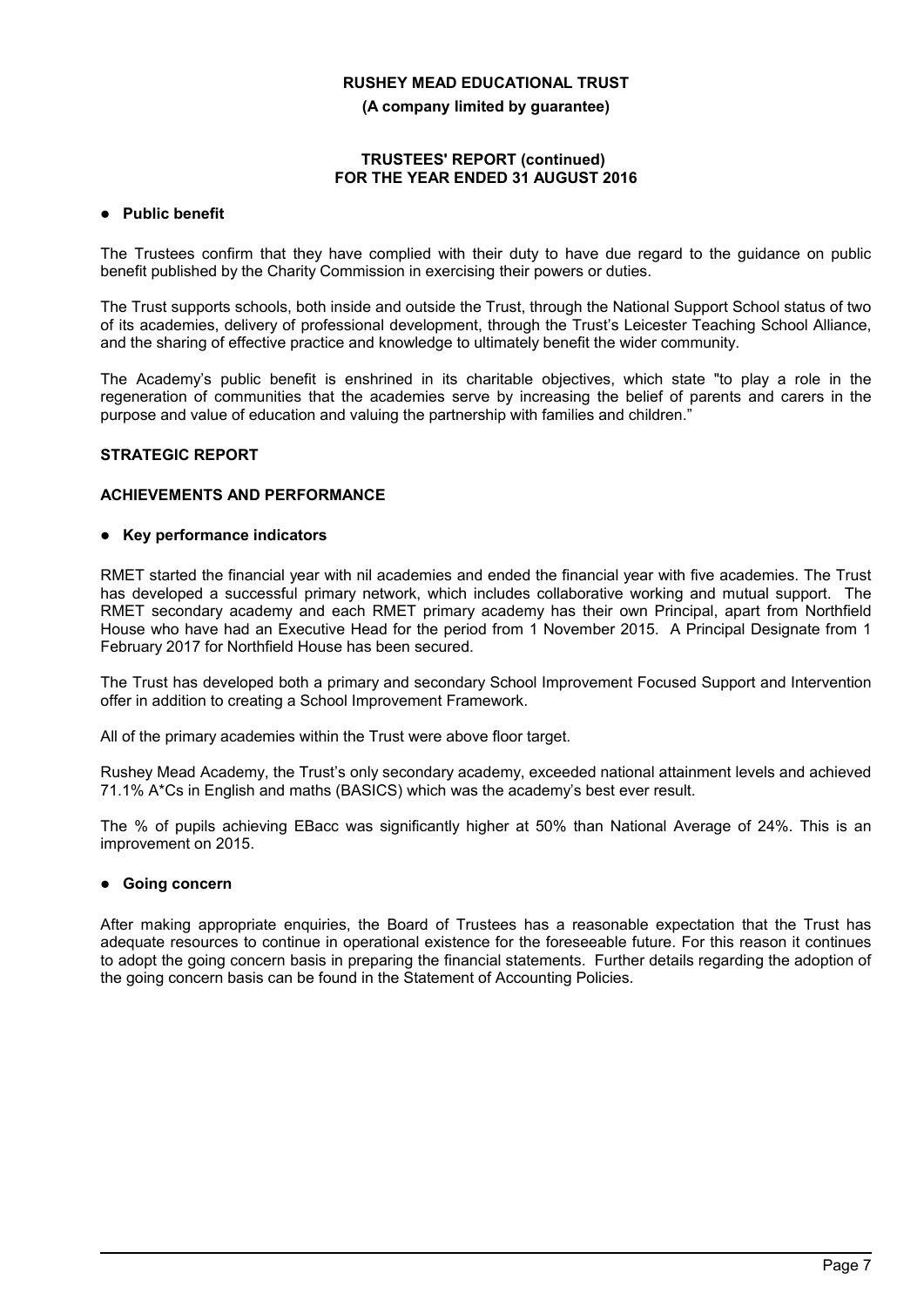**(A company limited by guarantee)**

#### **TRUSTEES' REPORT (continued) FOR THE YEAR ENDED 31 AUGUST 2016**

### **FINANCIAL REVIEW**

### **Financial Review**

As at 31 August 2016 the Trust held £1,414,258 of unrestricted reserves plus £297,016 of unspent (non-fixed asset) restricted funds. The Trust therefore held combined unrestricted and non-fixed asset restricted funds, being its available reserves of £1,711,274

The Trust had a pension deficit on their Local Government Pension Scheme of £6,191,000 at 31 August 2016 and a fixed asset reserve of £29,729,908 (being the book value of past purchases £29,157,954 plus £571,954 of unspent capital grants.)

There are no significant factors going forward that are expected to impact on the normal continuing operation of the Trust. The principle financial management policies adopted in the period are included in the Trust's internal financial policies and are typical for a Trust of this size and type. There were no unusual significant events worthy of comment during the year.

The principal sources of funding for the Trust are the General Annual Grant (GAG) and other EFA/DfE grants, such as Pupil Premium. This funding has been used to support the key educational objectives of the academy trust, subject to any remaining reserves.

The Trust's investment policy is only to hold cash reserves on deposit with major holding banks so as to minimise risk.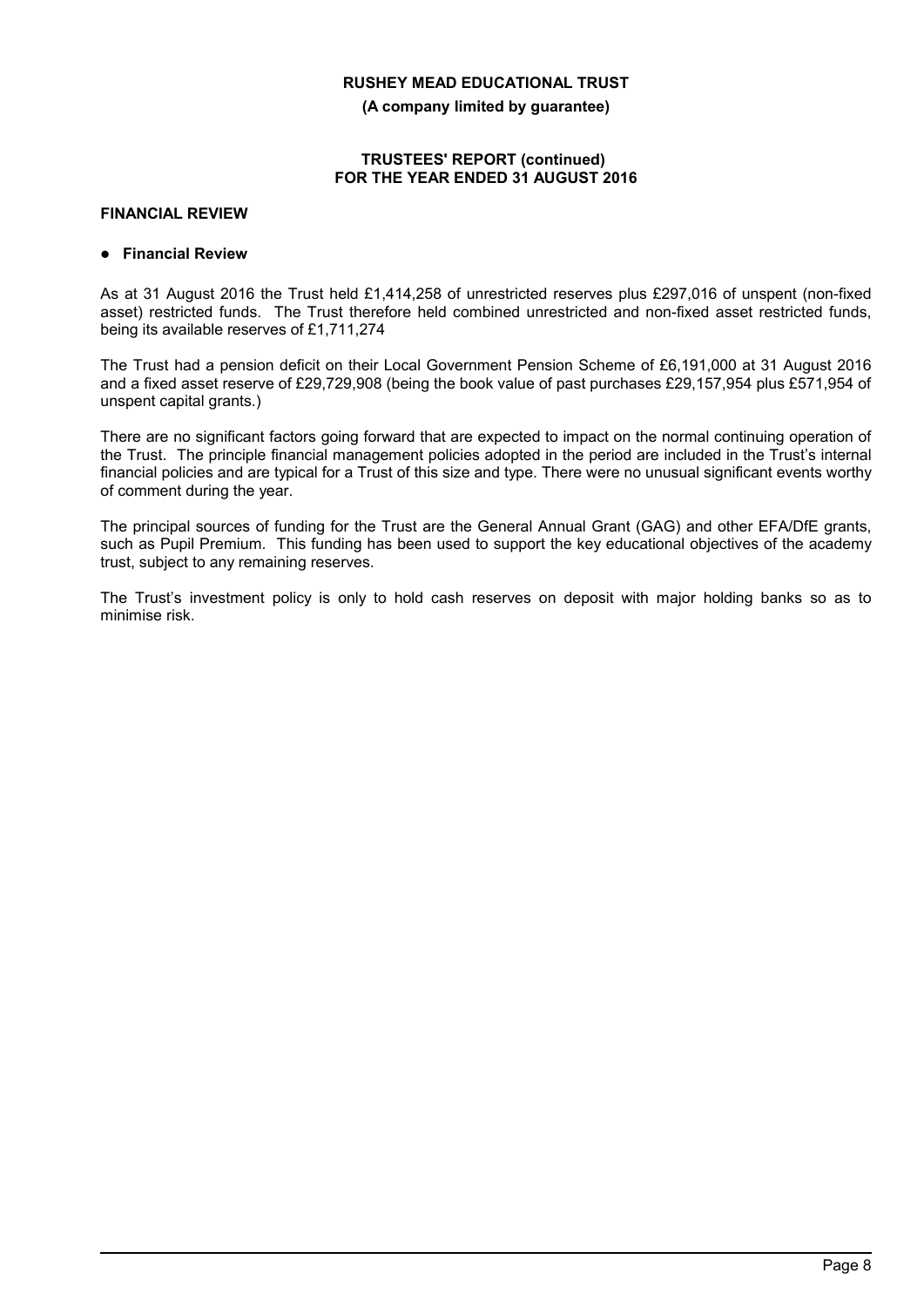**(A company limited by guarantee)**

#### **TRUSTEES' REPORT (continued) FOR THE YEAR ENDED 31 AUGUST 2016**

#### **Reserves policy**

The Trust Board review the actual reserve levels of the Academy Trust annually. This review encompasses the nature of income and expenditure streams, the need to match income with commitments and the nature of reserves. The target setting level of reserve`s will be considered annually by the Finance and Audit Committee and this target will be recorded in the minutes of the committee. The level of reserves held is set at the Trust level, however, it is the expectation that each individual Academy will achieve a similar position. The Academy Trust needs to hold reserves to allow for contingencies such as unfunded building repairs, unexpected staffing costs and to allow for some uncertainty in future government funding.

The Trustees have determined that the appropriate level of free reserves, which it considers to be unrestricted non-designated funds, plus unspent General Annual Grant (GAG), should be approximately one month's costs for the five Academies, being approximately £1,300,000. Actual non-designated unrestricted funds plus unspent GAG as at 31 August 2016 were £1,473,311, being higher than the target level set by the Trustees by £173,311, which the Trustees expect to be used during the current 2016/17 academic year. The Academy Trust also held other available restricted funds at the year end of £149,690. Total available reserves at 31 August 2016, including designated funds of £88,273 set aside for Teaching School use, were £1,711,274. Cash at bank at 31 August 2016 was £1,663,211, being approximately in line with total available reserves.

Included within unrestricted funds above were designated funds of £88,273 at 31 August 2016. The Trustees have identified £40,000 as the minimum level of reserves to be held by the Teaching School as this represent the value of one year of the discretionary annual grant that could at any point in the future be withdrawn. The remaining reserves are set aside by the Trustees for school improvement projects across the Trust. This reserve is likely to be spent over the course of the next two years, ending on 31st August 2018.

At 31 August 2016 the Trust's fixed asset reserve of £29,729,908 represented £29,157,954 of funds which could only be realised if the assets were sold, plus £571,954 of unspent capital grants.

The only reserve in deficit at the year end was the pension reserve (deficit of £6,191,000) which will be addressed via contribution rates decided on from time to time by the pension scheme actuaries. This deficit has arisen, as with many other schemes of this type, mainly due to increased life expectancies and reduced investment returns.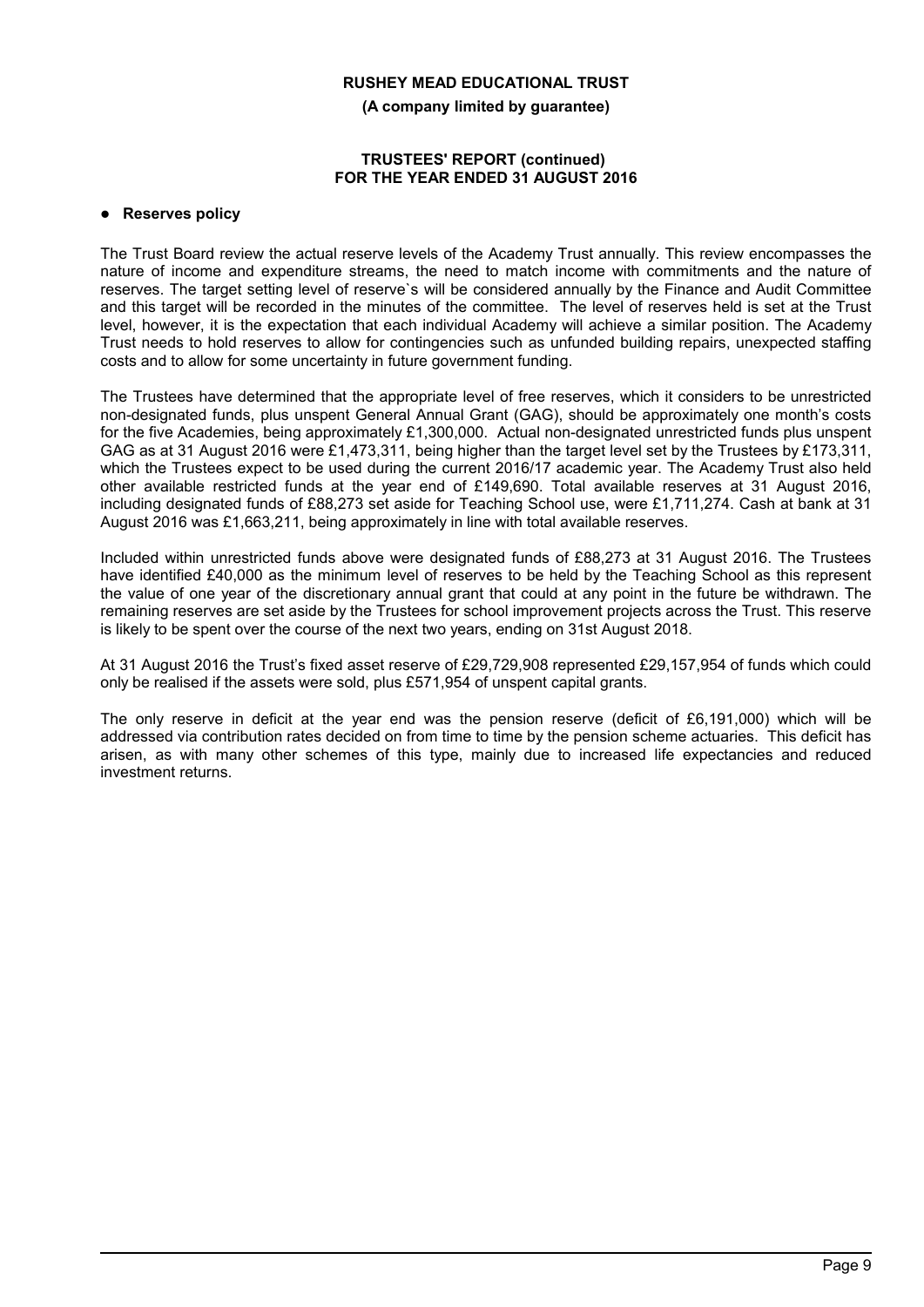**(A company limited by guarantee)**

#### **TRUSTEES' REPORT (continued) FOR THE YEAR ENDED 31 AUGUST 2016**

#### **Investments policy**

RMET's Investment Policy ensures that funds which the Academy Trust does not immediately need to cover anticipated expenditure are invested in such a way as to maximise income but without risk. Our aim is to spend the public monies with which we are entrusted for the direct education benefit of pupils as soon as is prudent. The Academy Trust does not consider the investment of surplus funds as a primary activity, rather it is the result of good practice as and when circumstances allow.

The purpose of the RMET Investment Policy is:

- To ensure adequate cash balances are maintained in the current account to cover day to day working capital requirements
- To ensure there is no risk of loss in capital value of any cash funds invested
- To protect the capital value of any invested funds against inflation
- To optimise returns on invested funds

Guidelines are strict and include:

Regular cash flow reports are to be prepared and monitored to ensure there are adequate liquid funds to meet all payroll related commitments and outstanding creditors that are due for payment.

Where the cash flow identifies a base level of cash funds that will be surplus to requirements these may be invested following approval from the Finance and Audit Committee. Approval must be signed off and recorded in the committee minutes.

In making decisions regarding where and how any surplus funds should be invested, due regard will be given to risk. The Finance and Audit Committee will set a maximum level of investment with any single provider. This decision will be recorded in the minutes of this committee.

The main bank account for each academy attracts interest at the current rate of 0.1% regardless of any separate investment. This interest is paid directly into the bank account of the individual academies and is a true reflection of the interest earned on their own balances.

Currently, it is expected that surplus funds will be invested with the existing banker Lloyds Bank in an instant access deposit account. There is potential for a better rate of return from investing a single value that may be a contribution from any combination of Academies. The interest accrued would then be distributed proportionally to each academy.

The Finance and Audit Committee will receive a report at each meeting as to the performance of the investment.

The Chief Financial Officer will research alternative sources of investment return at least twice a year and will report to the Finance and Audit Committee the options available. Any decision to diversify the investments must be recorded in the minutes of this committee.

The Finance and Audit Committee will consider the ethical and moral standing of any alternative investment provider and they will ensure that this potential investment partner meet the standards that will be expected by the Trust Board

The aim is to reach an appropriate level of reserve to allow the management and the Finance and Audit Committee to explore alternative investment possibilities with criteria being:

- Investment with a different counterparty (in order to reduce counterparty risk);
- Consideration of whether there should be a maximum level of investment with a single approved counterparty; and
- A longer term investment with a higher return (but not high risk investments which are not in the best interests of the Academy Trust).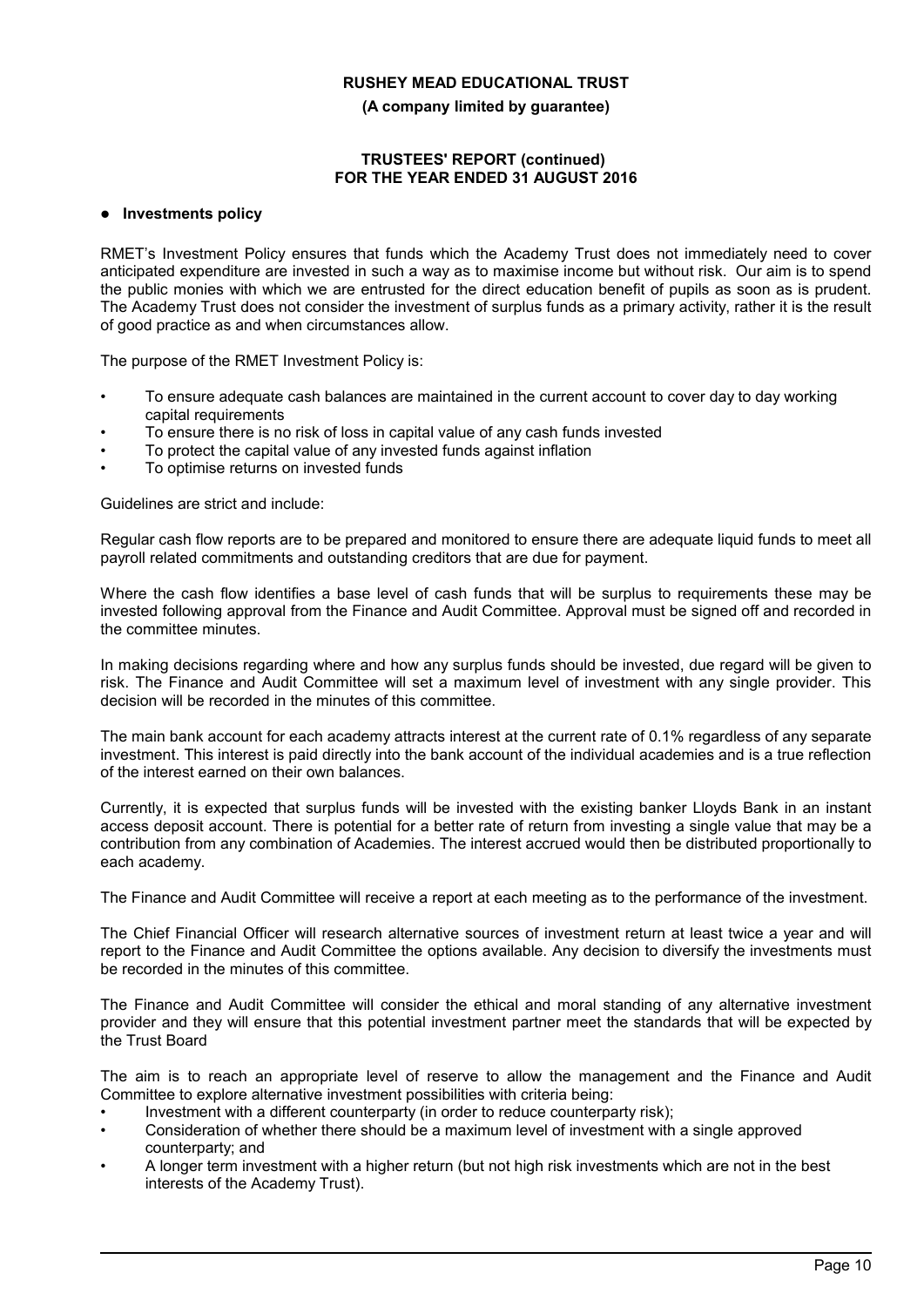#### **(A company limited by guarantee)**

### **TRUSTEES' REPORT (continued) FOR THE YEAR ENDED 31 AUGUST 2016**

### **Principal risks and uncertainties**

The RMET financial and risks objectives are documented in its:

- **Official Budgets**
- Scheme of Delegation
- Financial Regulations
- Financial Risk Register
	- At the time of writing the RMET identified key risks are:
- National Curriculum changes at the same time as potential less funding from the government. Nationally we are going through a period of austerity measures meaning it may become more difficult to offer the breadth and width of KS3 & KS4 curriculum demands within future budget constraints;
- The future financial viability of the LGPS pension scheme and increases in employer payroll on-costs; and
- Ensuring that any new academies joining RMET have followed due diligence process to ensure that established academies within the Trust are not detrimentally affected.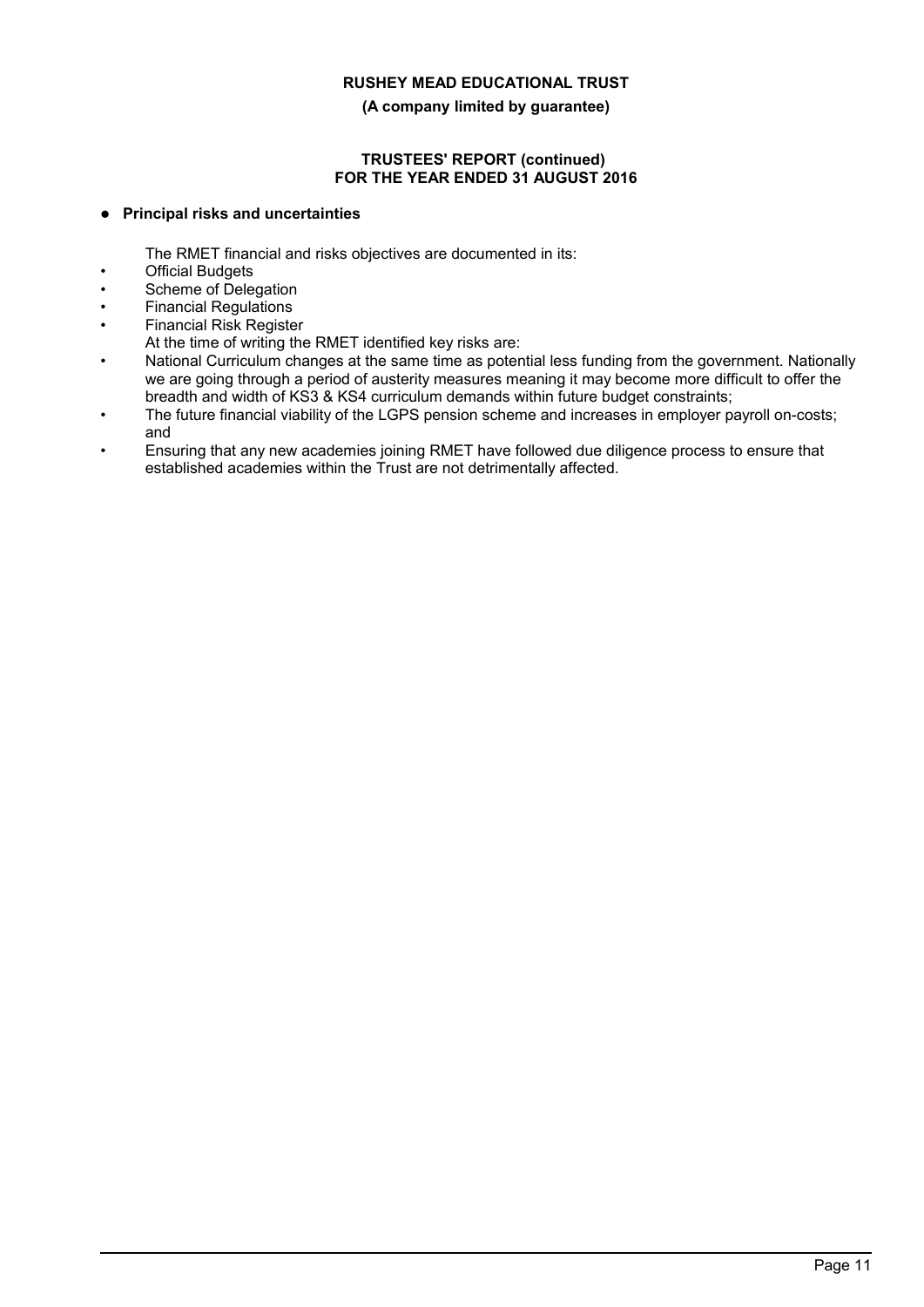**(A company limited by guarantee)**

### **TRUSTEES' REPORT (continued) FOR THE YEAR ENDED 31 AUGUST 2016**

### **PLANS FOR FUTURE PERIODS**

#### **Future developments**

RMET has clear strategic ambitions built on mission statement and values. Their 3-year corporate business plan sets out the following objectives to ensure that, as a Trust, it has clarity about it hopes to achieve. Together it holds collective responsibility for RMET pupils and ensures that it will strategically govern the trust to ensure excellence for all.

#### **DURING THE FIRST YEAR RMET PRIORITIES HAVE BEEN TO:**

- Ensure accuracy of due diligence for all RMET Academies so strengths and areas for development are known
- Introduce effective QA processes which support the development of RMET
- Establish collaborative Pods of academies which match need with strength and which commit to working together
- Centralise business and core services to reduce wastage and benefit from economies of scale
- Establish coherent, effective and manageable mechanisms by which members of RMET will communicate with each other
- Consider capacity and investigate ways in which greater pupil numbers might be accommodated

### **BY 2019 ALL RMET ACADEMIES WILL:**

- Be high performing and improved academies, including those who they sponsor
- Provide aspirational environments where pupils thrive and parents and carers are fully engaged to support learning, development and progression
- Attract the very best professionals where all staff benefit from high quality professional development and career opportunities
- Have strong Governance and Leadership with effective quality assurance and accountability
- Operate within efficient and effective business arrangements which enable the trust to deliver on its commitments, and to grow and prosper.

### **IN ORDER TO ACHIEVE THIS, RMET'S ACADEMIES WILL WORK TOGETHER TO:**

- Provide high quality teaching and learning so that every child and young person can access educational excellence, achieving to the best of his or her ability regardless of prior attainment or background
- Focus on safety and wellbeing so that every child and young person is safe and protected from harm and vulnerable children are supported to succeed with opportunities as good as those for any other child
- Invest in staff development to ensure that every member of RMET staff is valued equally and is able to be the best that they can be
- Create sustainable, viable and effective academy sponsorship which uses its strengths to support underperformance and which takes advantage of economies of scale
- Provide further capacity for the area's anticipated increase in pupil numbers

### **Funds held as custodian**

The Academy Trust does not hold funds on behalf of any other organisations.

### **Disclosure of information to auditors**

Insofar as the Trustees are aware:

- there is no relevant audit information of which the charitable company's auditors are unaware
- the Trustees have taken all the steps that ought to have been taken to make themselves aware of any relevant information and to establish that the auditor is aware of that information.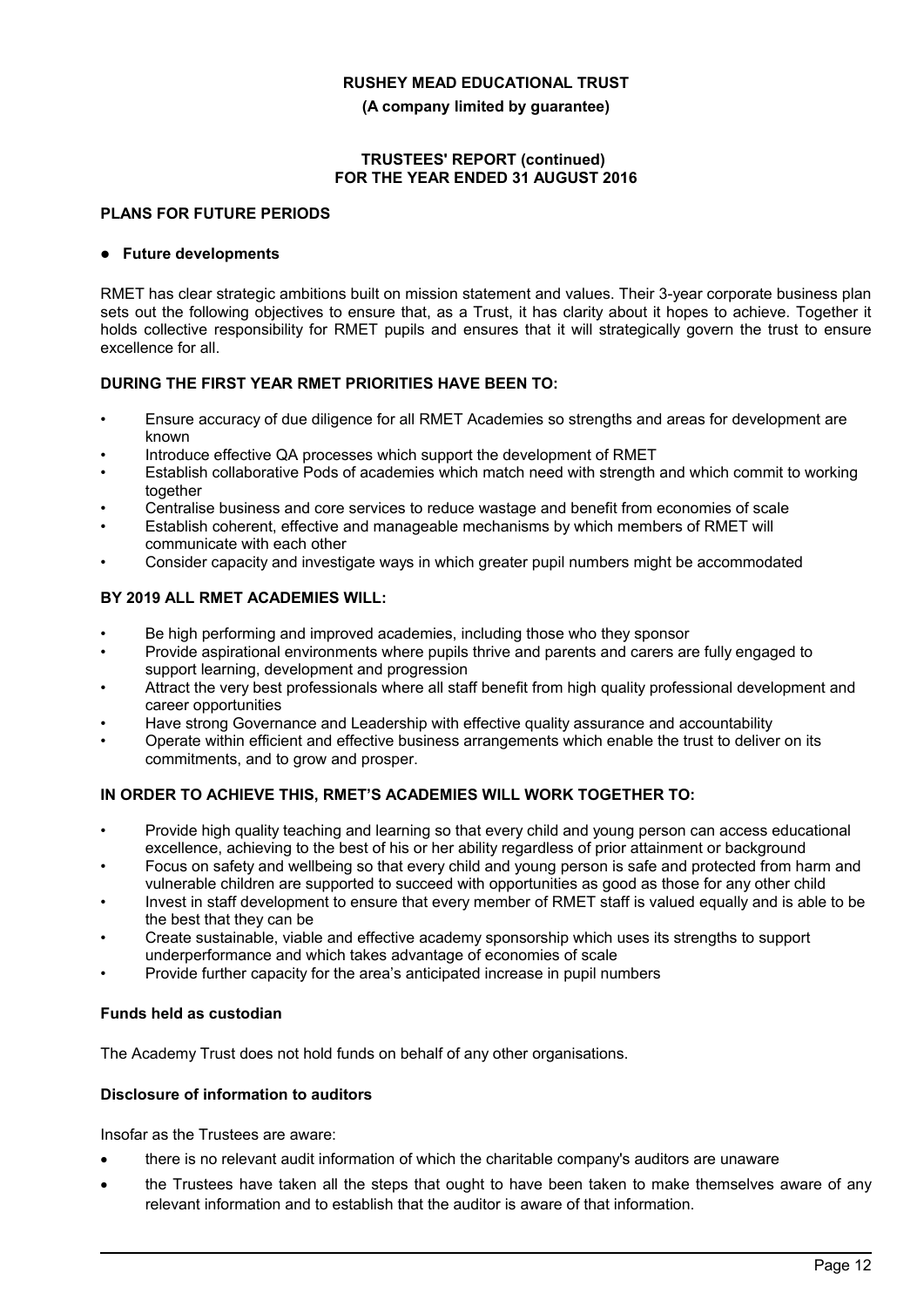**(A company limited by guarantee)**

### **TRUSTEES' REPORT (continued) FOR THE YEAR ENDED 31 AUGUST 2016**

### **Auditors**

The auditors, Clear and Lane Limited, have indicated their willingness to continue in office. The Designated Trustees will propose a motion re-appointing the auditors at a meeting of the Trustees.

The Trustees' Report, incorporating the Strategic Report, was approved by order of the Board of Trustees as the company directors, on 14 December 2016 and signed on the board's behalf by:

**Anthony Glover Chair of Trustees**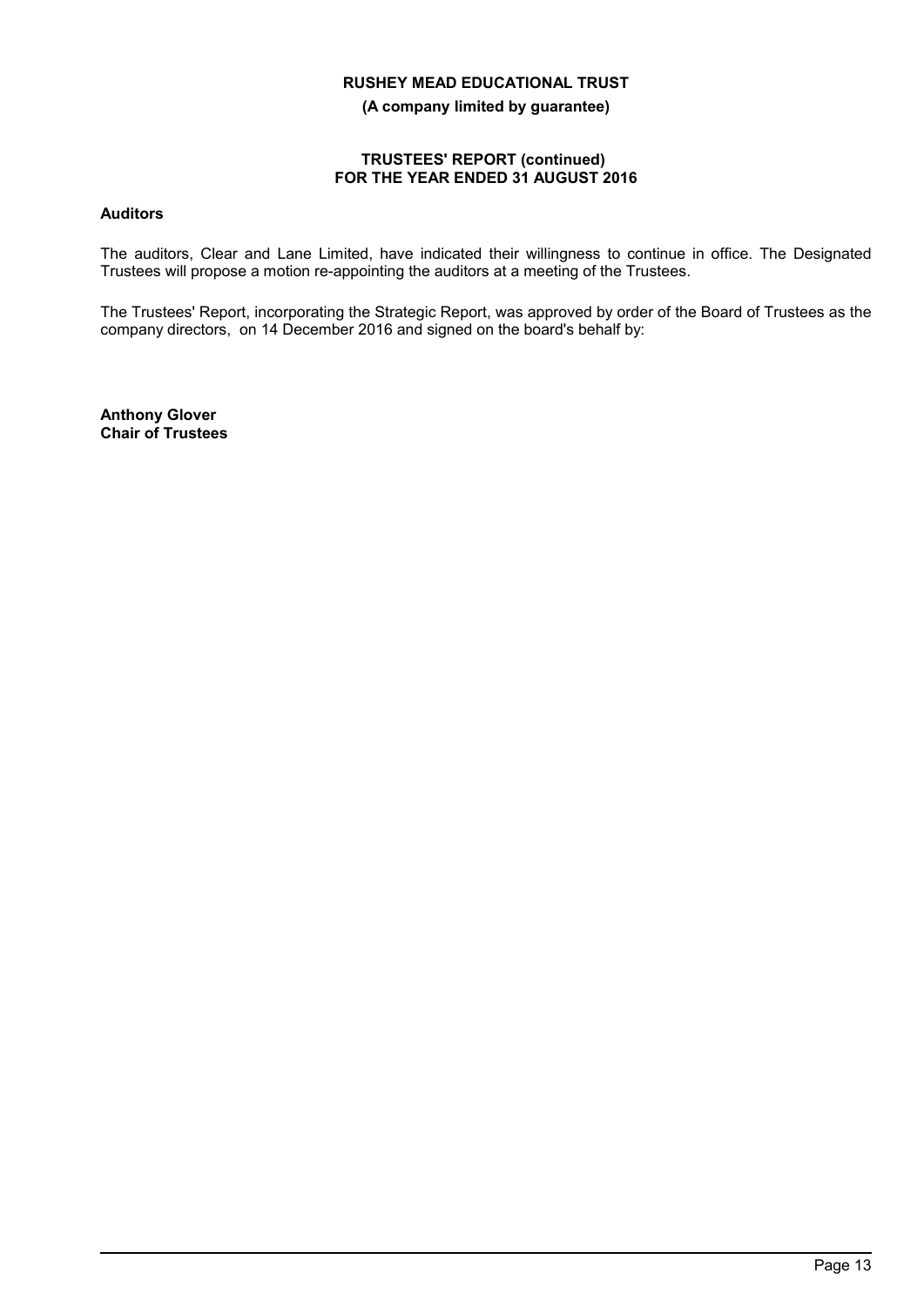**(A company limited by guarantee)**

### **GOVERNANCE STATEMENT**

#### **Scope of Responsibility**

As Trustees, we acknowledge we have overall responsibility for ensuring that Rushey Mead Educational Trust has an effective and appropriate system of control, financial and otherwise. However such a system is designed to manage rather than eliminate the risk of failure to achieve business objectives, and can provide only reasonable and not absolute assurance against material misstatement or loss.

The Board of Trustees has delegated the day-to-day responsibility to the Chief Executive Officer, as Accounting Officer, for ensuring financial controls conform with the requirements of both propriety and good financial management and in accordance with the requirements and responsibilities assigned to it in the funding agreement between Rushey Mead Educational Trust and the Secretary of State for Education. They are also responsible for reporting to the Board of Trustees any material weaknesses or breakdowns in internal control.

#### **Governance**

The information on governance included here supplements that described in the Trustees' report and in the Statement of Trustees' responsibilities. The Board of Trustees has formally met 5 times during the year. Attendance during the year at meetings of the Board of Trustees was as follows:

| <b>Trustee</b>        | Meetings attended | Out of a possible |  |
|-----------------------|-------------------|-------------------|--|
| <b>Anthony Glover</b> | 5                 | 5                 |  |
| Carolyn Robson        | 4                 | 5                 |  |
| Rita Hindocha         |                   | 5                 |  |
| <b>Rachael Clarke</b> |                   | 5                 |  |
| <b>Zoe Conneally</b>  |                   | 5                 |  |
| Colin Forknall        | 5                 | 5                 |  |
| Margaret Taylor       |                   | 5                 |  |
| Jill Wilkinson        |                   | 5                 |  |
| Cathy Brown           | 5                 | 5                 |  |
| Alison Greenhill      |                   |                   |  |
| <b>Trevor Pringle</b> |                   |                   |  |

On 6 June 2016, Cathy Brown resigned from her position of Trustee because she took up post as Head of Governance for RMET. Since then, RMET identified a lack of business and financial expertise on their Board and have since started the recruitment process for a Trustee with such expertise.

The Finance and Audit Committee is a Committee of the main Board of Trustees. Its purpose is to incorporate the role of an Audit Committee; monitor, evaluate and review policy and performance in relation to financial management; to ensure compliance with reporting and regulatory requirements and reporting; to receive reports from the Responsible Officer; and to work with each of its academies to draft their annual budgets, including setting staffing levels. Whilst Local Governing Bodies draft their annual budget and set their own staffing levels, the RMET Board of Trustees has overall responsibility of approving or not approving these recommendations prior to submission to the EFA by 31 July each year.

Attendance at meetings in the year was as follows:

| Trustee        | Meetings attended | Out of a possible |
|----------------|-------------------|-------------------|
| Cathy Brown    |                   |                   |
| Rachael Clarke |                   |                   |
| Colin Forknall |                   |                   |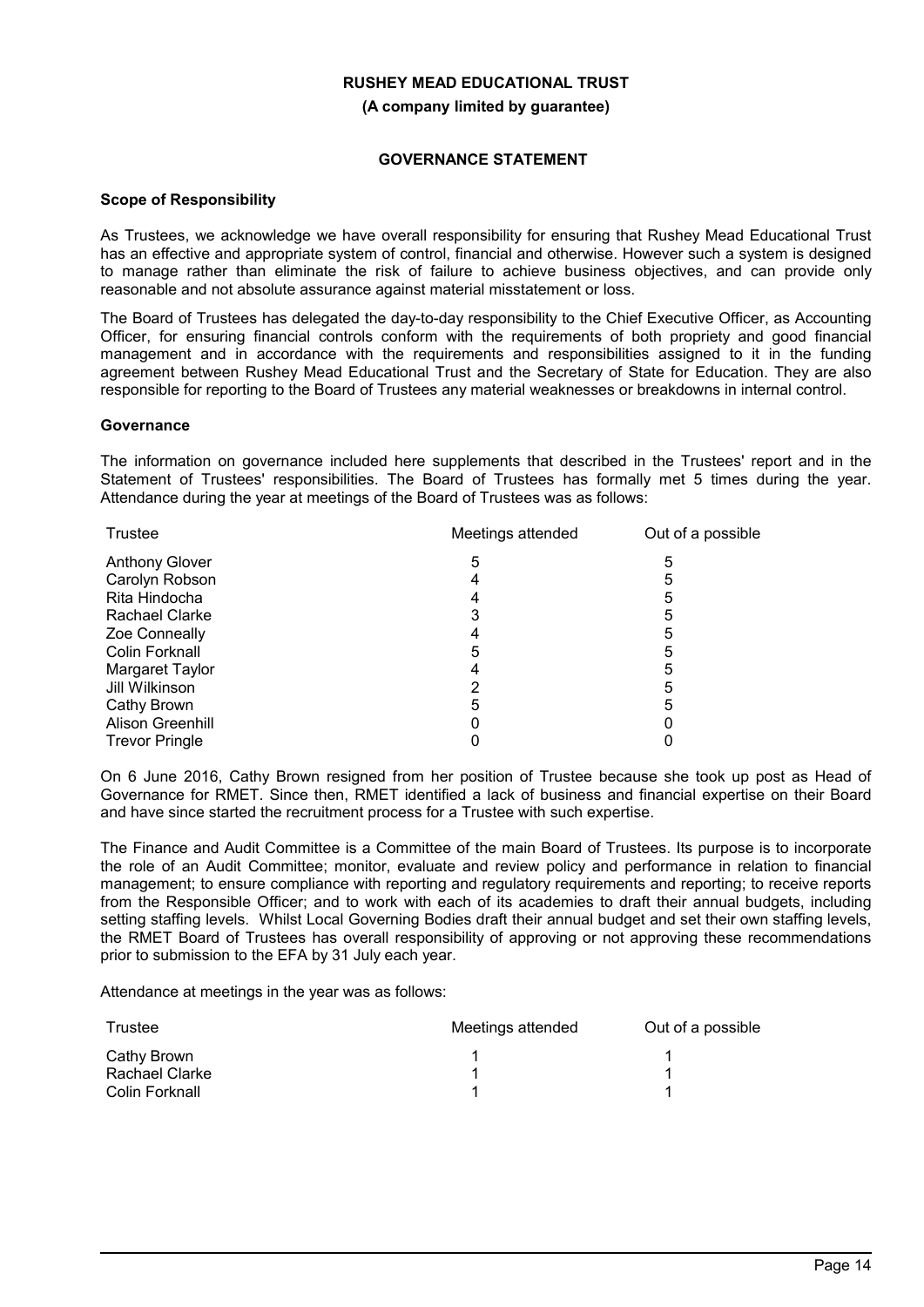#### **(A company limited by guarantee)**

### **GOVERNANCE STATEMENT (continued)**

### **Review of Value for money**

As Accounting Officer, the Chief Executive Officer has responsibility for ensuring that the Academy delivers good value in the use of public resources. The Accounting Officer understands that value for money refers to the educational and wider societal outcomes achieved in return for the taxpayer resources received.

The Accounting Officer considers how the Academy's use of its resources has provided good value for money during each academic year, and reports to the Board of Trustees where value for money can be improved, including the use of benchmarking data where appropriate. The Accounting Officer for the Academy has delivered improved value for money during the year by:

- Centralisation of 'bespoke' business and management support with individual Academies. The objective of any change has been to enable the Academy Principals to fully focus on the core business of teaching and learning, raising standards, and achieving improved outcomes for pupils.
- Ensuring RMET business management arrangements are effective and efficient and enable the Trust to deliver its commitments, and to grow and prosper.
- Establishing forums for Principals, chairs of governors and business/ finance staff throughout the Trust to discuss and develop best practice.
- Providing appropriate training for finance staff to ensure that all academies within the Trust can utilise the benefits of a single finance system through PS Financials.
- Enabling each RMET academy participating in central contracts to openly and transparently share the financial savings that these efficiencies bring.
- Developing an income generation plan to ensure that the Trust remains financially robust going forward.
- Negotiated trust-wide contracts such as refuse collection. Reviewing all contracts held across the Trust, identifying opportunities to improve value for money.
- Staffing reviews Appointment of a Primary and Secondary Partnership Lead, Primary Business Manager and ICT Lead

### **The Purpose of the System of Internal Control**

The system of internal control is designed to manage risk to a reasonable level rather than to eliminate all risk of failure to achieve policies, aims and objectives; it can therefore only provide reasonable and not absolute assurance of effectiveness. The system of internal control is based on an ongoing process designed to identify and prioritise the risks to the achievement of Academy policies, aims and objectives, to evaluate the likelihood of those risks being realised and the impact should they be realised, and to manage them efficiently, effectively and economically. The system of internal control has been in place in Rushey Mead Educational Trust for the year 1 September 2015 to 31 August 2016 and up to the date of approval of the annual report and financial statements.

### **Capacity to Handle Risk**

The Board of Trustees has reviewed the key risks to which the Academy is exposed together with the operating, financial and compliance controls that have been implemented to mitigate those risks. The Board of Trustees is of the view that there is a formal ongoing process for identifying, evaluating and managing the Academy's significant risks, that has been in place for the year 1 September 2015 to 31 August 2016 and up to the date of approval of the annual report and financial statements. This process is regularly reviewed by the Board of Trustees.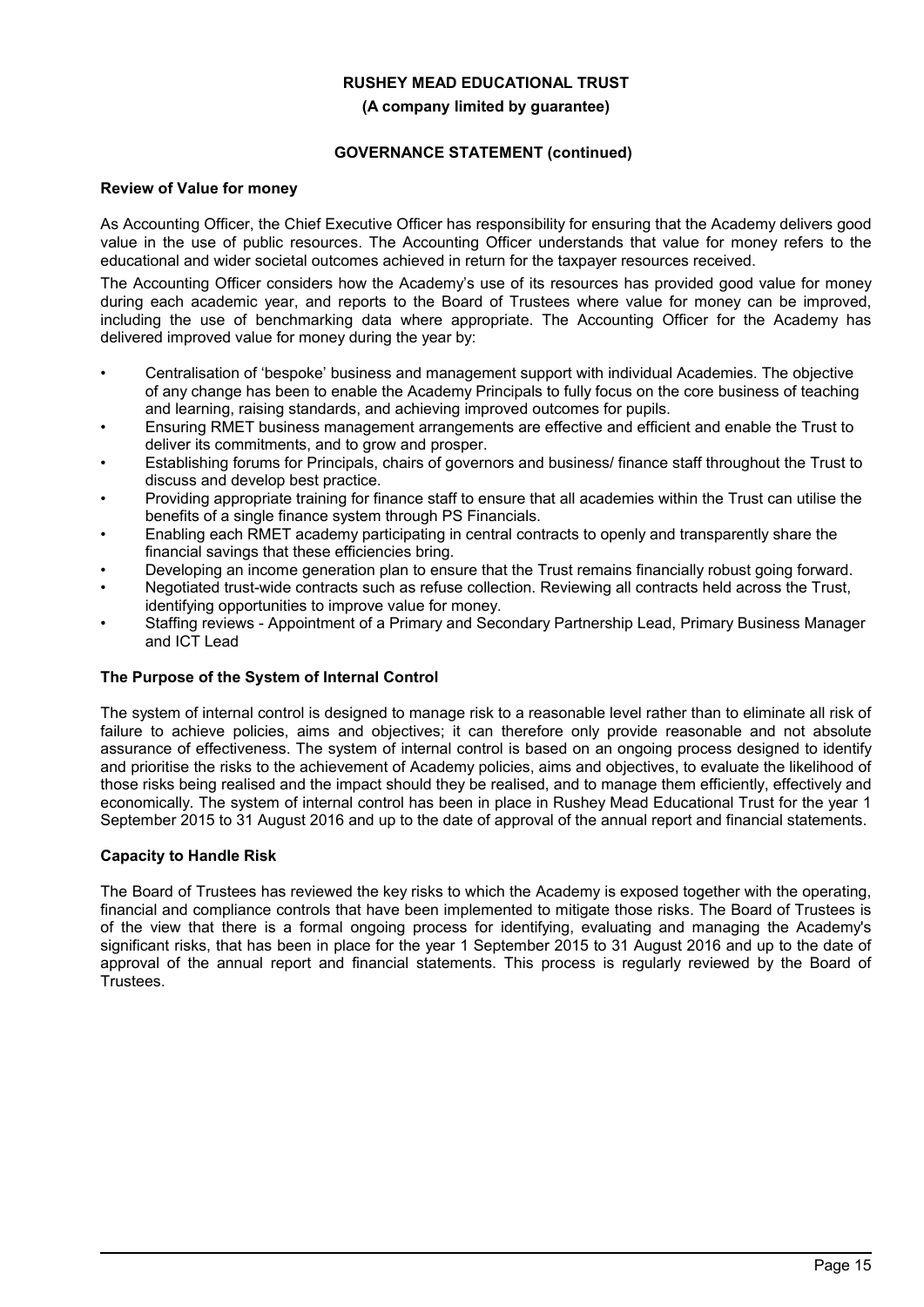#### **(A company limited by guarantee)**

### **GOVERNANCE STATEMENT (continued)**

### **The Risk and Control Framework**

The Academy's system of internal financial control is based on a framework of regular management information and administrative procedures including the segregation of duties and a system of delegation and accountability. In particular, it includes:

- comprehensive budgeting and monitoring systems with an annual budget and periodic financial reports which are reviewed and agreed by the Board of Trustees;
- regular reviews by the RMET Finance and Audit Committee of reports which indicate financial performance against the forecasts and of major purchase plans, capital works and expenditure programmes;
- setting targets to measure financial and other performance;
- clearly defined purchasing (asset purchase or capital investment) guidelines.
- delegation of authority and segregation of duties;
- identification and management of risks.

The Board of Trustees has considered the need for a specific internal audit function and has decided to appoint Leicestershire County Council as internal auditor.

The internal auditor's role includes giving advice on financial matters and performing a range of checks on the Academy's financial systems. On an annual basis, the internal auditor reports to the Board of Trustees on the operation of the systems of control and on the discharge of the Board of Trustees' financial responsibilities.

The first internal audits under academy status took place in May and June 2016 respectively for Rushey Academy Trust and Northfield House Primary Academy. No material control issues were identified as a result of the internal auditor's review. The remaining three academies' internal audit visits will take place shortly.

### **Review of Effectiveness**

As Accounting Officer, the Chief Executive Officer has responsibility for reviewing the effectiveness of the system of internal control. During the year in question the review has been informed by:

- the work of the internal auditor;
- the work of the external auditors;
- the financial management and governance self-assessment process;
- the work of the executive managers within the Academy who have responsibility for the development and maintenance of the internal control framework.

The Accounting Officer has been advised of the implications of the result of their review of the system of internal control by the Finance and Audit Committee and a plan to address weaknesses and ensure continuous improvement of the system is in place.

Approved by order of the members of the Board of Trustees on 14 December 2016 and signed on their behalf, by:

**Anthony Glover Chair of Trustees** **Carolyn Robson Accounting Officer**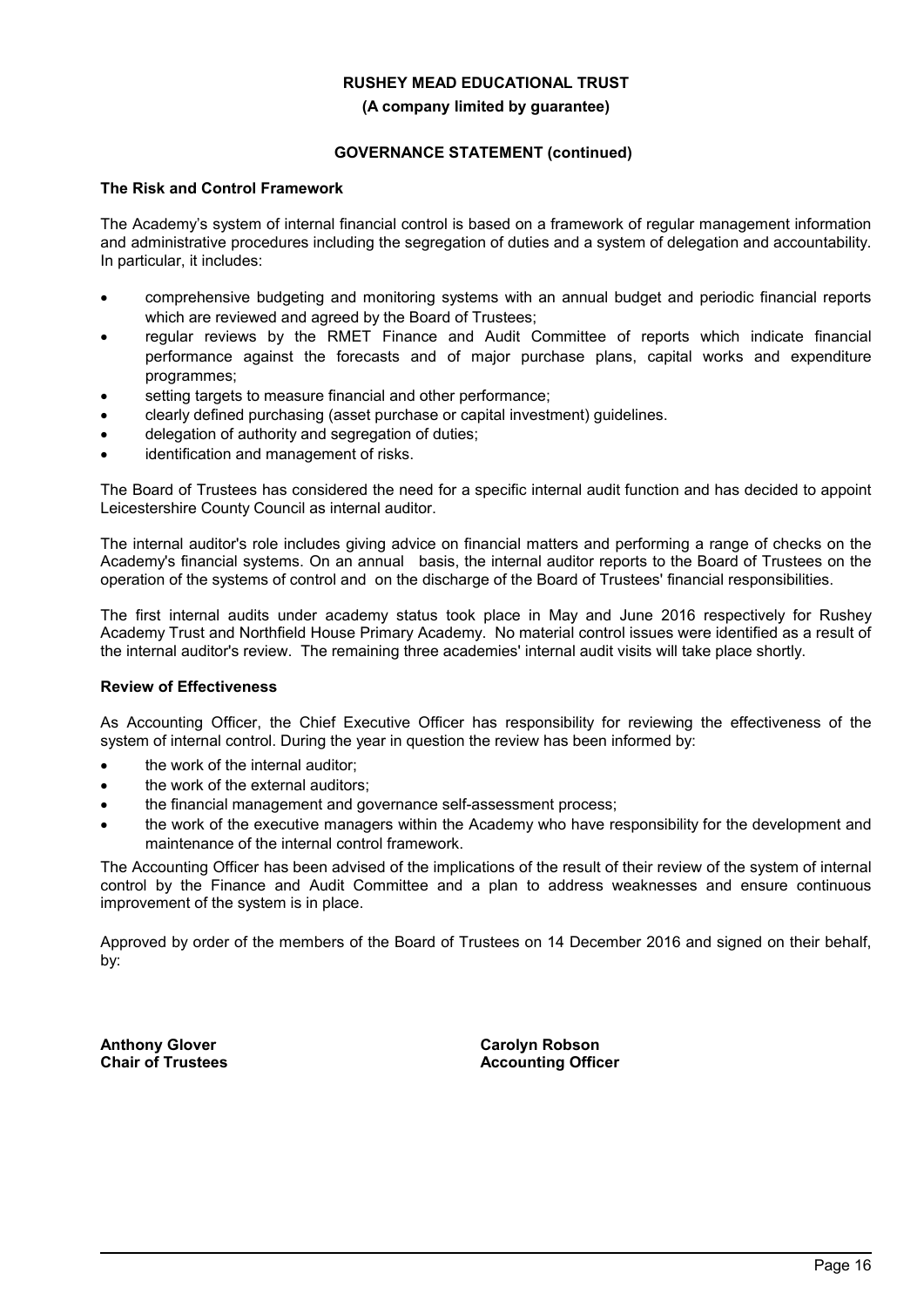#### **(A company limited by guarantee)**

### **STATEMENT ON REGULARITY, PROPRIETY AND COMPLIANCE**

As Accounting Officer of Rushey Mead Educational Trust I have considered my responsibility to notify the academy trust board of trustees and the Education Funding Agency of material irregularity, impropriety and noncompliance with EFA terms and conditions of funding, under the funding agreement in place between the academy trust and the Secretary of State for Education. As part of my consideration I have had due regard to the requirements of the Academies Financial Handbook 2015.

I confirm that I and the academy trust board of trustees are able to identify any material irregular or improper use of funds by the academy trust, or material non-compliance with the terms and conditions of funding under the academy trust's funding agreement and the Academies Financial Handbook 2015.

I confirm that no instances of material irregularity, impropriety or funding non-compliance have been discovered to date. If any instances are identified after the date of this statement, these will be notified to the board of trustees and EFA.

**Carolyn Robson Accounting Officer**

Date: 14 December 2016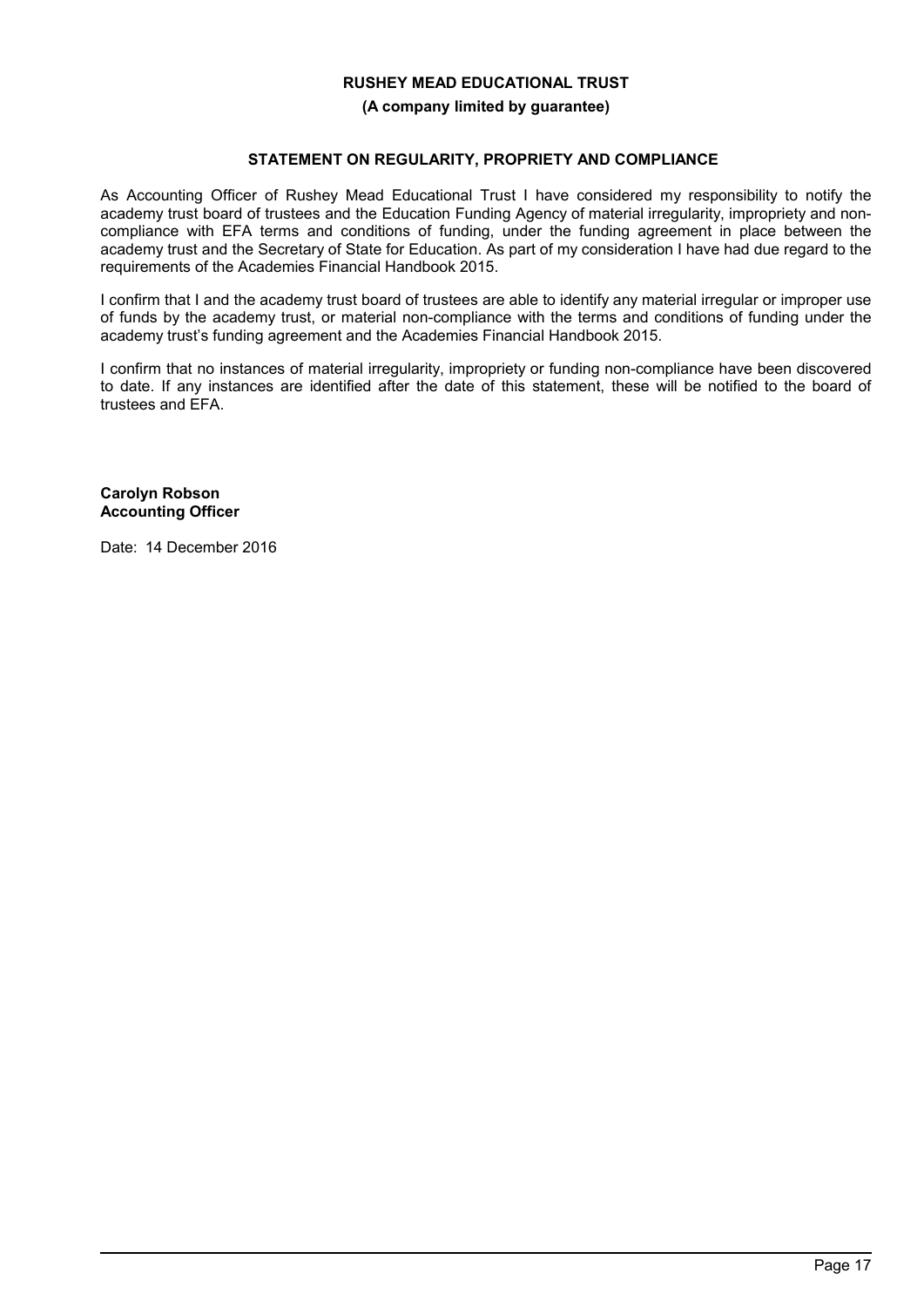#### **(A company limited by guarantee)**

#### **STATEMENT OF TRUSTEES' RESPONSIBILITIES FOR THE YEAR ENDED 31 AUGUST 2016**

The Trustees (who act as governors of Rushey Mead Educational Trust and are also the directors of the charitable company for the purposes of company law) are responsible for preparing the Trustees' report and the financial statements in accordance with the Annual Accounts Direction issued by the Education Funding Agency, United Kingdom Accounting Standards (United Kingdom Generally Accepted Accounting Practice) and applicable law and regulations.

Company law requires the Trustees to prepare financial statements for each financial year. Under company law the Trustees must not approve the financial statements unless they are satisfied that they give a true and fair view of the state of affairs of the charitable company and of its incoming resources and application of resources, including its income and expenditure, for that period. In preparing these financial statements, the Trustees are required to:

- select suitable accounting policies and then apply them consistently;
- observe the methods and principles of the Charities SORP 2015 and the Academies' Accounts Direction 2015 to 2016;
- make judgments and accounting estimates that are reasonable and prudent;
- state whether applicable UK Accounting Standards (FRS 102) have been followed, subject to any material departures disclosed and explained in the financial statements;
- prepare the financial statements on the going concern basis unless it is inappropriate to presume that the charitable company will continue in business.

The Trustees are responsible for keeping adequate accounting records that are sufficient to show and explain the charitable company's transactions and disclose with reasonable accuracy at any time the financial position of the charitable company and enable them to ensure that the financial statements comply with the Companies Act 2006. They are also responsible for safeguarding the assets of the charitable company and hence for taking reasonable steps for the prevention and detection of fraud and other irregularities.

The Trustees are responsible for ensuring that in its conduct and operation the charitable company applies financial and other controls, which conform with the requirements both of propriety and of good financial management. They are also responsible for ensuring grants received from the EFA/DfE have been applied for the purposes intended.

The Trustees are responsible for the maintenance and integrity of the corporate and financial information included on the charitable company's website. Legislation in the United Kingdom governing the preparation and dissemination of financial statements may differ from legislation in other jurisdictions.

Approved by order of the members of the Board of Trustees on 14 December 2016 and signed on its behalf by:

**Anthony Glover Chair of Trustees**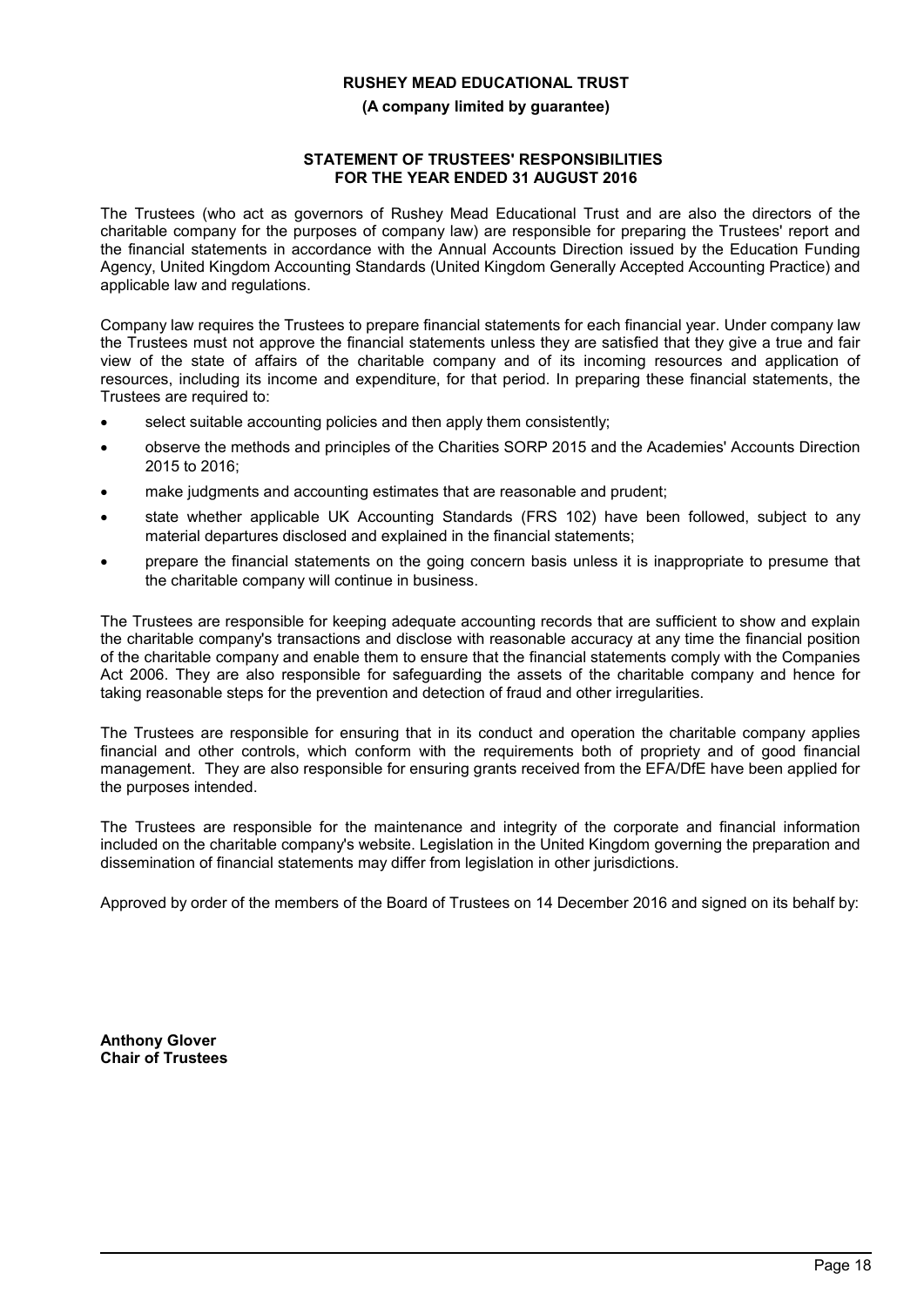#### **(A company limited by guarantee)**

#### **INDEPENDENT AUDITORS' REPORT ON THE FINANCIAL STATEMENTS TO THE MEMBERS OF RUSHEY MEAD EDUCATIONAL TRUST**

We have audited the financial statements of Rushey Mead Educational Trust for the year ended 31 August 2016 which comprise the statement of financial activities incorporating income and expenditure account, the balance sheet, the Statement of cash flows and the related notes. The financial reporting framework that has been applied in their preparation is applicable law, United Kingdom Accounting Standards (United Kingdom Generally Accepted Accounting Practice) including FRS 102 "The Financial Reporting Standard applicable in the UK and Republic of Ireland" and the Academies Accounts Direction 2015 to 2016 issued by the Education Funding Agency.

This report is made solely to the Academy's members, as a body, in accordance with Chapter 3 of Part 16 of the Companies Act 2006. Our audit work has been undertaken so that we might state to the Academy's members those matters we are required to state to them in an Auditors' report and for no other purpose. To the fullest extent permitted by law, we do not accept or assume responsibility to anyone other than the Academy and its members, as a body, for our audit work, for this report, or for the opinion we have formed.

#### **Respective responsibilities of Trustees and auditors**

As explained more fully in the Statement of Trustees' responsibilities, the Trustees (who are also the directors of the Academy for the purposes of company law) are responsible for the preparation of the financial statements and for being satisfied that they give a true and fair view.

Our responsibility is to audit and express an opinion on the financial statements in accordance with applicable law and International Standards on Auditing (UK and Ireland). Those standards require us to comply with the Auditing Practices Board's Ethical Standards for Auditors.

#### **Scope of the audit of the financial statements**

An audit involves obtaining evidence about the amounts and disclosures in the financial statements sufficient to give reasonable assurance that the financial statements are free from material misstatement, whether caused by fraud or error. This includes an assessment of: whether the accounting policies are appropriate to the Academy's circumstances and have been consistently applied and adequately disclosed; the reasonableness of significant accounting estimates made by the Trustees; and the overall presentation of the financial statements. In addition, we read all the financial and non-financial information in the Trustees' report to identify material inconsistencies with the audited financial statements and to identify any information that is apparently materially incorrect based on, or materially inconsistent with, the knowledge acquired by us in the course of performing the audit. If we become aware of any apparent material misstatements or inconsistencies we consider the implications for our report.

#### **Opinion on financial statements**

In our opinion the financial statements:

- give a true and fair view of the state of the Academy's affairs as at 31 August 2016 and of its incoming resources and application of resources, including its income and expenditure, for the year then ended;
- have been properly prepared in accordance with United Kingdom Generally Accepted Accounting Practice; and
- have been prepared in accordance with the requirements of the Companies Act 2006, the Charities SORP 2015 and the Academies Accounts Direction 2015 to 2016 issued by the Education Funding Agency.

### **Opinion on other matter prescribed by the Companies Act 2006**

In our opinion the information given in the Trustees' report, incorporating the Strategic report, for the financial year for which the financial statements are prepared is consistent with the financial statements.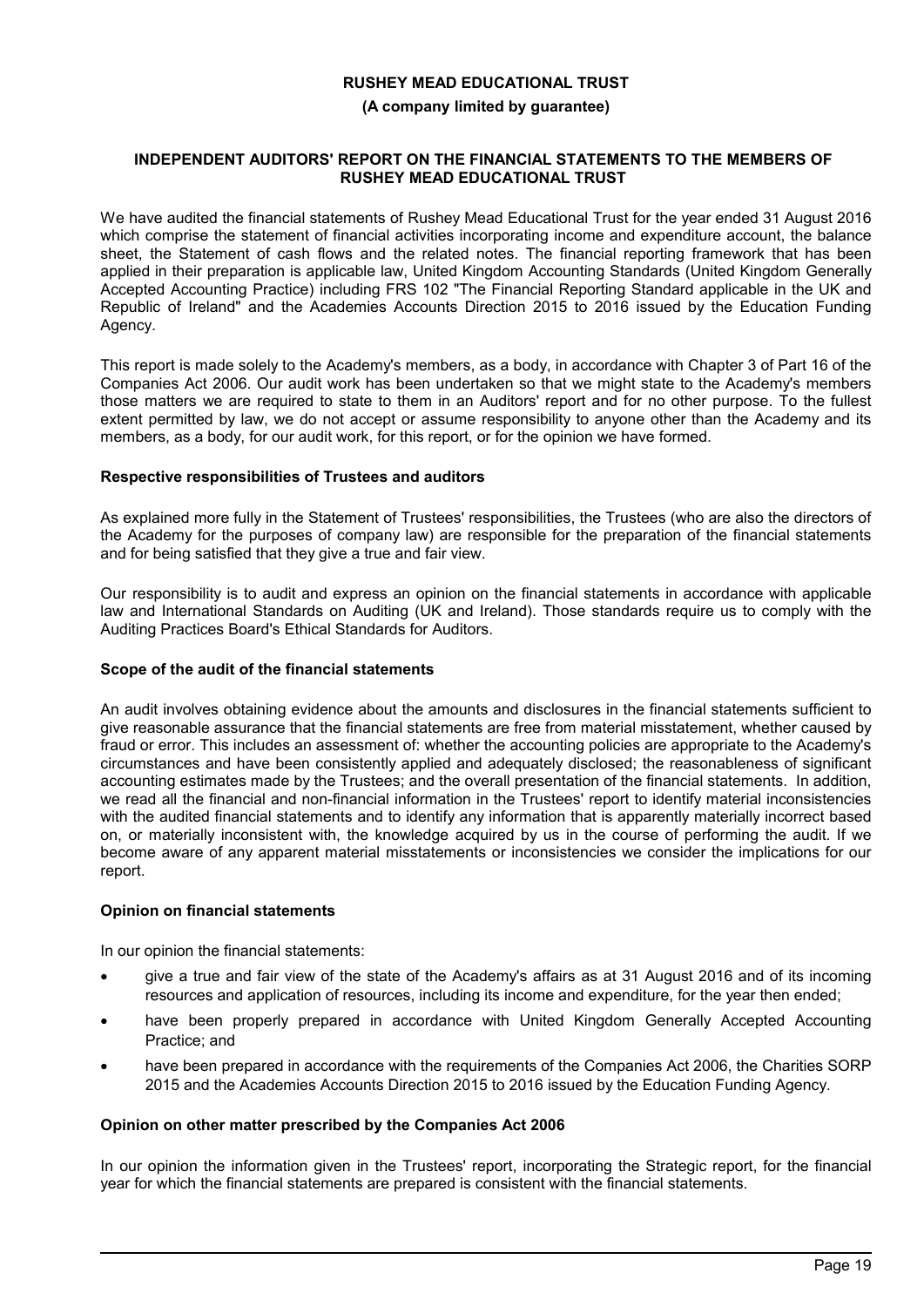#### **(A company limited by guarantee)**

### **INDEPENDENT AUDITORS' REPORT ON THE FINANCIAL STATEMENTS TO THE MEMBERS OF RUSHEY MEAD EDUCATIONAL TRUST**

#### **Matters on which we are required to report by exception**

We have nothing to report in respect of the following matters where the Companies Act 2006 requires us to report to you if, in our opinion:

- adequate accounting records have not been kept, or returns adequate for our audit have not been received from branches not visited by us; or
- the financial statements are not in agreement with the accounting records and returns; or
- certain disclosures of Trustees' remuneration specified by law are not made; or Ī
- we have not received all the information and explanations we require for our audit.

Luke Turner ACA FCCA (Senior statutory auditor)

for and on behalf of

**Clear and Lane Limited**

Chartered Accountants

340 Melton Road Leicester LE4 7SL 15 December 2016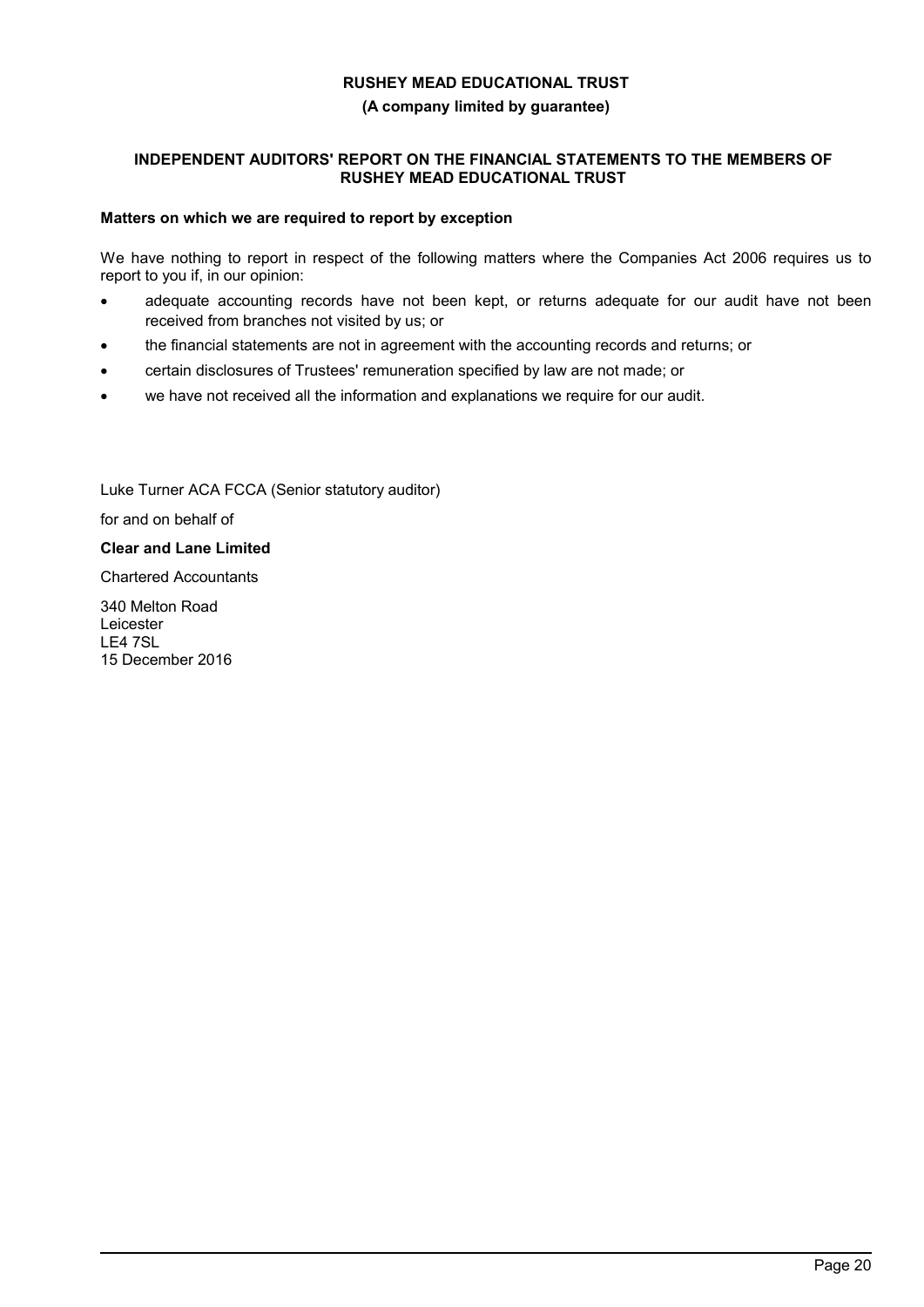#### **(A company limited by guarantee)**

#### **INDEPENDENT REPORTING AUDITORS' ASSURANCE REPORT ON REGULARITY TO RUSHEY MEAD EDUCATIONAL TRUST AND THE EDUCATION FUNDING AGENCY**

In accordance with the terms of our engagement letter dated 9 February 2016 and further to the requirements of the Education Funding Agency (EFA) as included in the Academies Accounts Direction 2015 to 2016, we have carried out an engagement to obtain limited assurance about whether the expenditure disbursed and income received by Rushey Mead Educational Trust during the year 1 September 2015 to 31 August 2016 have been applied to the purposes identified by Parliament and the financial transactions conform to the authorities which govern them.

This report is made solely to Rushey Mead Educational Trust and the EFA in accordance with the terms of our engagement letter. Our work has been undertaken so that we might state to Rushey Mead Educational Trust and the EFA those matters we are required to state in a report and for no other purpose. To the fullest extent permitted by law, we do not accept or assume responsibility to anyone other than Rushey Mead Educational Trust and the EFA, for our work, for this report, or for the conclusion we have formed.

#### **Respective responsibilities of Rushey Mead Educational Trust's accounting officer and the reporting auditors**

The accounting officer is responsible, under the requirements of Rushey Mead Educational Trust's funding agreement with the Secretary of State for Education dated 10 June 2014, and the Academies Financial Handbook extant from 1 September 2015, for ensuring that expenditure disbursed and income received is applied for the purposes intended by Parliament and the financial transactions conform to the authorities which govern them.

Our responsibilities for this engagement are established in the United Kingdom by our profession's ethical guidance and are to obtain limited assurance and report in accordance with our engagement letter and the requirements of the Academies Accounts Direction 2015 to 2016. We report to you whether anything has come to our attention in carrying out our work which suggests that in all material respects, expenditure disbursed and income received during the year 1 September 2015 to 31 August 2016 have not been applied to purposes intended by Parliament or that the financial transactions do not conform to the authorities which govern them.

### **Approach**

We conducted our engagement in accordance with the Academies Accounts Direction 2015 to 2016 issued by the EFA. We performed a limited assurance engagement as defined in our engagement letter.

The objective of a limited assurance engagement is to perform such procedures as to obtain information and explanations in order to provide us with sufficient appropriate evidence to express a negative conclusion on regularity.

A limited assurance engagement is more limited in scope than a reasonable assurance engagement and consequently does not enable us to obtain assurance that we would become aware of all significant matters that might be identified in a reasonable assurance engagement. Accordingly, we do not express a positive opinion.

Our engagement includes examination, on a test basis, of evidence relevant to the regularity and propriety of the Academy's income and expenditure.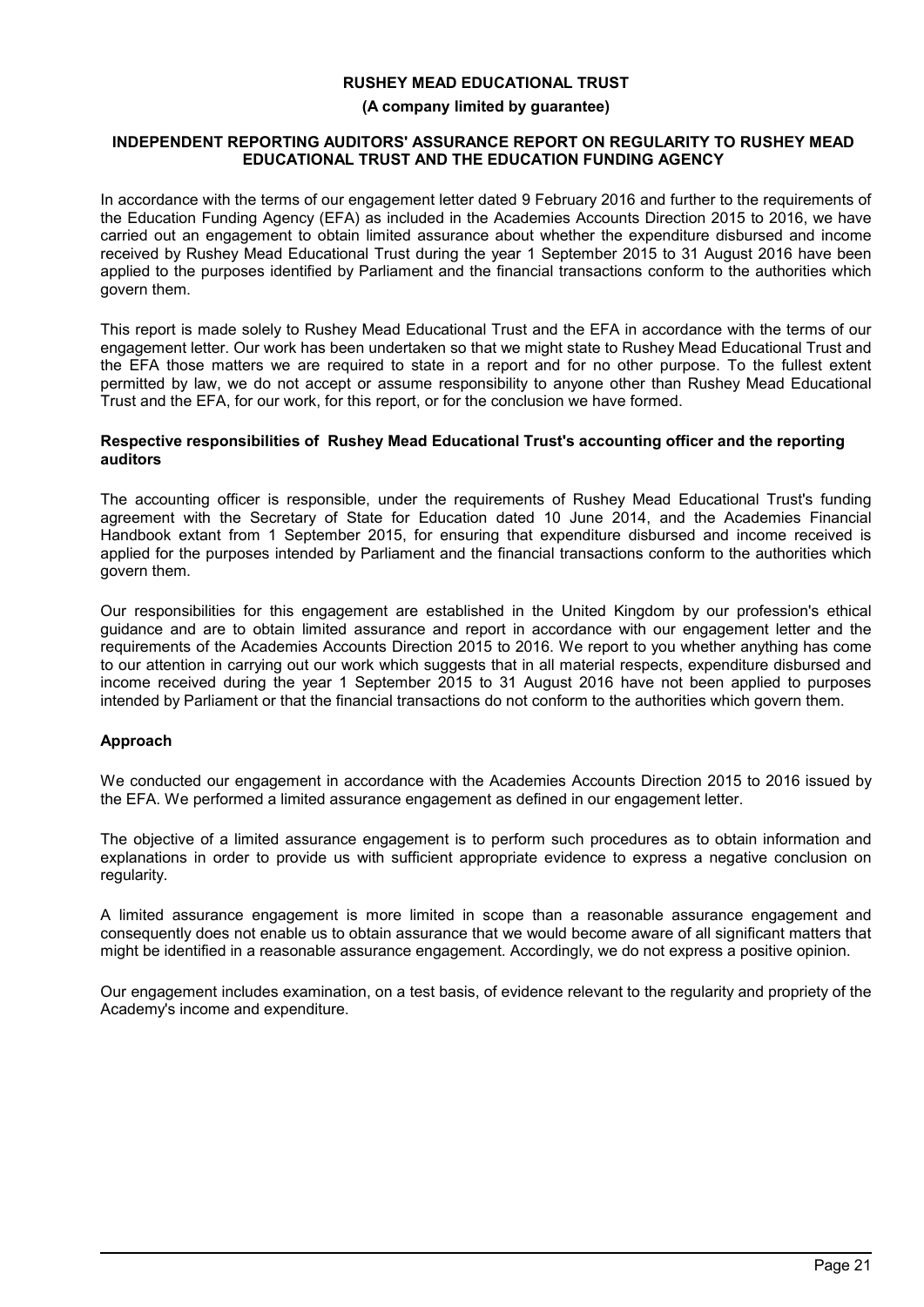#### **(A company limited by guarantee)**

### **INDEPENDENT REPORTING AUDITORS' ASSURANCE REPORT ON REGULARITY TO RUSHEY MEAD EDUCATIONAL TRUST AND THE EDUCATION FUNDING AGENCY (continued)**

### **Conclusion**

In the course of our work, nothing has come to our attention which suggests that in all material respects the expenditure disbursed and income received during the year 1 September 2015 to 31 August 2016 have not been applied to purposes intended by Parliament and the financial transactions do not conform to the authorities which govern them.

Luke Turner ACA FCCA (Senior statutory auditor)

for and on behalf of

### **Clear and Lane Limited**

Chartered Accountants

340 Melton Road Leicester LE4 7SL

15 December 2016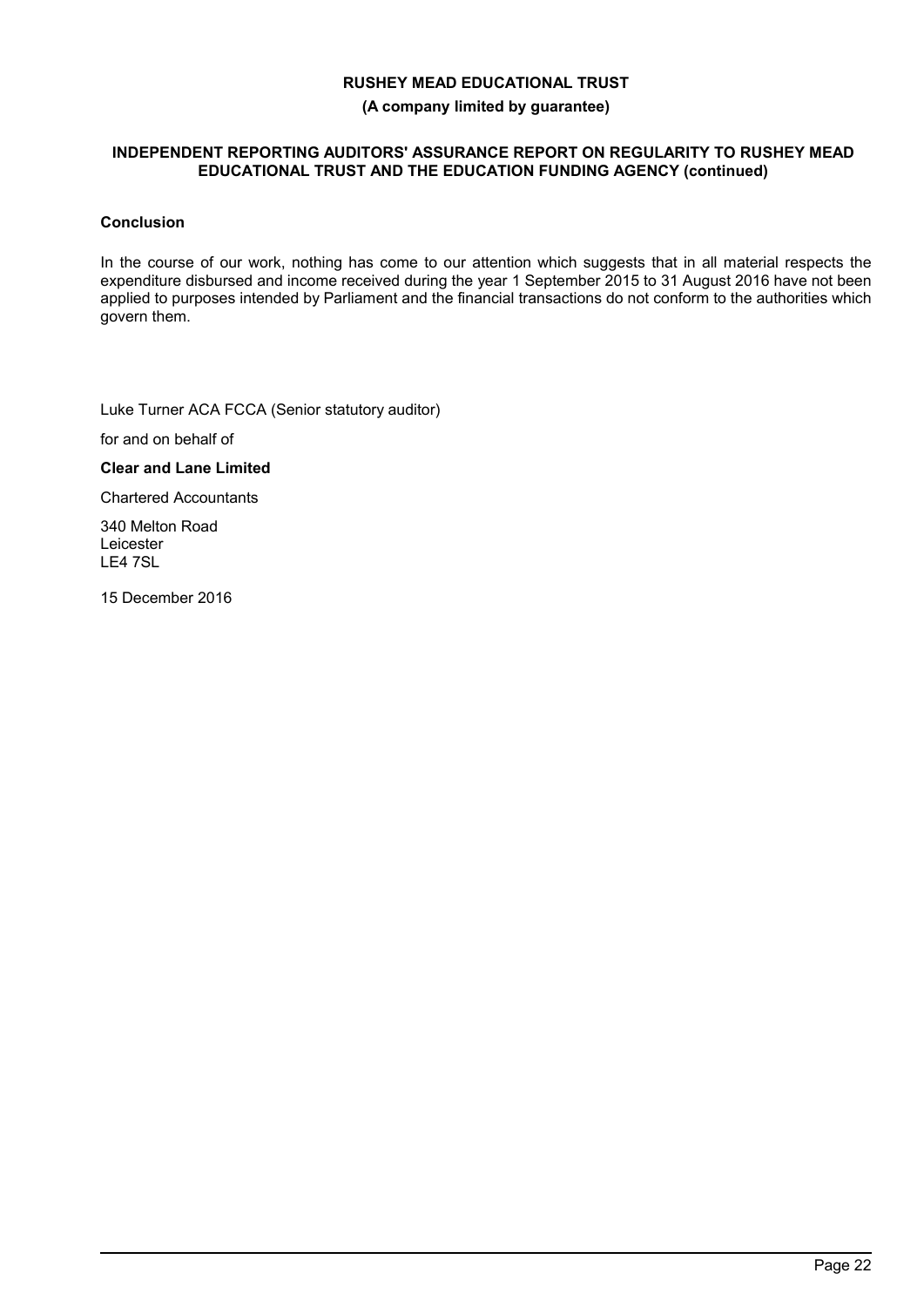**(A company limited by guarantee)**

## **STATEMENT OF FINANCIAL ACTIVITIES INCORPORATING INCOME AND EXPENDITURE ACCOUNT FOR THE YEAR ENDED 31 AUGUST 2016**

|                                                                                                                               | <b>Note</b>                      | Unrestricted<br>funds<br>2016<br>£ | Restricted<br>funds<br>2016<br>£ | Restricted<br>fixed asset<br>funds<br>2016<br>£ | Total<br>funds<br>2016<br>£ |
|-------------------------------------------------------------------------------------------------------------------------------|----------------------------------|------------------------------------|----------------------------------|-------------------------------------------------|-----------------------------|
| <b>INCOME FROM:</b>                                                                                                           |                                  |                                    |                                  |                                                 |                             |
| Donations & capital grants:<br><b>Transfer from Local Authority</b><br>on conversion<br>Other donations and capital<br>grants | $\overline{2}$<br>$\overline{2}$ | 1,547,451<br>921                   | (4,642,889)                      | 30,205,664<br>35,948                            | 27,110,226<br>36,869        |
| Charitable activities                                                                                                         | 3                                | 192,813                            | 9,432,020                        |                                                 | 9,624,833                   |
| Other trading activities<br>Investments                                                                                       | 4<br>5                           | 80,135                             |                                  |                                                 | 80,135                      |
|                                                                                                                               |                                  | 11,918                             |                                  |                                                 | 11,918                      |
| <b>TOTAL INCOME</b>                                                                                                           |                                  | 1,833,238                          | 4,789,131                        | 30,241,612                                      | 36,863,981                  |
| <b>EXPENDITURE ON:</b>                                                                                                        |                                  |                                    |                                  |                                                 |                             |
| Raising funds                                                                                                                 |                                  | 48,047                             |                                  |                                                 | 48,047                      |
| Charitable activities                                                                                                         |                                  | 186,438                            | 9,526,194                        | 582,120                                         | 10,294,752                  |
| <b>TOTAL EXPENDITURE</b>                                                                                                      | 6                                | 234,485                            | 9,526,194                        | 582,120                                         | 10,342,799                  |
| <b>NET INCOME /</b><br>(EXPENDITURE) BEFORE<br><b>TRANSFERS</b><br>Transfers between funds                                    | 18                               | 1,598,753<br>(184, 495)            | (4,737,063)<br>114,079           | 29,659,492<br>70,416                            | 26,521,182                  |
| <b>NET INCOME /</b><br>(EXPENDITURE) BEFORE<br><b>OTHER GAINS AND LOSSES</b>                                                  |                                  | 1,414,258                          | (4,622,984)                      | 29,729,908                                      | 26,521,182                  |
| Actuarial losses on defined<br>benefit pension schemes                                                                        | 23                               |                                    | (1, 271, 000)                    |                                                 | (1, 271, 000)               |
| <b>NET MOVEMENT IN FUNDS</b>                                                                                                  |                                  | 1,414,258                          | (5,893,984)                      | 29,729,908                                      | 25,250,182                  |
| <b>RECONCILIATION OF FUNDS:</b>                                                                                               |                                  |                                    |                                  |                                                 |                             |
| Total funds brought forward                                                                                                   |                                  |                                    |                                  |                                                 |                             |
| <b>TOTAL FUNDS CARRIED</b><br><b>FORWARD</b>                                                                                  |                                  | 1,414,258                          | (5,893,984)                      | 29,729,908                                      | 25,250,182                  |

The notes on pages 26 to 50 form part of these financial statements.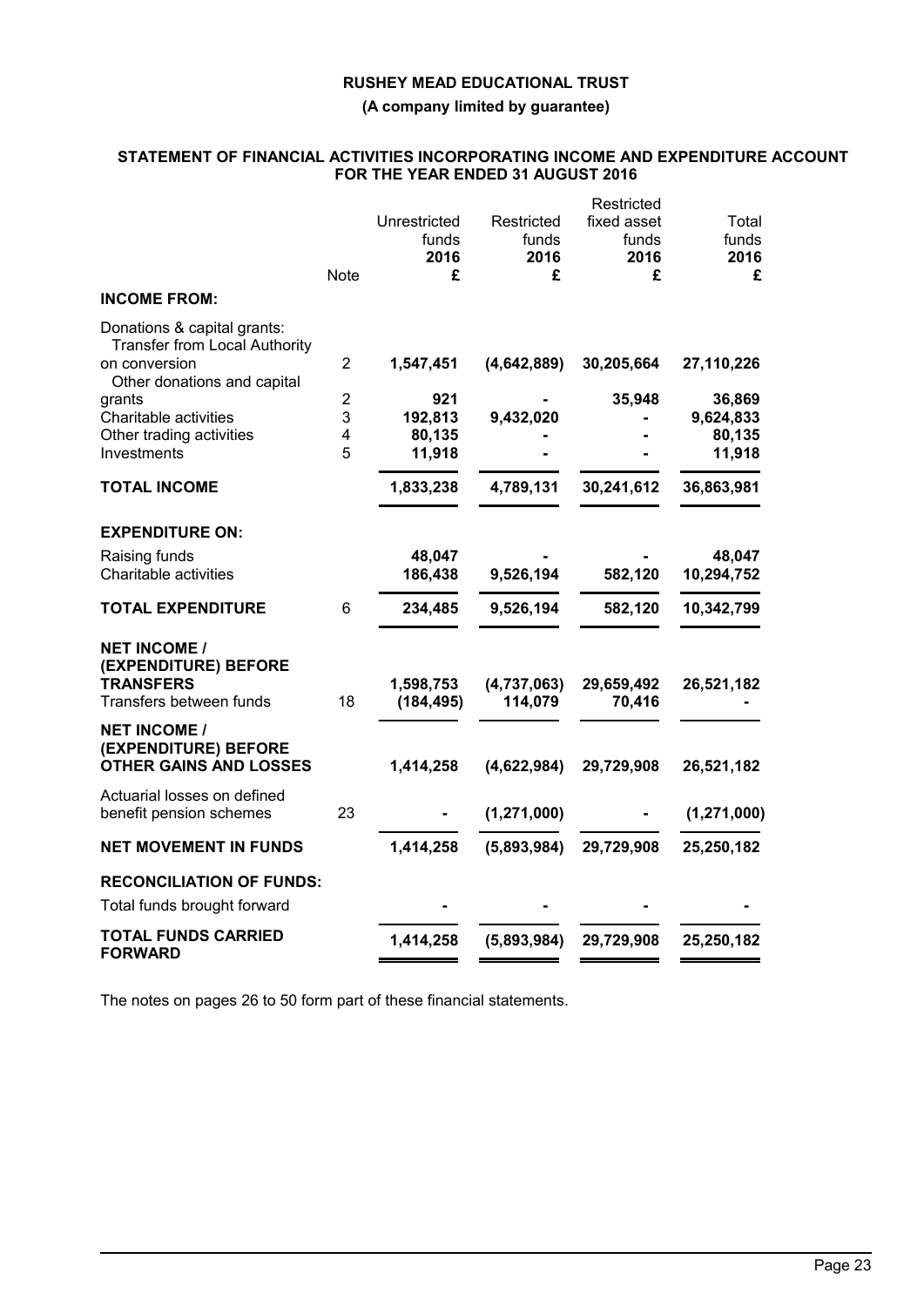**(A company limited by guarantee) REGISTERED NUMBER: 09079258**

#### **BALANCE SHEET AS AT 31 AUGUST 2016**

|                                                                |             |               | 2016          |
|----------------------------------------------------------------|-------------|---------------|---------------|
|                                                                | <b>Note</b> | £             | £             |
| <b>FIXED ASSETS</b>                                            |             |               |               |
| Tangible assets                                                | 13          |               | 29,157,954    |
| <b>CURRENT ASSETS</b>                                          |             |               |               |
| <b>Stocks</b>                                                  | 14          | 36,175        |               |
| <b>Debtors</b>                                                 | 15          | 1,078,680     |               |
| Cash at bank and in hand                                       |             | 1,663,211     |               |
|                                                                |             | 2,778,066     |               |
| <b>CREDITORS:</b> amounts falling due within one year          | 16          | (357, 535)    |               |
| <b>NET CURRENT ASSETS</b>                                      |             |               | 2,420,531     |
| TOTAL ASSETS LESS CURRENT LIABILITIES                          |             |               | 31,578,485    |
| <b>CREDITORS:</b> amounts falling due after more than one year | 17          |               | (137, 303)    |
| <b>NET ASSETS EXCLUDING PENSION SCHEME LIABILITIES</b>         |             |               | 31,441,182    |
| Defined benefit pension scheme liability                       | 23          |               | (6, 191, 000) |
| <b>NET ASSETS INCLUDING PENSION SCHEME LIABILITIES</b>         |             |               | 25,250,182    |
| <b>FUNDS OF THE ACADEMY</b>                                    |             |               |               |
| Restricted funds:                                              |             |               |               |
| Restricted income fund                                         | 18          | 297,016       |               |
| Fixed asset fund                                               | 18          | 29,729,908    |               |
| Restricted funds excluding pension liability                   |             | 30,026,924    |               |
| Pension reserve                                                |             | (6, 191, 000) |               |
| Total restricted funds                                         |             |               | 23,835,924    |
| Unrestricted income funds                                      | 18          |               | 1,414,258     |
| <b>TOTAL FUNDS</b>                                             |             |               | 25,250,182    |

The financial statements were approved by the Trustees, and authorised for issue, on 14 December 2016 and are signed on their behalf, by:

### **Anthony Glover Chair of Trustees**

The notes on pages 26 to 50 form part of these financial statements.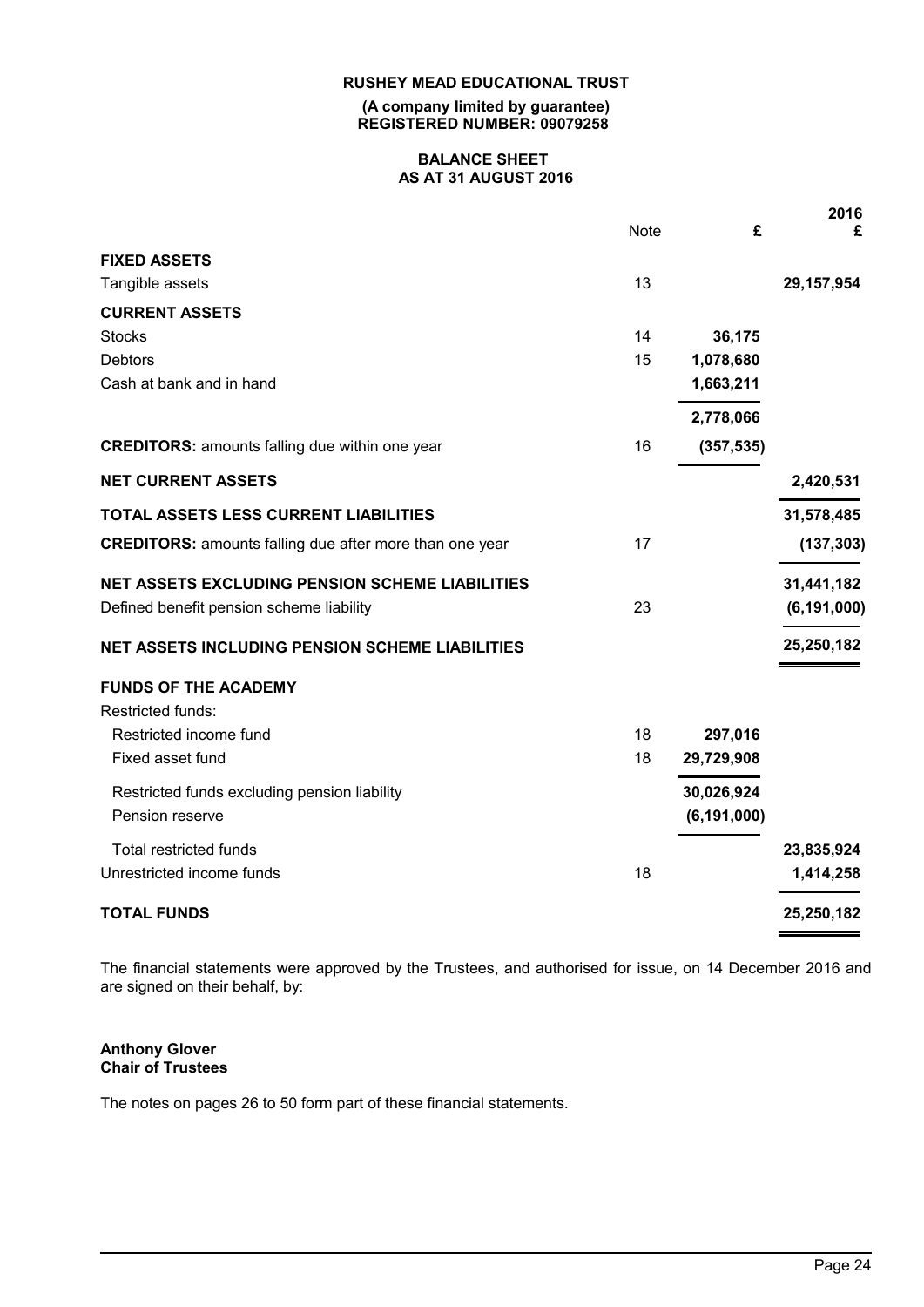**(A company limited by guarantee)**

#### **STATEMENT OF CASH FLOWS FOR THE YEAR ENDED 31 AUGUST 2016**

|                                                    | Note | 2016<br>£  |
|----------------------------------------------------|------|------------|
| Cash flows from operating activities               |      |            |
| Net cash provided by operating activities          | 20   | 1,149,756  |
| Cash flows from investing activities:              |      |            |
| Interest received                                  |      | 1,391      |
| Purchase of tangible fixed assets                  |      | (187, 736) |
| Capital grants from DfE and other capital income   |      | 139,273    |
| Local Authority capital fund donated on conversion |      | 560,527    |
| Net cash provided by investing activities          |      | 513,455    |
| Change in cash and cash equivalents in the year    |      | 1,663,211  |
| Cash and cash equivalents at 1 September 2015      |      |            |
| Cash and cash equivalents at 31 August 2016        | 21   | 1,663,211  |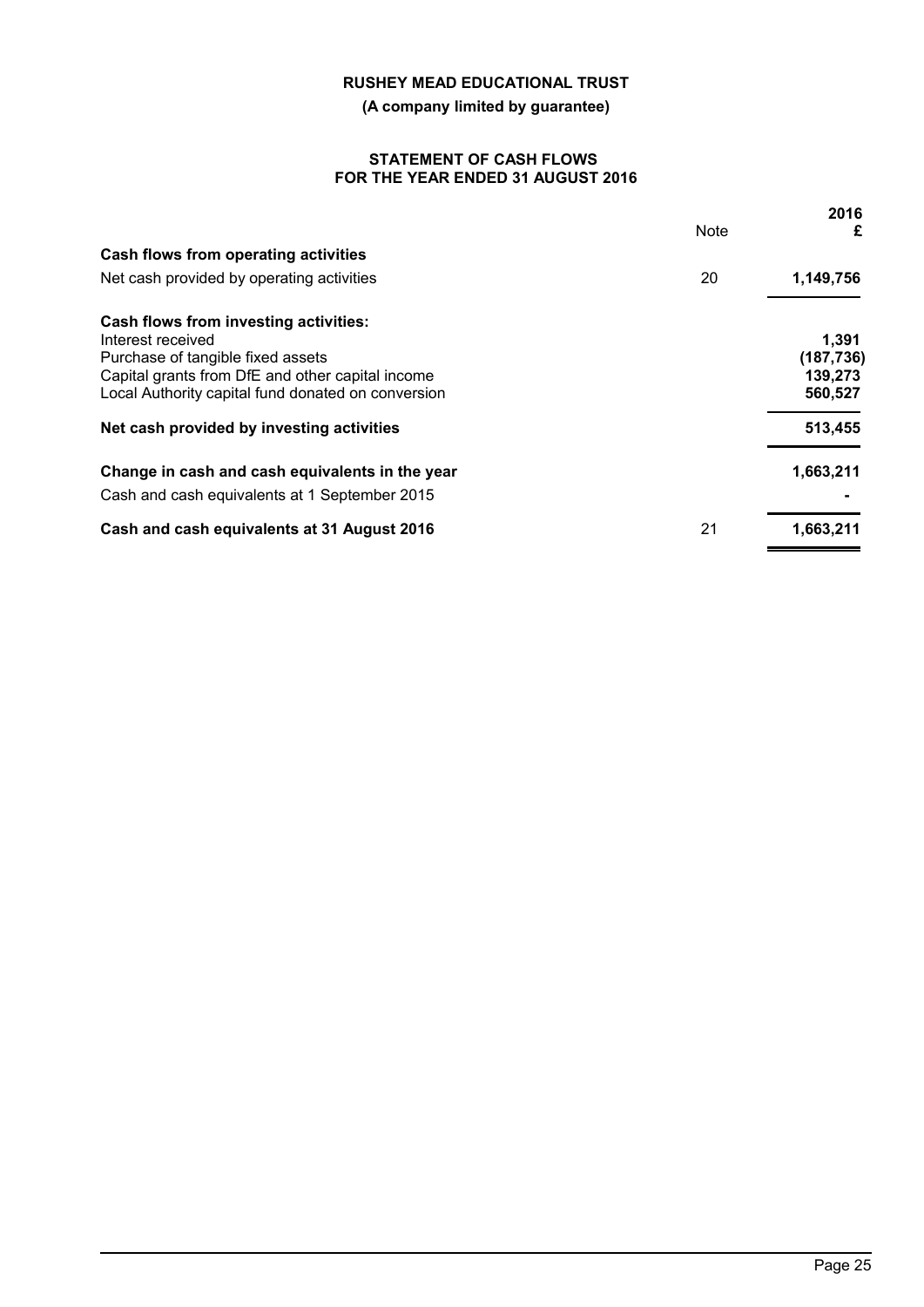**(A company limited by guarantee)**

#### **NOTES TO THE FINANCIAL STATEMENTS FOR THE YEAR ENDED 31 AUGUST 2016**

### **1. ACCOUNTING POLICIES**

A summary of the principal accounting policies adopted (which have been applied consistently, except where noted), judgements and key sources of estimation uncertainty, is set out below.

### **1.1 BASIS OF PREPARATION OF FINANCIAL STATEMENTS**

The financial statements of the academy trust, which is a public benefit entity under FRS 102, have been prepared under the historical cost convention in accordance with the Financial Reporting Standard Applicable in the UK and Republic of Ireland (FRS 102), the Accounting and Reporting by Charities: Statement of Recommended Practice applicable to charities preparing their accounts in accordance with the Financial Reporting Standard applicable in the UK and Republic of Ireland (FRS 102) (Charities SORP (FRS 102)), the Academies Accounts Direction 2015 to 2016 issued by EFA, the Charities Act 2011 and the Companies Act 2006.

Rushey Mead Educational Trust constitutes a public benefit entity as defined by FRS 102.

#### **First time adoption of FRS 102**

These financial statements are the first financial statements of Rushey Mead Educational Trust prepared in accordance with Financial Reporting Standard 102 'The Financial Reporting Standard applicable in the UK and Republic of Ireland' (FRS 102) and the Charities SORP 2015 (SORP 2015). The financial statements of Rushey Mead Educational Trust for the period ended 31 August 2015 were prepared in accordance with previous Generally Accepted Accounting Practice ('UK GAAP') and SORP 2005.

Some of the FRS 102 recognition, measurement, presentation and disclosure requirements and accounting policy choices differ from previous UK GAAP. Consequently, the Trustees have amended certain accounting policies to comply with FRS 102 and SORP 2015. The Trustees have also taken advantage of certain exemptions from the requirements of FRS 102 permitted by FRS 102 Chapter 35 'Transition to this FRS'.

The reported financial position for the previous period is not affected by the transition to FRS 102.

#### **1.2 FUND ACCOUNTING**

Unrestricted income funds represent those resources which may be used towards meeting any of the charitable objects of the Academy at the discretion of the Trustees.

Designated funds comprise unrestricted funds that have been set aside by the Trustees for particular purposes. The aim and use of each designated fund is set out in the notes to the financial **statements** 

Restricted fixed asset funds are resources which are to be applied to specific capital purposes imposed by the Department for Education where the asset acquired or created is held for a specific purpose.

Restricted general funds comprise all other restricted funds received with restrictions imposed by the funder and include grants from the Education Funding Agency.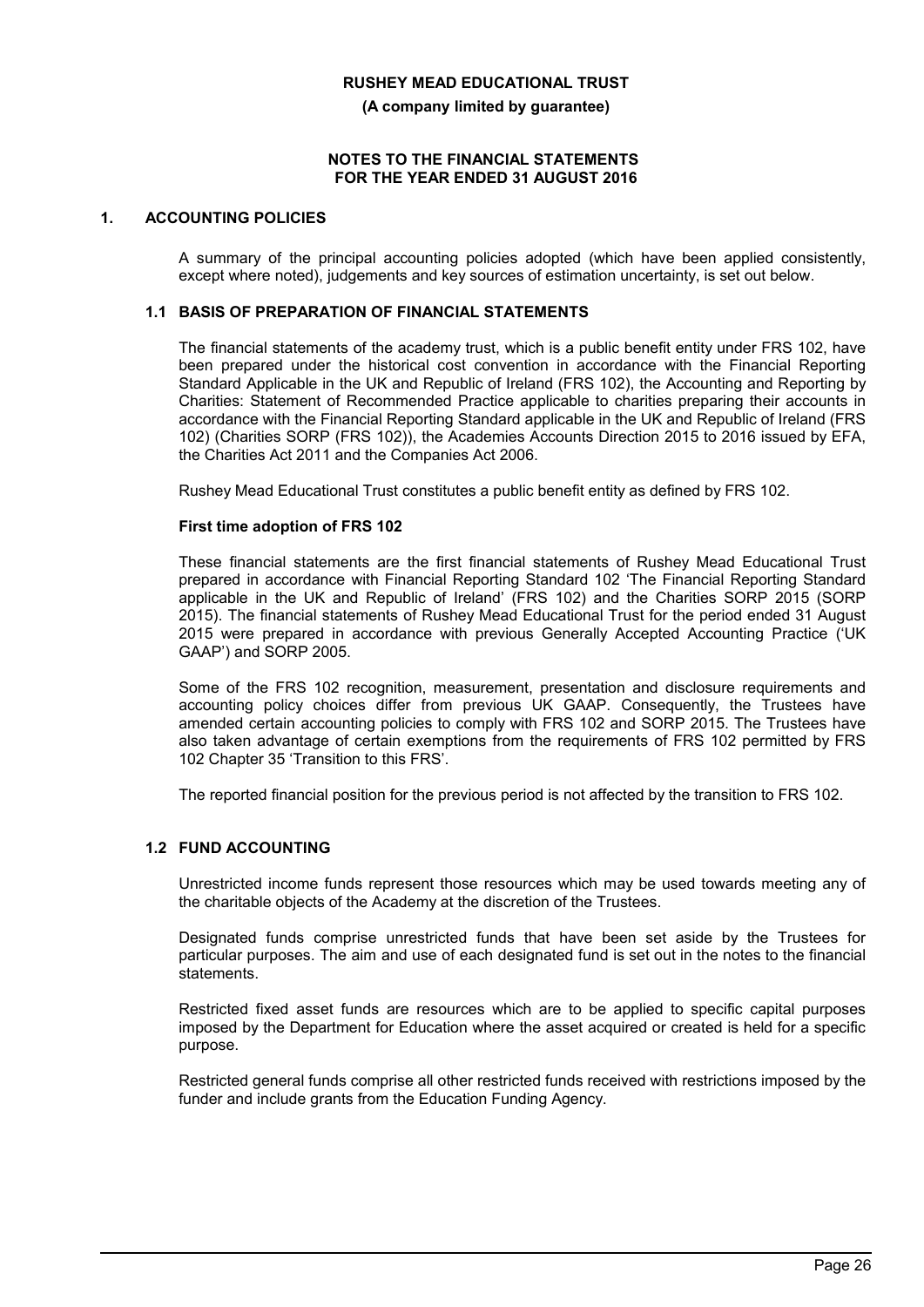**(A company limited by guarantee)**

#### **NOTES TO THE FINANCIAL STATEMENTS FOR THE YEAR ENDED 31 AUGUST 2016**

#### **1. ACCOUNTING POLICIES (continued)**

#### **1.3 INCOME**

All income is recognised once the Academy has entitlement to the income, it is probable that the income will be received and the amount of income receivable can be measured reliably.

Grants are included in the statement of financial activities incorporating income and expenditure account on a receivable basis. The balance of income received for specific purposes but not expended during the period is shown in the relevant funds on the balance sheet. Where income is received in advance of entitlement of receipt, its recognition is deferred and included in creditors as deferred income. Where entitlement occurs before income is received, the income is accrued.

General Annual Grant is recognised in full in the statement of financial activities incorporating income and expenditure account in the year for which it is receivable and any abatement in respect of the period is deducted from income and recognised as a liability.

Capital grants are recognised when there is entitlement and are not deferred over the life of the asset on which they are expended. Unspent amounts of capital grant are reflected in the balance in the restricted fixed asset fund.

Donated fixed assets are measured at fair value, unless it is impractical to measure this reliably, in which case the cost of the item to the donor should be used. The gain is recognised as income from donations and a corresponding amount is included in the appropriate fixed asset category and depreciated over the useful economic life in accordance with the academy trust's accounting policies.

Donations are recognised on a receivable basis where there is certainty of receipt and the amount can be reliably measured.

Other income, including the hire of facilities, is recognised in the period in which it is receivable and to the extent the goods have been provided or on completion of the service.

## **1.4 EXPENDITURE**

Expenditure is recognised once there is a legal or constructive obligation to transfer economic benefit to a third party, it is probable that a transfer of economic benefits will be required in settlement and the amount of the obligation can be measured reliably. Expenditure is classified by activity. The costs of each activity are made up of the total of direct costs and shared costs, including support costs involved in undertaking each activity. Direct costs attributable to a single activity are allocated directly to that activity. Shared costs which contribute to more than one activity and support costs which are not attributable to a single activity are apportioned between those activities on a basis consistent with the use of resources. Central staff costs are allocated on the basis of time spent, and depreciation charges allocated on the portion of the asset's use.

Expenditure on raising funds are costs incurred in attracting voluntary income, and those incurred in trading activities that raise funds.

Charitable activities costs are costs incurred on the Academy Trust's educational operations, including support costs and costs relating to the governance of the Academy Trust's apportioned to charitable activities.

All resources expended are inclusive of irrecoverable VAT.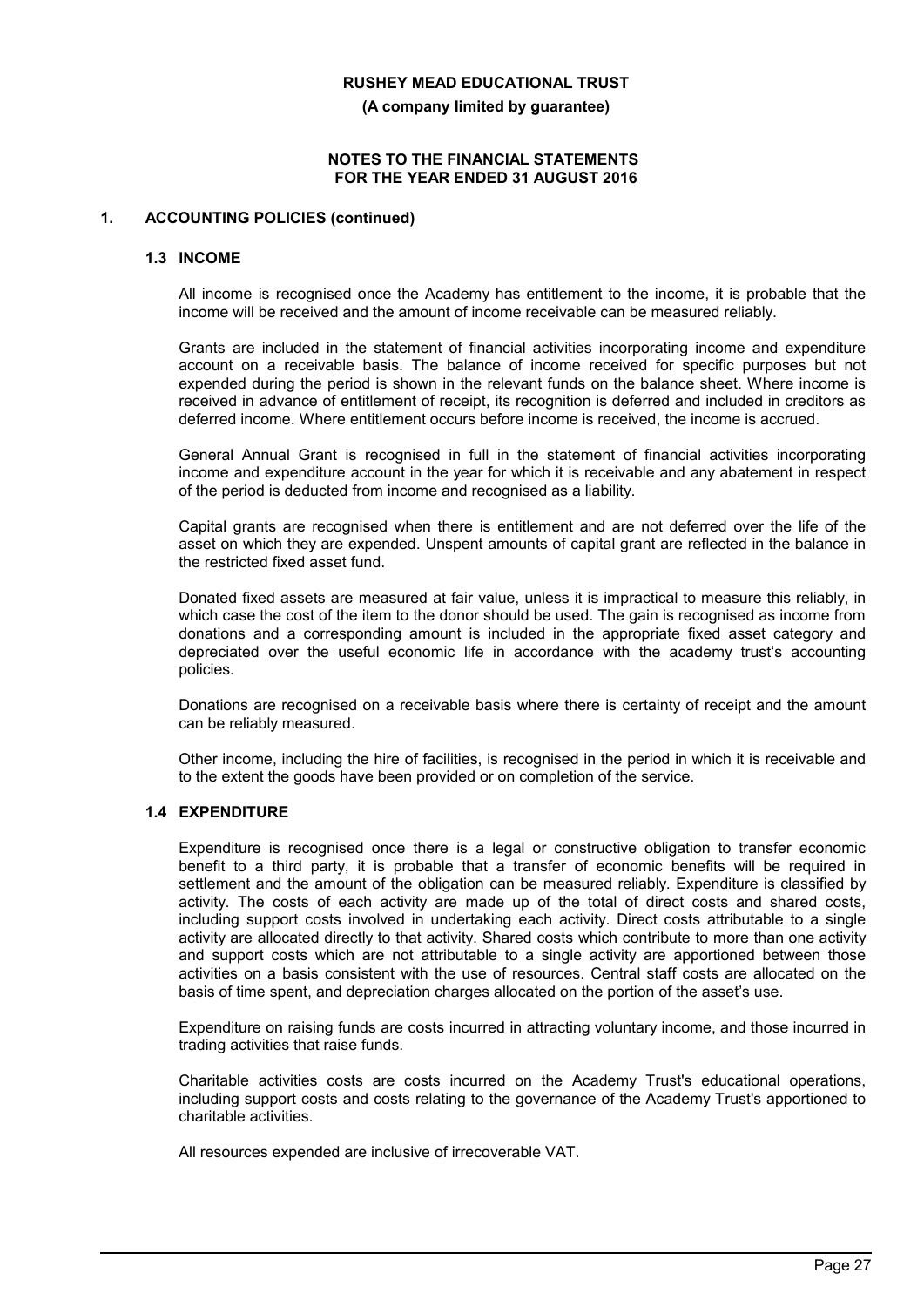**(A company limited by guarantee)**

#### **NOTES TO THE FINANCIAL STATEMENTS FOR THE YEAR ENDED 31 AUGUST 2016**

#### **1. ACCOUNTING POLICIES (continued)**

#### **1.5 GOING CONCERN**

The Trustees assess whether the use of going concern is appropriate, i.e. whether there are any material uncertainties related to events or conditions that may cast significant doubt on the ability of the Academy to continue as a going concern. The Trustees make this assessment in respect of a period of at least one year from the date of authorisation for issue of the financial statements and have concluded that the academy trust has adequate resources to continue in operational existence for the foreseeable future and there are no material uncertainties about the academy trust's ability to continue as a going concern, thus they continue to adopt the going concern basis of accounting in preparing the financial statements.

#### **1.6 TANGIBLE FIXED ASSETS AND DEPRECIATION**

All assets costing more than £1,000 are capitalised.

Where tangible fixed assets have been acquired with the aid of specific grants, either from the government or from the private sector, they are included in the balance sheet at cost and depreciated over their expected useful economic life. Where there are specific conditions attached to the funding requiring the continued use of the asset, the related grants are credited to a restricted fixed asset fund in the statement of financial activities incorporating income and expenditure account and carried forward in the balance sheet. Depreciation on the relevant assets is charged directly to the restricted fixed asset fund in the statement of financial activities incorporating income and expenditure account.

A review for impairment of a fixed asset is carried out if events or changes in circumstances indicate that the carrying value of any fixed asset may not be recoverable. Shortfalls between the carrying value of fixed assets and their recoverable amounts are recognised as impairments. Impairment losses are recognised in the statement of financial activities incorporating income and expenditure account.

Assets in the course of construction are included at cost. Depreciation on these assets is not charged until they are brought into use.

Tangible fixed assets are carried at cost, net of depreciation and any provision for impairment. Depreciation is provided at rates calculated to write off the cost of fixed assets, less their estimated residual value, over their expected useful lives on the following bases:

| Leasehold buildings             | $\sim$ | 2-5% Straight line |
|---------------------------------|--------|--------------------|
| Leasehold land (125 year lease) | $\sim$ | over 125 years     |
| <b>Fixtures and fittings</b>    | $\sim$ | 15% Straight line  |
| Computer equipment              | $\sim$ | 25% Straight line  |

### **1.7 OPERATING LEASES**

Rentals under operating leases are charged to the statement of financial activities incorporating income and expenditure account on a straight line basis over the lease term.

#### **1.8 STOCKS**

Stocks are valued at the lower of cost and value in use.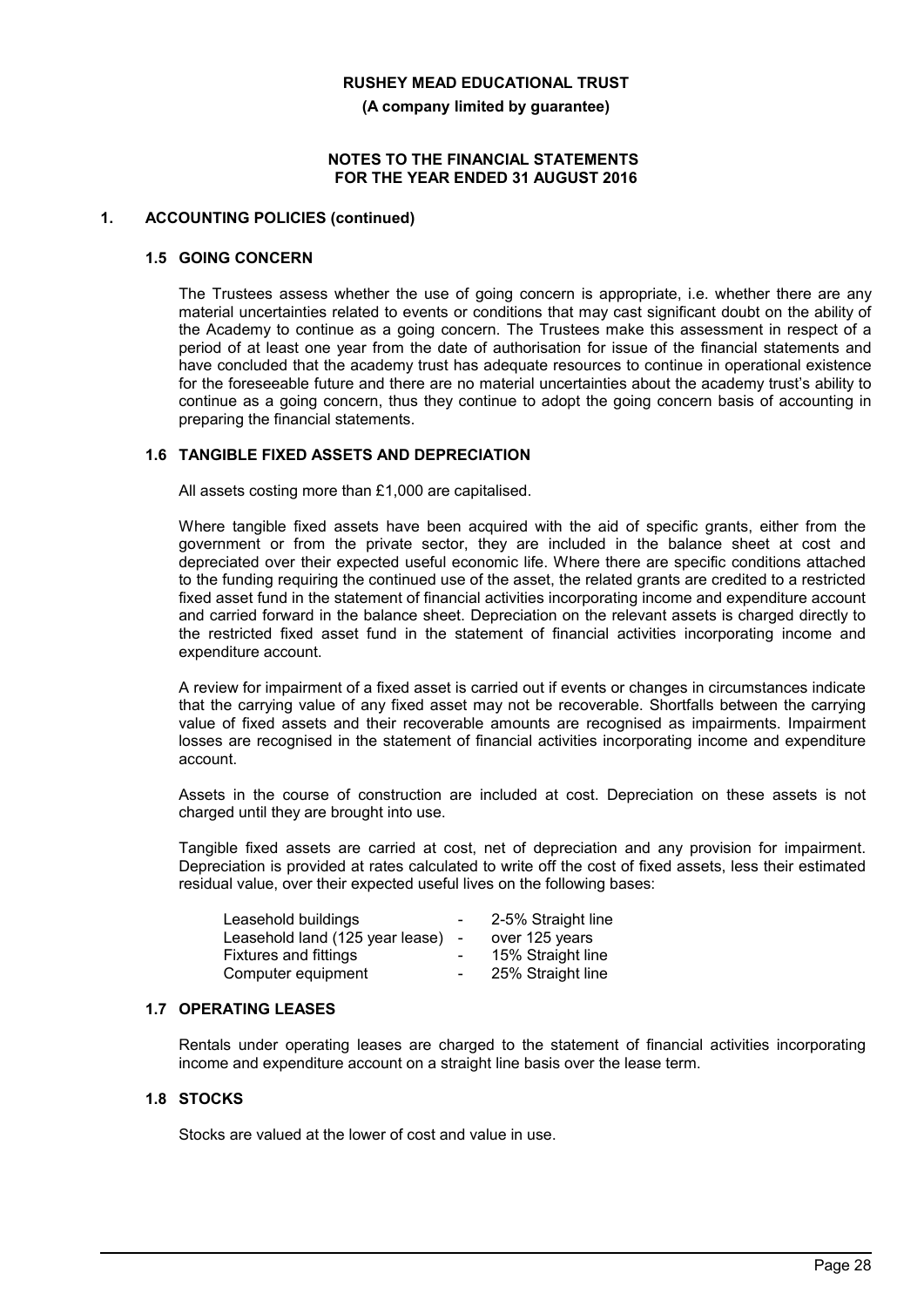**(A company limited by guarantee)**

#### **NOTES TO THE FINANCIAL STATEMENTS FOR THE YEAR ENDED 31 AUGUST 2016**

#### **1. ACCOUNTING POLICIES (continued)**

#### **1.9 TAXATION**

The Academy is considered to pass the tests set out in Paragraph 1 Schedule 6 of the Finance Act 2010 and therefore it meets the definition of a charitable company for UK corporation tax purposes.

Accordingly, the Academy is potentially exempt from taxation in respect of income or capital gains received within categories covered by Chapter 3 Part 11 of the Corporation Tax Act 2010 or Section 256 of the Taxation of Chargeable Gains Act 1992, to the extent that such income or gains are applied exclusively to charitable purposes.

### **1.10 CASH AT BANK AND IN HAND**

Cash at bank and in hand includes cash and short term highly liquid investments with a short maturity of three months or less from the date of acquisition or opening of the deposit or similar account.

### **1.11 LIABILITIES AND PROVISIONS**

Liabilities are recognised when there is an obligation at the balance sheet date as a result of a past event, it is probable that a transfer of economic benefit will be required in settlement, and the amount of the settlement can be estimated reliably. Liabilities are recognised at the amount that the academy trust anticipates it will pay to settle the debt or the amount it has received as advanced payments for the goods or services it must provide.

Provisions are recognised when the academy trust has an obligation at the reporting date as a result of a past event which it is probable will result in the transfer of economic benefits and the obligation can be estimated reliably. Provisions are measured at the best estimate of the amounts required to settle the obligation. Where the effect of the time value of money is material, the provision is based on the present value of those amounts, discounted at the pre-tax discount rate that reflects the risks specific to the liability. The unwinding of the discount is recognised within interest payable and similar charges.

#### **1.12 PENSIONS**

Retirement benefits to employees of the Academy are provided by the Teachers' Pension Scheme ("TPS") and the Local Government Pension Scheme ("LGPS"). These are defined benefit schemes and the assets are held separately from those of the Academy.

The TPS is an unfunded scheme and contributions are calculated so as to spread the cost of pensions over employees' working lives with the Academy in such a way that the pension cost is a substantially level percentage of current and future pensionable payroll. The contributions are determined by the Government Actuary on the basis of quadrennial valuations using a prospective unit credit method. As stated in note 23, the TPS is a multi-employer scheme and there is insufficient information available to use defined benefit accounting. The TPS is therefore treated as a defined contribution scheme for accounting purposes and the contributions recognised in the period to which they relate.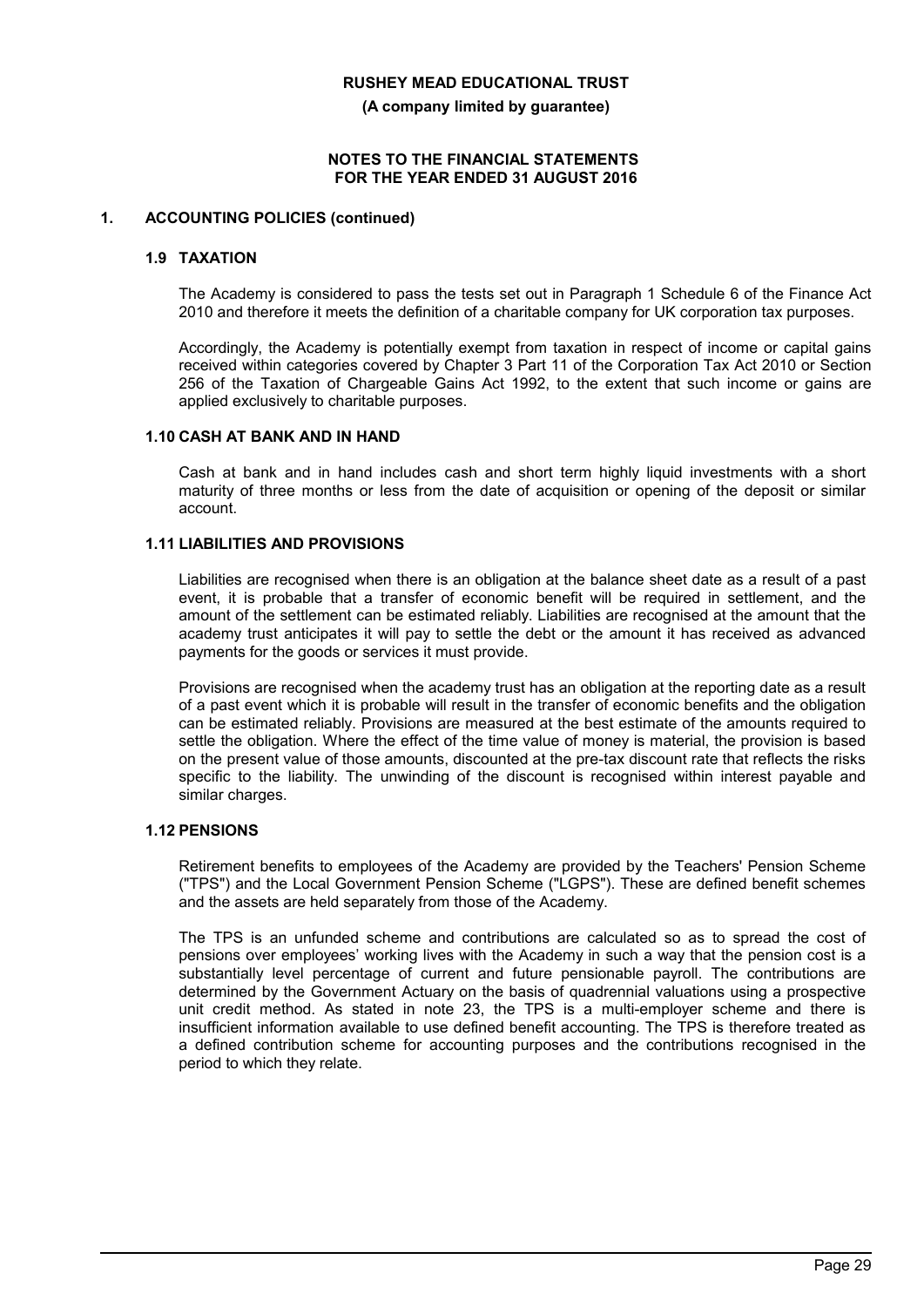**(A company limited by guarantee)**

#### **NOTES TO THE FINANCIAL STATEMENTS FOR THE YEAR ENDED 31 AUGUST 2016**

#### **1. ACCOUNTING POLICIES (continued)**

The LGPS is a funded scheme and the assets are held separately from those of the academy trust in separate trustee administered funds. Pension scheme assets are measured at fair value and liabilities are measured on an actuarial basis using the projected unit credit method and discounted at a rate equivalent to the current rate of return on a high quality corporate bond of equivalent term and currency to the liabilities. The actuarial valuations are obtained at least triennially and are updated at each balance sheet date. The amounts charged to operating surplus are the current service costs and the costs of scheme introductions, benefit changes, settlements and curtailments. They are included as part of staff costs as incurred. Net interest on the net defined benefit liability/asset is also recognised in the statement of financial activities incorporating income and expenditure account and comprises the interest cost on the defined benefit obligation and interest income on the scheme assets, calculated by multiplying the fair value of the scheme assets at the beginning of the period by the rate used to discount the benefit obligations. The difference between the interest income on the scheme assets and the actual return on the scheme assets is recognised in other recognised gains and losses.

Actuarial gains and losses are recognised immediately in other recognised gains and losses

#### **1.13 CONVERSION TO AN ACADEMY TRUST**

The conversion from a state maintained school to an Academy Trust involved the transfer of identifiable assets and liabilities and the operation of the school for £NIL consideration. The substance of the transfer is that of a gift and it has been accounted for on that basis as set out below.

The assets and liabilities transferred on conversion from Rushey Mead School, Northfield House Primary School, Knighton Fields Primary School, Willowbrook Primary School and Thurnby Lodge Primary School to the Academy Trust have been valued at their fair value. The fair value has been derived based on that of equivalent items. The amounts have been recognised under the appropriate balance sheet categories, with corresponding amounts recognised in 'Donations and capital grants transfer from Local Authority on conversion' in the statement of financial activities incorporating income and expenditure account and analysed under unrestricted funds, restricted general funds and restricted fixed asset funds.

On conversion and simultaneous entry into the Academy Trust, the Academy was gifted property from Leicester City Council with respect to each school. This was valued at depreciated replacement cost by the Education Funding Agency (EFA) at the date of conversion or alternate methods which are detailed in note 13. The amount is included in the appropriate fixed asset category and depreciated over the useful economic life in accordance with the academy's policies. Other Fixed Assets have been valued on a the basis of open market value as at the date of conversion, by the Trustees.

The pension liability inherited on conversion has been included at the valuation determined by the pension scheme actuary at the date of the conversion.

Further details of the transaction are set out in note 22.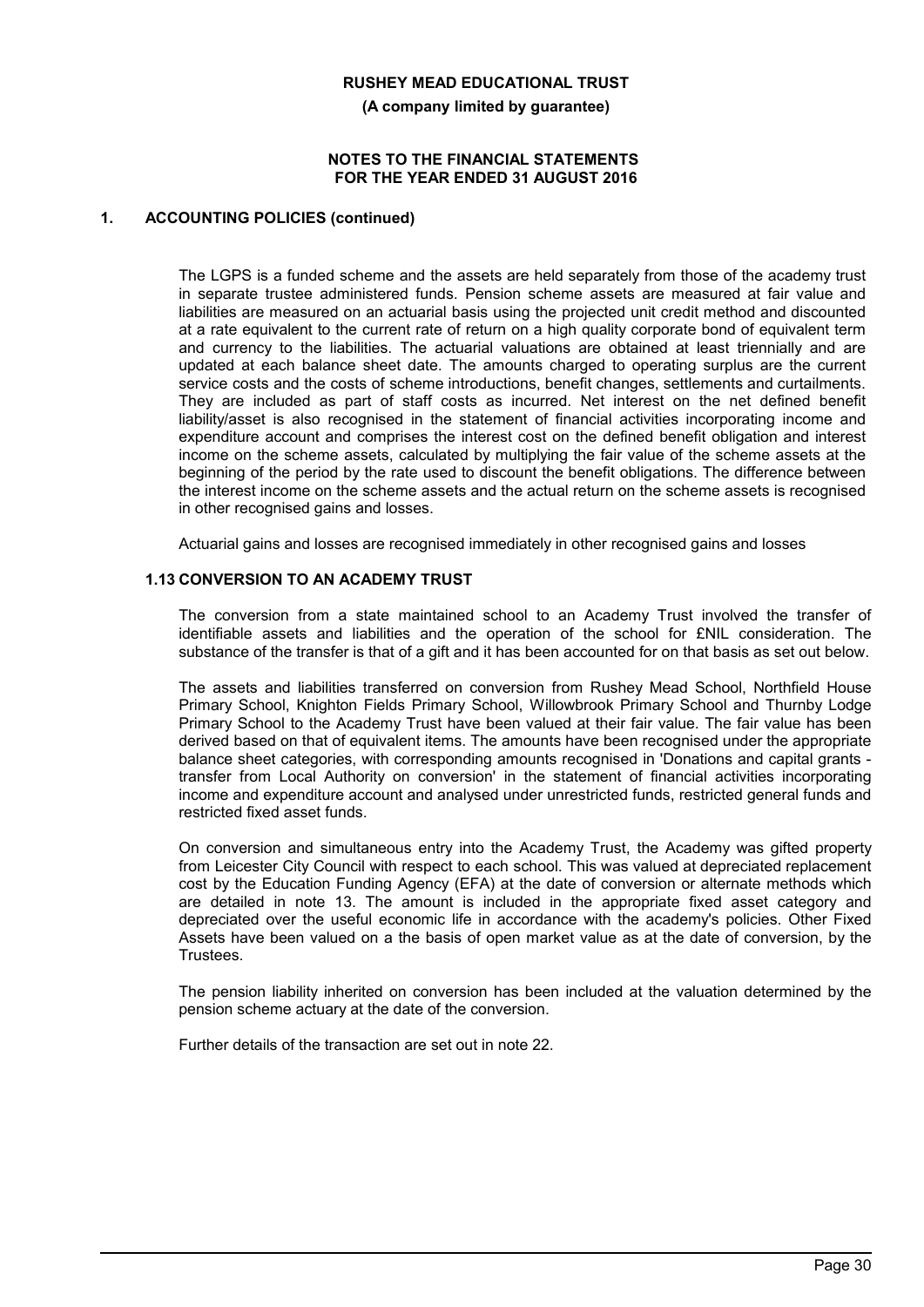**(A company limited by guarantee)**

#### **NOTES TO THE FINANCIAL STATEMENTS FOR THE YEAR ENDED 31 AUGUST 2016**

#### **1. ACCOUNTING POLICIES (continued)**

#### **1.14 CRITICAL ACCOUNTING ESTIMATES AND AREAS OF JUDGEMENT**

Estimates and judgements are continually evaluated and are based on historical experience and other factors, including expectations of future events that are believed to be reasonable under the circumstances.

The Academy trust makes estimates and assumptions concerning the future. The resulting accounting estimates and assumptions will, by definition, seldom equal the related actual results. The estimates and assumptions that have a significant risk of causing a material adjustment to the carrying amounts of assets and liabilities within the next financial year are discussed below.

#### **Defined benefit pension scheme**

The present value of the Local Government Pension Scheme defined benefit liability depends on a number of factors that are determined on an actuarial basis using a variety of assumptions. The assumptions used in determining the net cost (income) for pensions include the discount rate. Any changes in these assumptions, which are disclosed in note 23, will impact the carrying amount of the pension liability. Furthermore a roll forward approach which projects results from the latest full actuarial valuation performed at 31 March 2013 has been used by the actuary in valuing the pensions liability at 31 August 2016. Any differences between the figures derived from the roll forward approach and a full actuarial valuation would impact on the carrying amount of the pension liability.

#### **Tangible assets**

The annual depreciation charge for tangible assets is sensitive to changes in the estimated useful economic lives and residual values of the assets. The useful economic lives and residual values are reassessed annually. They are amended when necessary to reflect current estimates, based on technological advancement, future investments, economic utilisation and the physical condition of the assets. See note 13 for the carrying amount of the property plant and equipment, and note 1.6 for the useful economic lives for each class of assets.

### **2. DONATIONS AND CAPITAL GRANTS**

|                                             | Unrestricted<br>funds<br>2016<br>£ | Restricted<br>funds<br>2016<br>£ | Restricted<br>fixed asset<br>funds<br>2016<br>£ | Total<br>funds<br>2016<br>£ |
|---------------------------------------------|------------------------------------|----------------------------------|-------------------------------------------------|-----------------------------|
| Transfer from Local Authority on conversion | 1,547,451                          | (4,642,889)                      | 30,205,664                                      | 27,110,226                  |
| Donations<br>Capital grants                 | 921                                |                                  | 35,948                                          | 921<br>35,948               |
| Total donations and capital grants          | 1,548,372                          | (4,642,889)                      | 30,241,612                                      | 27,147,095                  |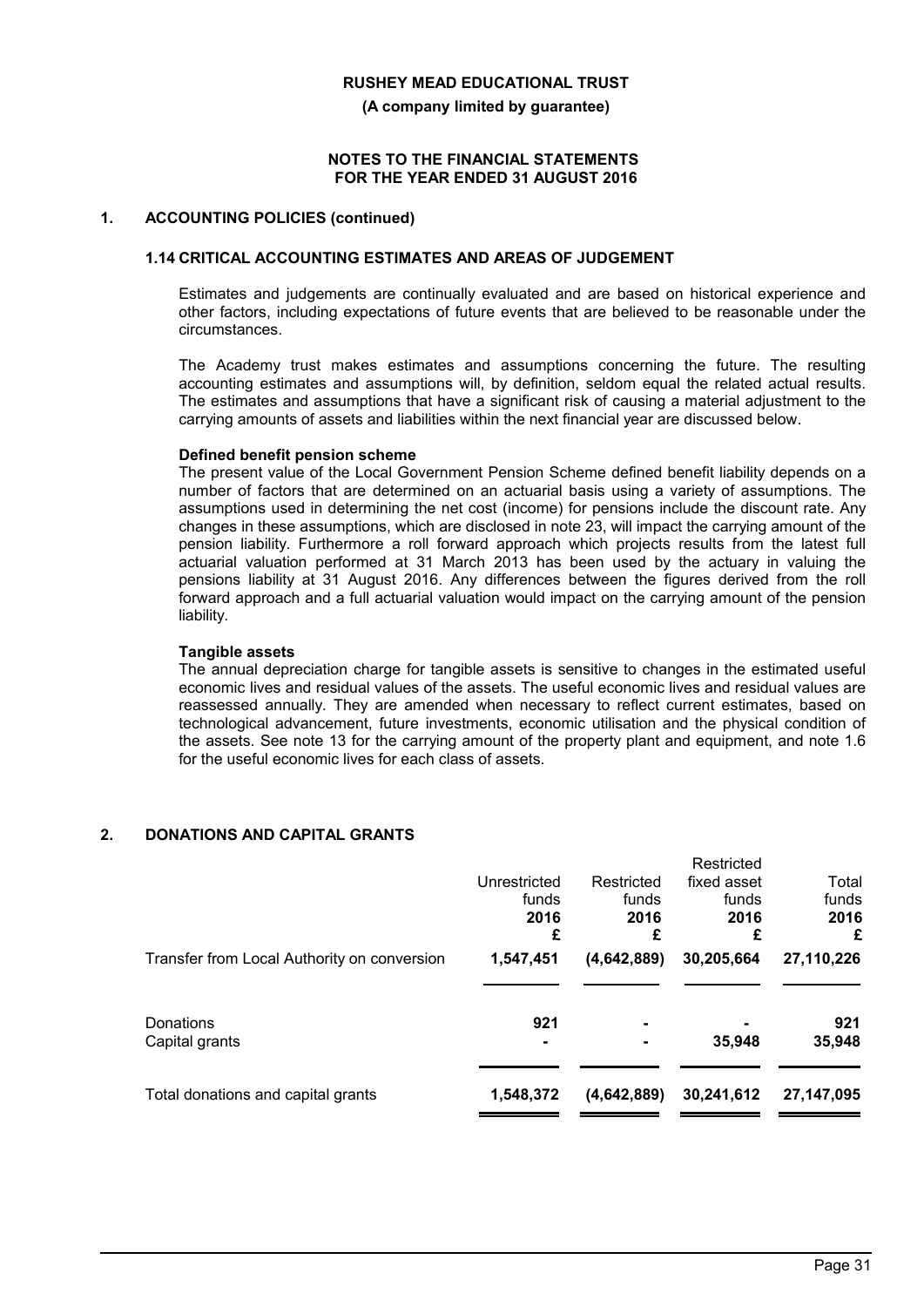### **(A company limited by guarantee)**

#### **NOTES TO THE FINANCIAL STATEMENTS FOR THE YEAR ENDED 31 AUGUST 2016**

## **3. FUNDING FOR ACADEMY'S EDUCATIONAL OPERATIONS**

| DfE/EFA grants<br>7,717,101<br>General Annual Grant (GAG)<br>Other DfE/EFA grants<br>103,783<br>1,137,881<br>103,783<br>8,854,982<br>Other government grants<br>Special Educational Needs (SEN)<br>116,992<br>Early Years Single Funding Formula (EYSFF)<br>67,097<br>Pride Grant - Philharmonic Orchestra<br>7,310<br><b>Big Lottery</b><br>7,589<br>198,988<br><b>Other funding</b><br>Ensemble project<br>96,329<br>Science Hub & Spoke<br>16,667<br>Digital Leicester Network Project<br>5,000<br>1,014<br>Other funding<br>School Centred Initial Teacher Training (SCITT)<br>259,040<br>259,040<br>89,030<br>89,030<br><b>Teaching School</b><br>89,030<br>378,050<br>192,813<br>9,432,020 | Unrestricted<br>funds<br>2016<br>£ | Restricted<br>funds<br>2016<br>£ | Total<br>funds<br>2016<br>£ |
|--------------------------------------------------------------------------------------------------------------------------------------------------------------------------------------------------------------------------------------------------------------------------------------------------------------------------------------------------------------------------------------------------------------------------------------------------------------------------------------------------------------------------------------------------------------------------------------------------------------------------------------------------------------------------------------------------|------------------------------------|----------------------------------|-----------------------------|
|                                                                                                                                                                                                                                                                                                                                                                                                                                                                                                                                                                                                                                                                                                  |                                    |                                  |                             |
|                                                                                                                                                                                                                                                                                                                                                                                                                                                                                                                                                                                                                                                                                                  |                                    |                                  | 7,717,101<br>1,241,664      |
|                                                                                                                                                                                                                                                                                                                                                                                                                                                                                                                                                                                                                                                                                                  |                                    |                                  | 8,958,765                   |
|                                                                                                                                                                                                                                                                                                                                                                                                                                                                                                                                                                                                                                                                                                  |                                    |                                  |                             |
|                                                                                                                                                                                                                                                                                                                                                                                                                                                                                                                                                                                                                                                                                                  |                                    |                                  | 116,992                     |
|                                                                                                                                                                                                                                                                                                                                                                                                                                                                                                                                                                                                                                                                                                  |                                    |                                  | 67,097                      |
|                                                                                                                                                                                                                                                                                                                                                                                                                                                                                                                                                                                                                                                                                                  |                                    |                                  | 7,310                       |
|                                                                                                                                                                                                                                                                                                                                                                                                                                                                                                                                                                                                                                                                                                  |                                    |                                  | 7,589                       |
|                                                                                                                                                                                                                                                                                                                                                                                                                                                                                                                                                                                                                                                                                                  |                                    |                                  | 198,988                     |
|                                                                                                                                                                                                                                                                                                                                                                                                                                                                                                                                                                                                                                                                                                  |                                    |                                  |                             |
|                                                                                                                                                                                                                                                                                                                                                                                                                                                                                                                                                                                                                                                                                                  |                                    |                                  | 96,329                      |
|                                                                                                                                                                                                                                                                                                                                                                                                                                                                                                                                                                                                                                                                                                  |                                    |                                  | 16,667                      |
|                                                                                                                                                                                                                                                                                                                                                                                                                                                                                                                                                                                                                                                                                                  |                                    |                                  | 5,000                       |
|                                                                                                                                                                                                                                                                                                                                                                                                                                                                                                                                                                                                                                                                                                  |                                    |                                  | 1,014                       |
|                                                                                                                                                                                                                                                                                                                                                                                                                                                                                                                                                                                                                                                                                                  |                                    |                                  |                             |
|                                                                                                                                                                                                                                                                                                                                                                                                                                                                                                                                                                                                                                                                                                  |                                    |                                  |                             |
|                                                                                                                                                                                                                                                                                                                                                                                                                                                                                                                                                                                                                                                                                                  |                                    |                                  | 467,080                     |
|                                                                                                                                                                                                                                                                                                                                                                                                                                                                                                                                                                                                                                                                                                  |                                    |                                  | 9,624,833                   |

## **4. OTHER TRADING ACTIVITIES**

|              | Unrestricted | Restricted     | Total  |
|--------------|--------------|----------------|--------|
|              | funds        | funds          | funds  |
|              | 2016         | 2016           | 2016   |
|              | £            | £              | £      |
| Lettings     | 21,426       | $\blacksquare$ | 21,426 |
| Consultancy  | 47,199       | $\blacksquare$ | 47,199 |
| Other income | 11,510       | $\blacksquare$ | 11,510 |
|              | 80,135       | $\blacksquare$ | 80,135 |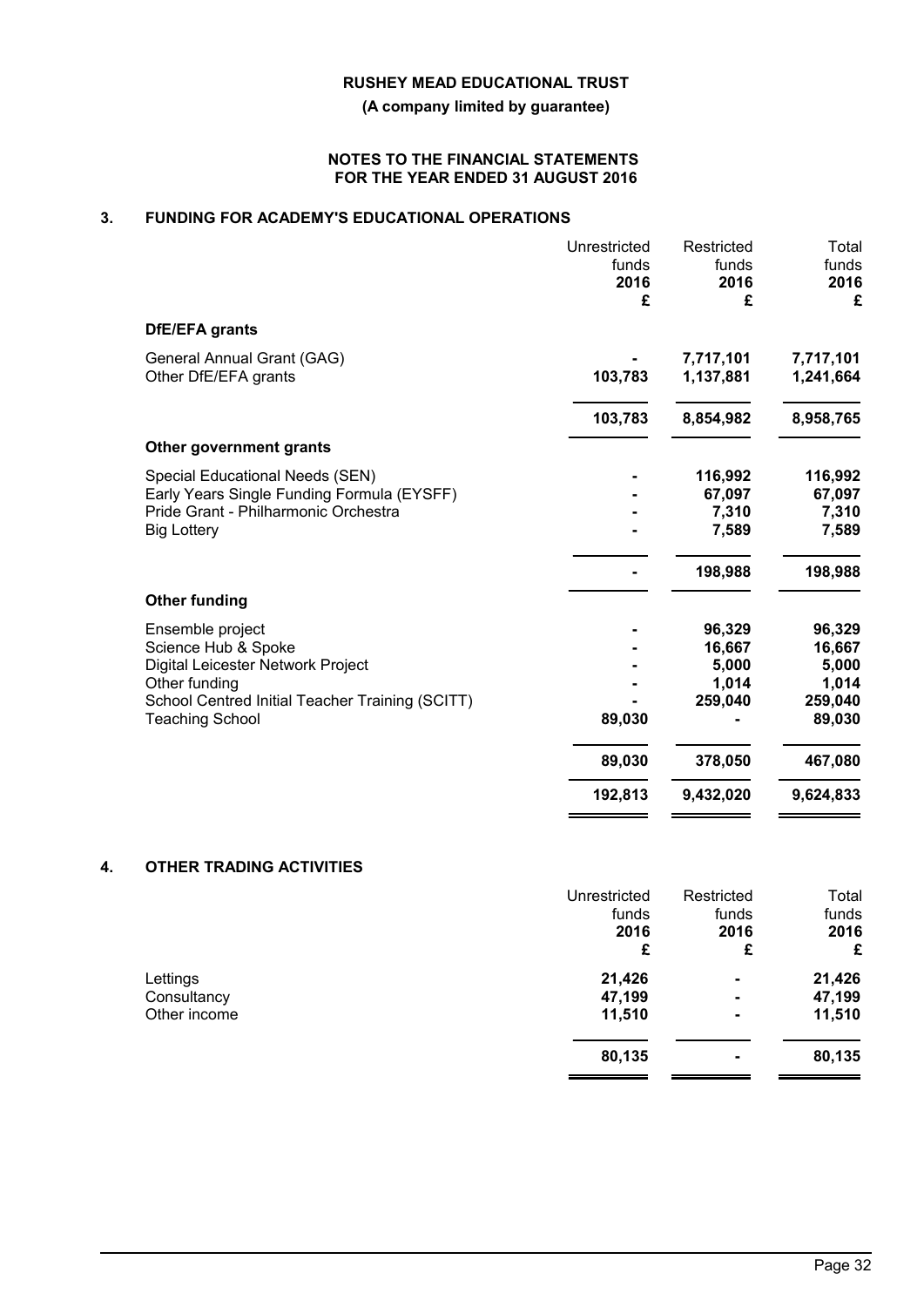**(A company limited by guarantee)**

#### **NOTES TO THE FINANCIAL STATEMENTS FOR THE YEAR ENDED 31 AUGUST 2016**

## **5. INVESTMENT INCOME**

|    |                                                                |                          | Unrestricted<br>funds<br>2016<br>£ | Restricted<br>funds<br>2016<br>£ | Total<br>funds<br>2016<br>£ |
|----|----------------------------------------------------------------|--------------------------|------------------------------------|----------------------------------|-----------------------------|
|    | <b>Bank interest</b>                                           |                          | 11,918                             |                                  | 11,918                      |
| 6. | <b>EXPENDITURE</b>                                             |                          |                                    |                                  |                             |
|    |                                                                | Staff costs<br>2016<br>£ | Premises<br>2016<br>£              | Other costs<br>2016<br>£         | Total<br>2016<br>£          |
|    | Expenditure on raising funds<br><b>Educational Operations:</b> | 38,530                   |                                    | 9,517                            | 48,047                      |
|    | Direct costs                                                   | 6,228,370                | 431,980                            | 729,079                          | 7,389,429                   |
|    | Support costs                                                  | 1,252,093                | 604,284                            | 1,048,946                        | 2,905,323                   |
|    |                                                                | 7,518,993                | 1,036,264                          | 1,787,542                        | 10,342,799                  |
|    |                                                                |                          |                                    |                                  |                             |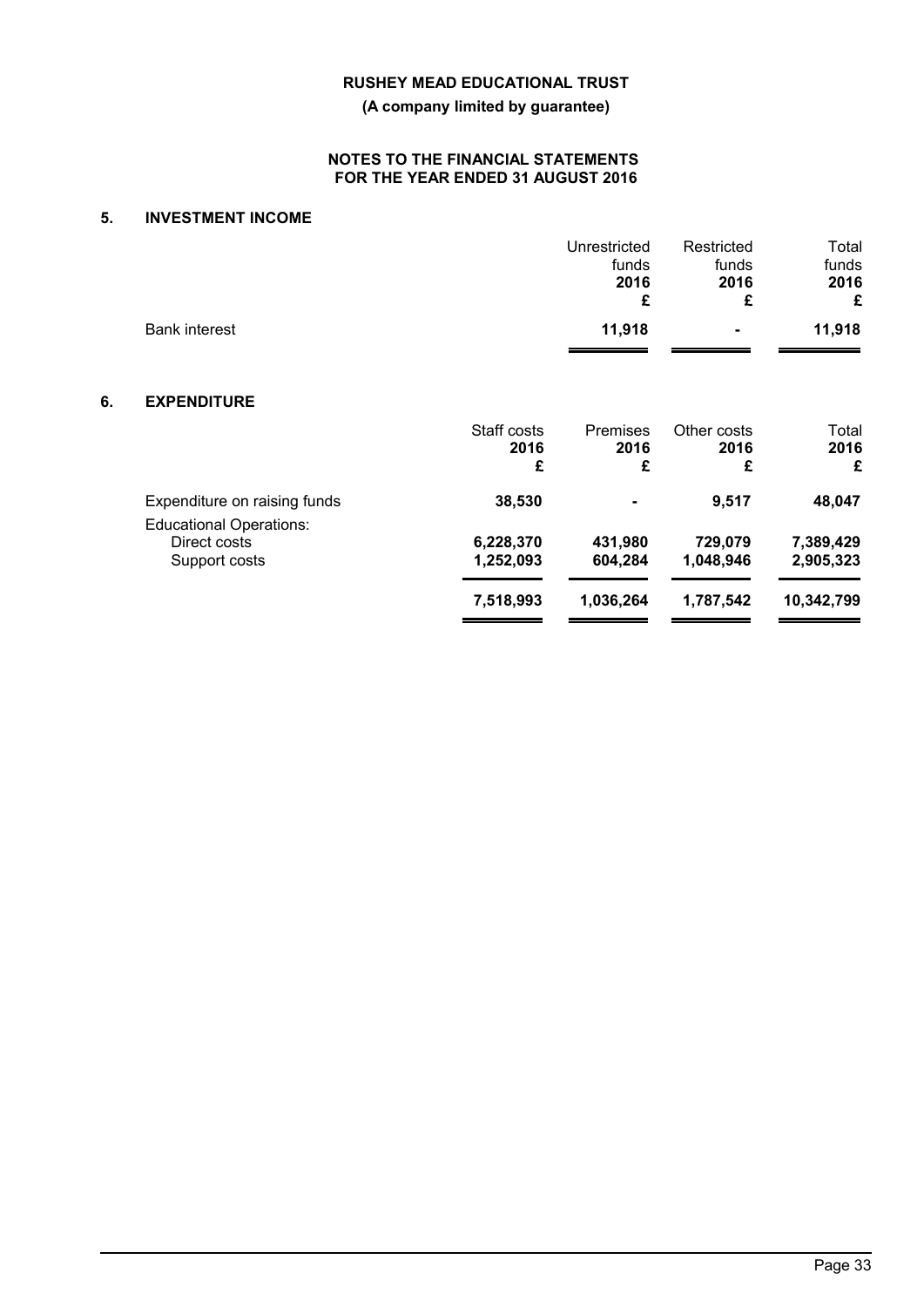**(A company limited by guarantee)**

#### **NOTES TO THE FINANCIAL STATEMENTS FOR THE YEAR ENDED 31 AUGUST 2016**

## **7. CHARITABLE ACTIVITIES**

|                                                                       | Total<br>funds<br>2016<br>£ |
|-----------------------------------------------------------------------|-----------------------------|
| <b>DIRECT COSTS - EDUCATIONAL OPERATIONS</b>                          |                             |
| Teaching and educational support staff costs - salaries               | 4,747,007                   |
| Teaching and educational support staff costs - NI                     | 427,050                     |
| Teaching and educational support staff costs - pensions               | 921,368                     |
| LGPS pension interest cost (£198,000) less return on assets (£94,000) | 104,000                     |
| <b>Educational supplies</b>                                           | 111,415                     |
| <b>Examination fees</b>                                               | 94,478                      |
| Staff development                                                     | 35,939                      |
| Other direct costs                                                    | 262,810                     |
| School Centred Initial Teacher Training (SCITT)                       | 128,127                     |
| Depreciation                                                          | 436,590                     |
| Technology costs                                                      | 120,645                     |
|                                                                       | 7,389,429                   |
| <b>SUPPORT COSTS - EDUCATIONAL OPERATIONS</b>                         |                             |
| Support staff costs - salaries                                        | 1,028,245                   |
| Support staff costs - NI                                              | 56,744                      |
| Support staff costs - pensions                                        | 158,555                     |
| Termination of Building Schools for the Future (BSF) contract         | 163,256                     |
| Support staff costs                                                   | 9,582                       |
| Recruitment                                                           | 7,163                       |
| Maintenance of premises and equipment                                 | 133,239                     |
| Cleaning                                                              | 42,070                      |
| Rates                                                                 | 70,108                      |
| Insurance                                                             | 70,778                      |
| Depreciation                                                          | 145,530                     |
| Catering                                                              | 217,320                     |
| Legal and professional fees                                           | 5,628                       |
| Other support costs                                                   | 249,944                     |
| Security and transport                                                | 41,408<br>214,672           |
| Technology costs<br>Energy costs                                      | 150,596                     |
| Governance                                                            | 140,485                     |
|                                                                       | 2,905,323                   |
|                                                                       |                             |
|                                                                       | 10,294,752                  |

The above amount in relation to the termination of the Building Schools for the Future (BSF) contract of £163,256 relates to a 'buy out' fee the Academy incurred as a result of the conversion process. The above amount is fully inclusive of all associated legal fees, with £9,477 already paid and the remaining balance of £153,779 being repayable over a 7 year period by means of deductions from future General Annual Grant. (See note 17).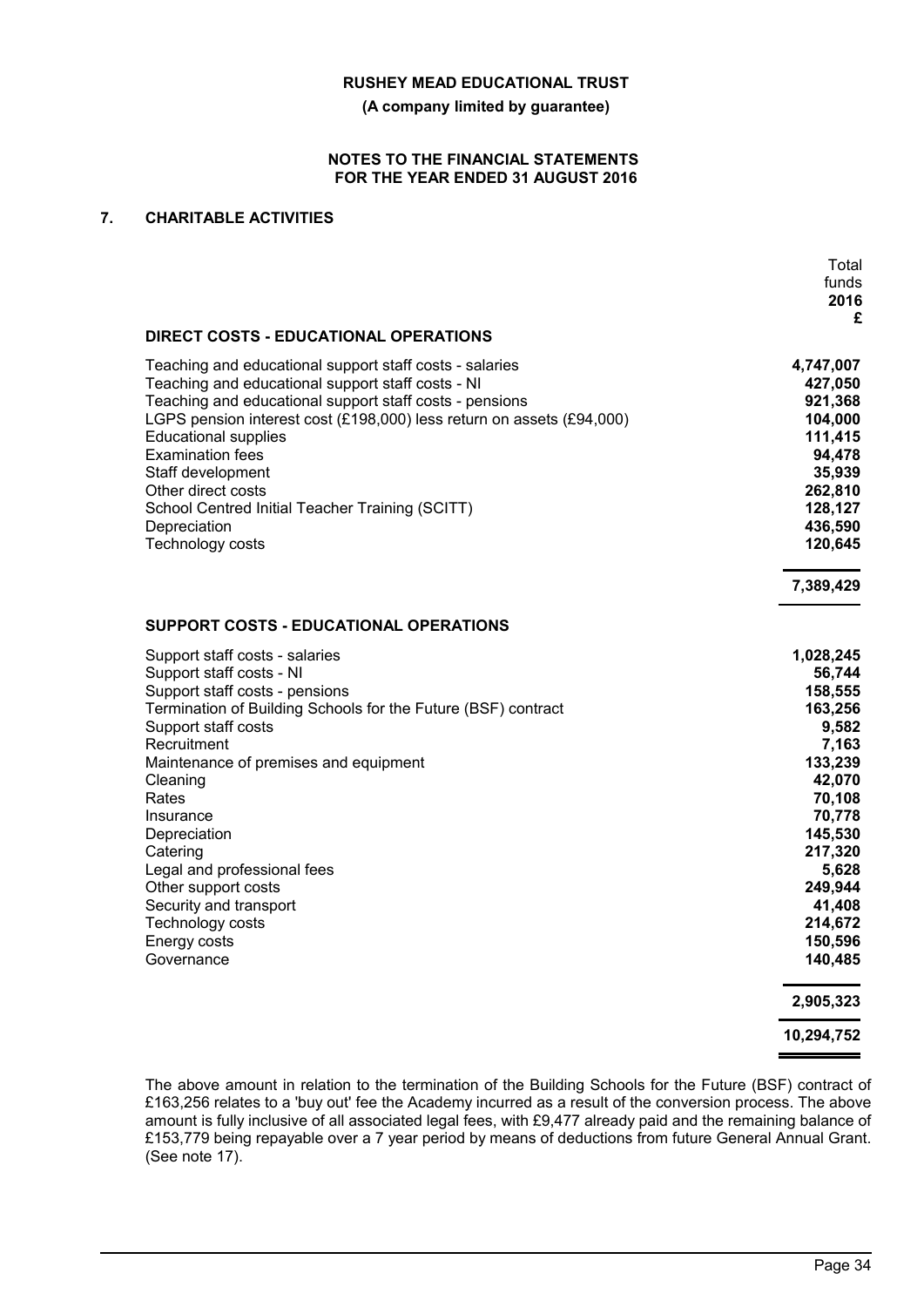**(A company limited by guarantee)**

#### **NOTES TO THE FINANCIAL STATEMENTS FOR THE YEAR ENDED 31 AUGUST 2016**

# **8. NET INCOMING RESOURCES/(RESOURCES EXPENDED)**

This is stated after charging:

|                                         | 2016    |
|-----------------------------------------|---------|
|                                         | £       |
| Depreciation of tangible fixed assets:  |         |
| - capitalised by the charity            | 582.120 |
| Auditors' remuneration - audit          | 12.000  |
| Auditors' remuneration - other services | 32.080  |
| Governance internal audit costs         | 2.360   |
| Operating lease rentals                 | 12.583  |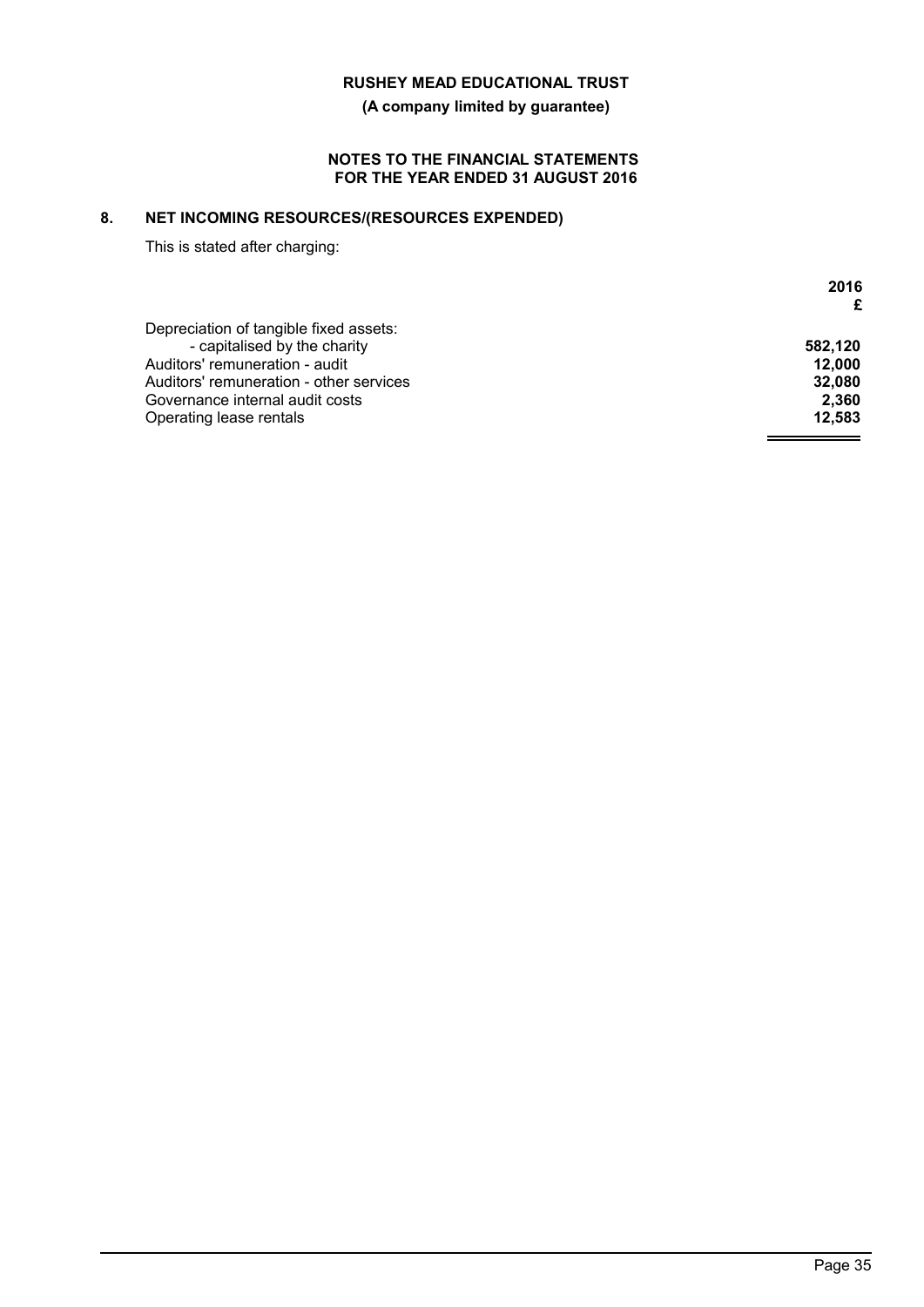**(A company limited by guarantee)**

#### **NOTES TO THE FINANCIAL STATEMENTS FOR THE YEAR ENDED 31 AUGUST 2016**

### **9. STAFF COSTS**

Staff costs were as follows:

|                                                    | 2016<br>£ |
|----------------------------------------------------|-----------|
| Wages and salaries                                 | 5,813,782 |
| Social security costs                              | 483,794   |
| Operating costs of defined benefit pension schemes | 1,079,923 |
|                                                    | 7,377,499 |
| Supply staff costs                                 | 141,494   |
|                                                    | 7,518,993 |

The average number of persons employed by the Academy during the year was as follows:

|                                                      | 2016<br>No.     |
|------------------------------------------------------|-----------------|
| Teachers<br>Administration and support<br>Management | 163<br>268<br>9 |
|                                                      | 440             |

The number of employees whose employee benefits (excluding employer pension costs) exceeded £60,000 was:

|                                 | 2016<br>No. |
|---------------------------------|-------------|
| In the band £70,001 - £80,000   |             |
| In the band £110,001 - £120,000 |             |

The above employees participated in the Teachers' Pension Scheme. During the period ended 31 August 2016 pension contributions for these staff members amounted to £31,000.

The key management personnel of the Academy Trust comprise the Trustees and the senior management team as listed on page 1. The total amount of employee benefits (including employer pension contributions) received by key management personnel for their services to the Academy Trust was £427,837. These figures include salary costs of all Trustees employed by the Academy Trust, even where they have no management role within their employment.

### **10. CENTRAL SERVICES**

Various central services were provided in the period to constituent academies but the associated costs were covered by EFA conversion grants and other EFA grants provided for leadership or school improvement so no central services charges were required during the period. From 1 September 2016 a central sevices charge of 5% of General Annual Grant income has been applied.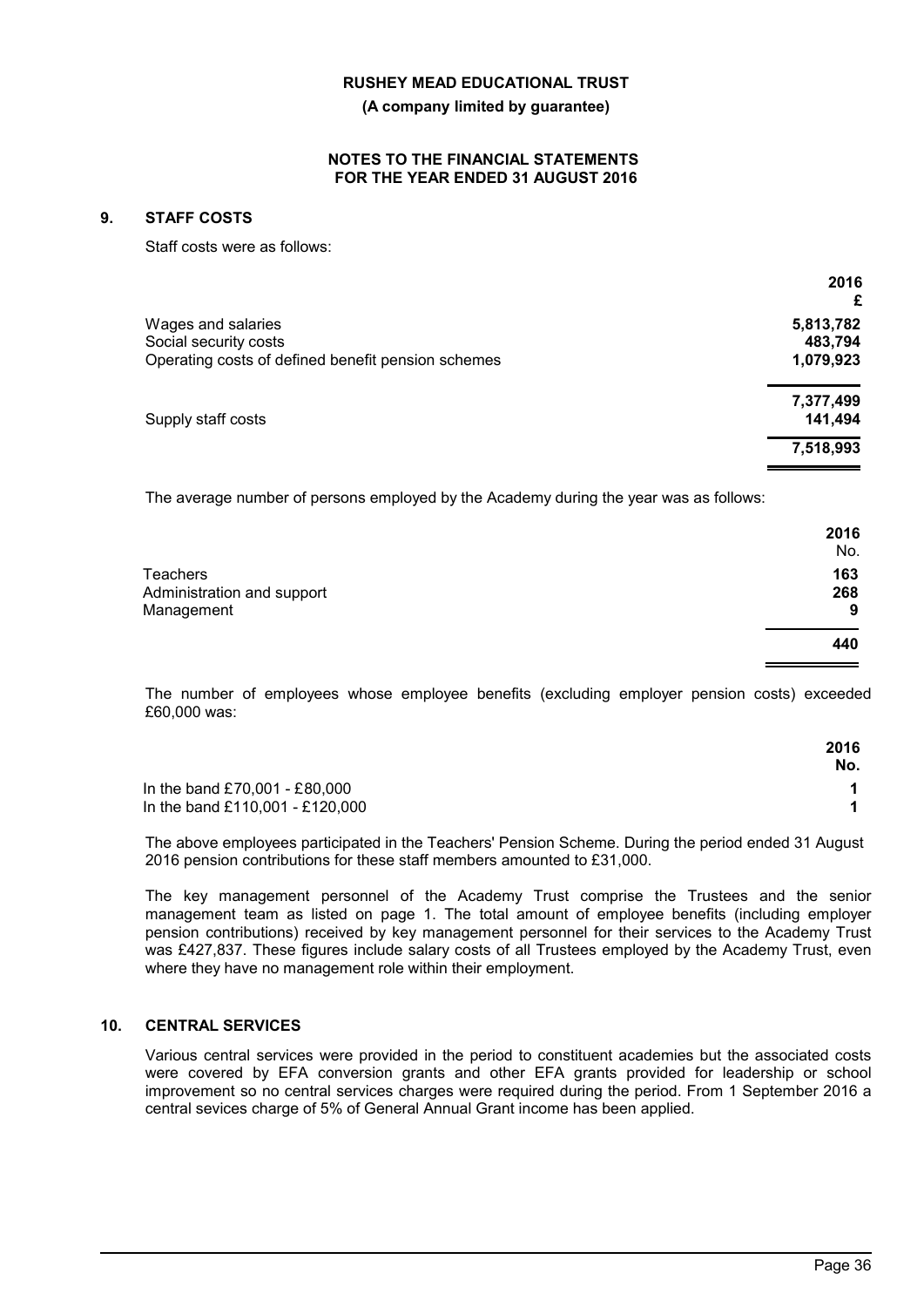**(A company limited by guarantee)**

#### **NOTES TO THE FINANCIAL STATEMENTS FOR THE YEAR ENDED 31 AUGUST 2016**

## **11. TRUSTEES' REMUNERATION AND EXPENSES**

During the year retirement benefits were accruing to 3 Trustees in respect of defined contribution pension schemes.

One or more Trustees has been paid remuneration from an employment with the Academy Trust. The Chief Executive Officer, Principal and other staff Trustees only receive remuneration in respect of services they provide undertaking the roles of Chief Executive Officer, Principal and other staff members under their contracts of employment, and not in respect of their role as Trustees.

The value of Trustees' remuneration for the 10 month period ended 31 August 2016 was as follows:

Carolyn Robson (Chief Executive Officer and Trustee) Remuneration £110,000 - £115,000 Employer's pension contributions £15,000 - £20,000

Rita Hindocha (Principal and Trustee) Remuneration £70,000 - £75,000 Employer's pension contributions £10,000 - £15,000

Zoe Conneally (Staff Trustee) Remuneration £40,000 - £45,000 Employer's pension contributions £5,000 - £10,000

During the year, no Trustees received any benefits in kind. During the year, no Trustees received any reimbursement of expenses.

### **12. TRUSTEES' AND OFFICERS' INSURANCE**

The academy trust has opted into the Department for Education's risk protection arrangement (RPA), an alternative to insurance where UK government funds cover losses that arise. This scheme protects trustees and officers from claims arising from negligent acts, errors or omissions occurring whilst on academy business, and provides cover up to £10,000,000. It is not possible to quantify the Trustees and officer indemnity element from the overall cost of the RPA scheme.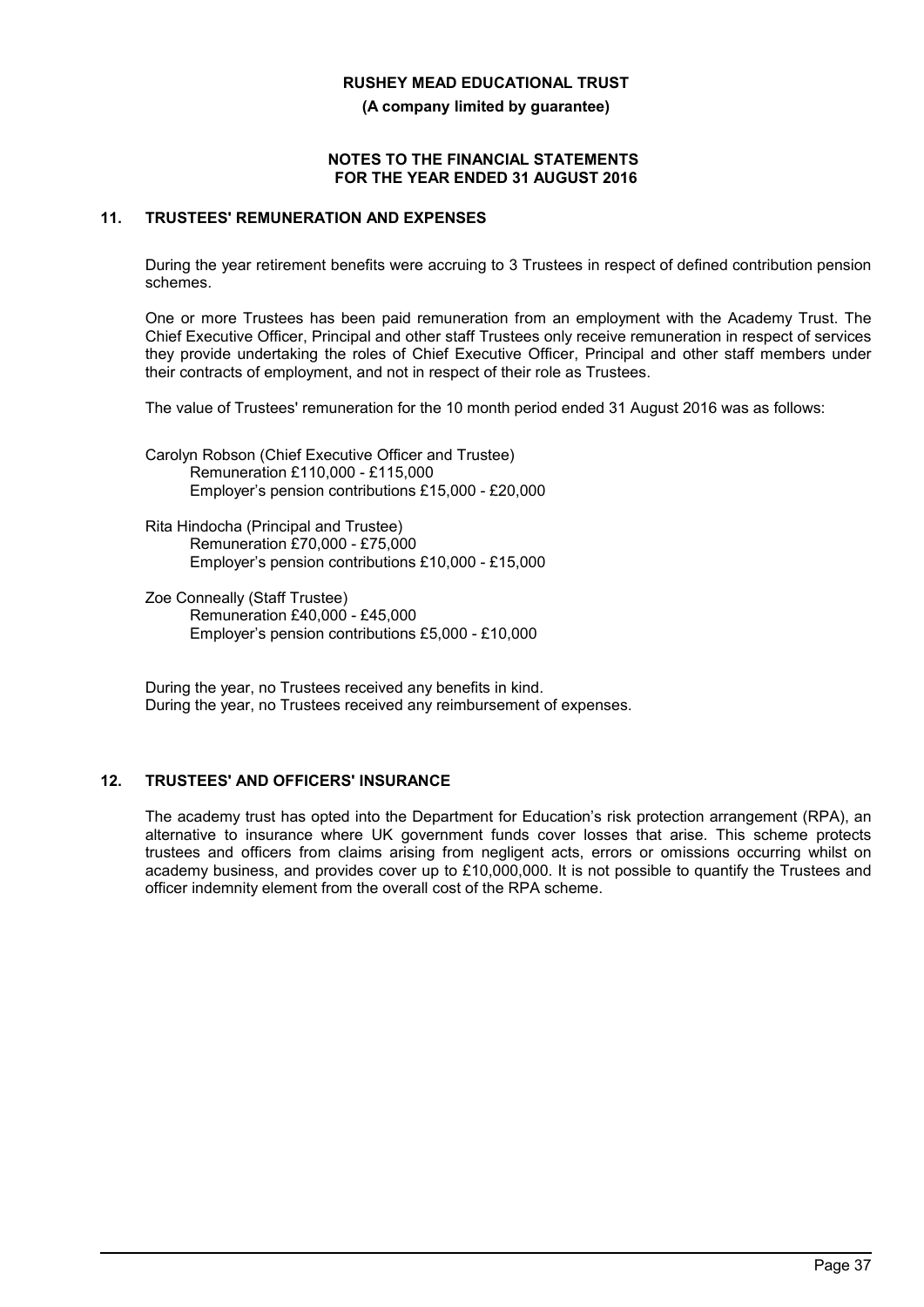**(A company limited by guarantee)**

#### **NOTES TO THE FINANCIAL STATEMENTS FOR THE YEAR ENDED 31 AUGUST 2016**

### **13. TANGIBLE FIXED ASSETS**

|                                  | Leasehold<br>land and<br>buildings<br>£ | <b>Fixtures and</b><br>fittings<br>£ | Computer<br>equipment<br>£ | Total<br>£ |
|----------------------------------|-----------------------------------------|--------------------------------------|----------------------------|------------|
| <b>COST</b>                      |                                         |                                      |                            |            |
| At 1 September 2015<br>Additions | 28,728,328                              | 598,167                              | 413,579                    | 29,740,074 |
| At 31 August 2016                | 28,728,328                              | 598,167                              | 413,579                    | 29,740,074 |
| <b>DEPRECIATION</b>              |                                         |                                      |                            |            |
| At 1 September 2015              |                                         |                                      |                            |            |
| Charge for the year              | 442,326                                 | 72,870                               | 66,924                     | 582,120    |
| At 31 August 2016                | 442,326                                 | 72,870                               | 66,924                     | 582,120    |
| <b>NET BOOK VALUE</b>            |                                         |                                      |                            |            |
| At 31 August 2016                | 28,286,002                              | 525,297                              | 346,655                    | 29,157,954 |

The land and buildings are held on 125 year leases with the Local Authority. The cost of the land and buildings were arrived at in the year using the EFA standard valuation on a depreciated replacement cost basis provided to the Academy for Rushey Mead Academy and Northfield House Primary Academy.

For Knighton Fields Primary Academy, Thurnby Lodge Primary Academy and Willowbrook Primary Academy the EFA standard valuations have yet to be provided by the EFA. For these Academies estimated values have been calculated as an interim measure based on the expectation of the valuation approach taken by the EFA. This estimated method has been based on values per square meter of usable floor area discounted for the age of the school buildings. Any significant difference between these values and the final valuations issued by the EFA will be reflected in the financial statements to 31 August 2017.

The above two methods provided a value for the land and buildings as at the date of conversion.

The trust's transactions relating to land and buildings in the year included:

land and buildings which were donated by the Local Authority at a value of £28,728,328.

### **14. STOCKS**

|                               | 2016   |
|-------------------------------|--------|
|                               | £      |
| Classroom and other materials | 36,175 |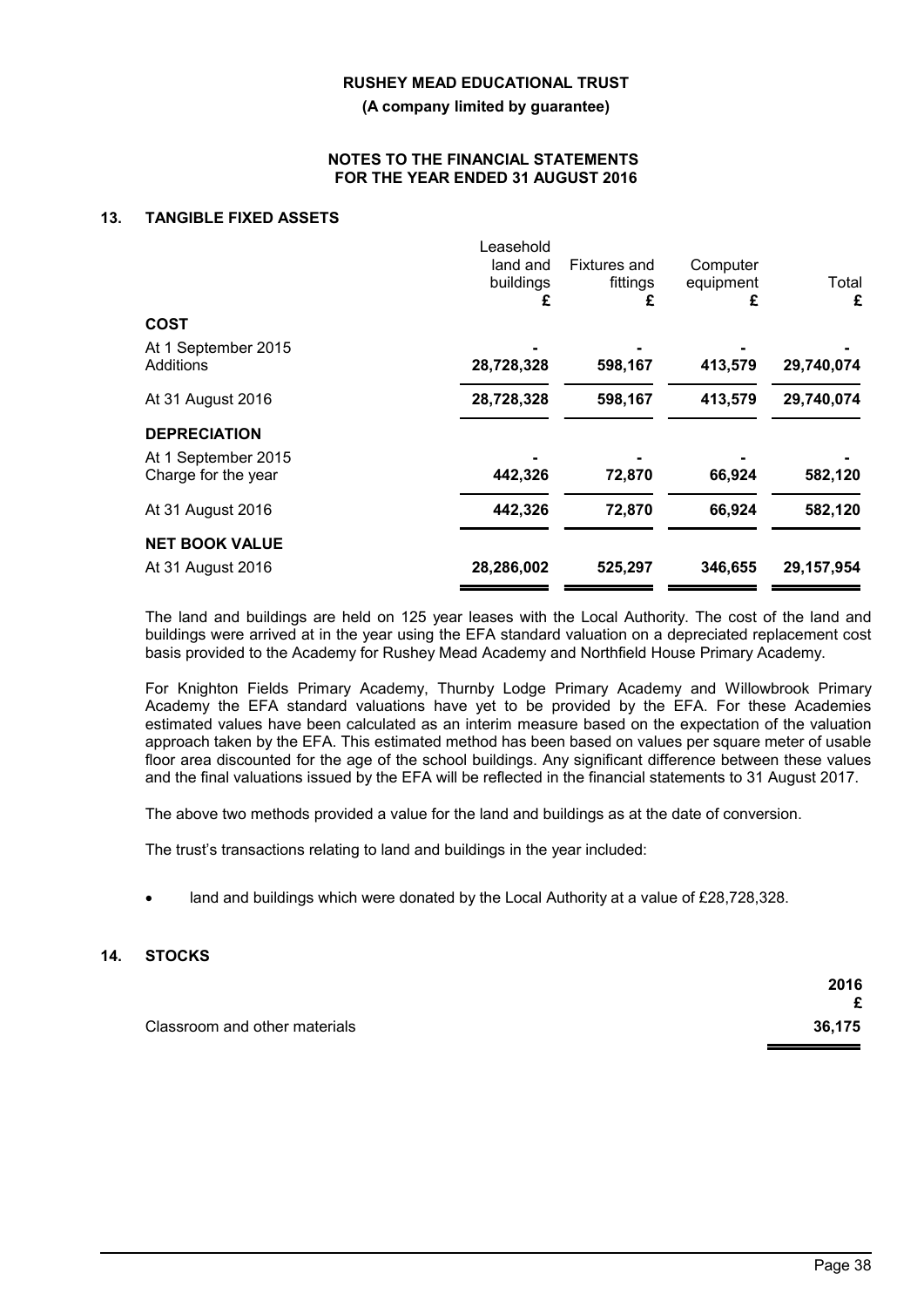### **(A company limited by guarantee)**

#### **NOTES TO THE FINANCIAL STATEMENTS FOR THE YEAR ENDED 31 AUGUST 2016**

## **15. DEBTORS**

|                                | 2016<br>£ |
|--------------------------------|-----------|
| Trade debtors                  | 81,174    |
| VAT recoverable                | 209,253   |
| Other debtors                  | 16,716    |
| Prepayments and accrued income | 771,537   |
|                                | 1,078,680 |

## **16. CREDITORS: AMOUNTS FALLING DUE WITHIN ONE YEAR**

|                              | 2016<br>£ |
|------------------------------|-----------|
| Other loans                  | 16,476    |
| Trade creditors              | 134,844   |
| Other creditors              | 2,190     |
| Accruals and deferred income | 204,025   |
|                              | 357,535   |

## **17. CREDITORS: AMOUNTS FALLING DUE AFTER MORE THAN ONE YEAR**

|                                                               | 2016<br>£ |
|---------------------------------------------------------------|-----------|
| Other Ioans                                                   | 137,303   |
| Included within the above are amounts falling due as follows: |           |
|                                                               | 2016<br>£ |
| <b>BETWEEN ONE AND TWO YEARS</b>                              |           |
| Other Ioans                                                   | 21,968    |
| BETWEEN TWO AND FIVE YEARS                                    |           |
| Other Ioans                                                   | 65,905    |
| <b>OVER FIVE YEARS</b>                                        |           |
| Other Ioans                                                   | 49,430    |
|                                                               |           |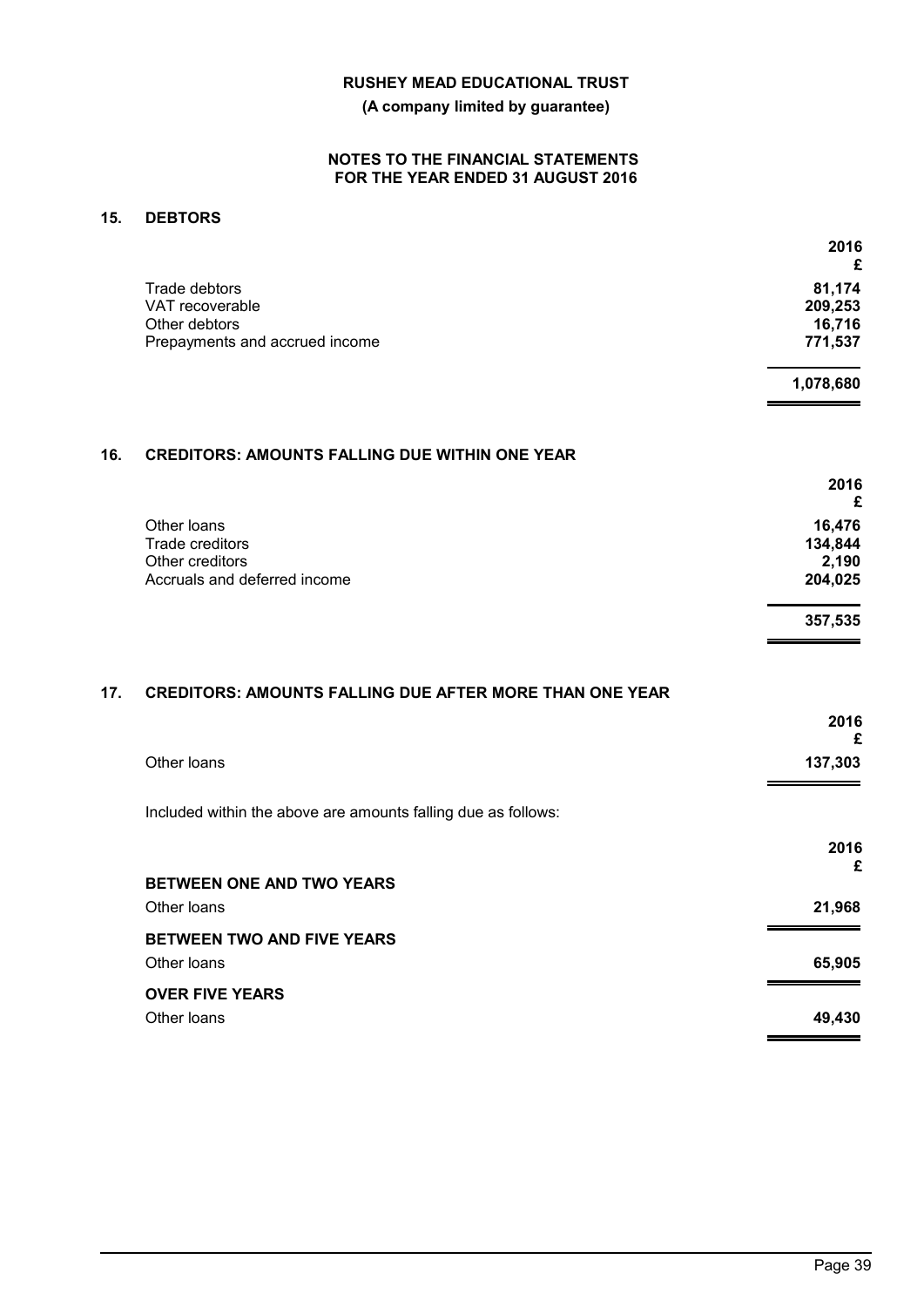**(A company limited by guarantee)**

#### **NOTES TO THE FINANCIAL STATEMENTS FOR THE YEAR ENDED 31 AUGUST 2016**

# **17. CREDITORS: AMOUNTS FALLING DUE AFTER MORE THAN ONE YEAR (continued)**

Creditors include amounts not wholly repayable within 5 years as follows:

|                          | 2016<br>£ |
|--------------------------|-----------|
| Repayable by instalments | 49,430    |

The above creditor relates to the early termination of the Building Schools for the Future (BSF) contract. The total creditor is repayable over a  $7$  year period and is to be repaid via future deductions from General Annual Grant.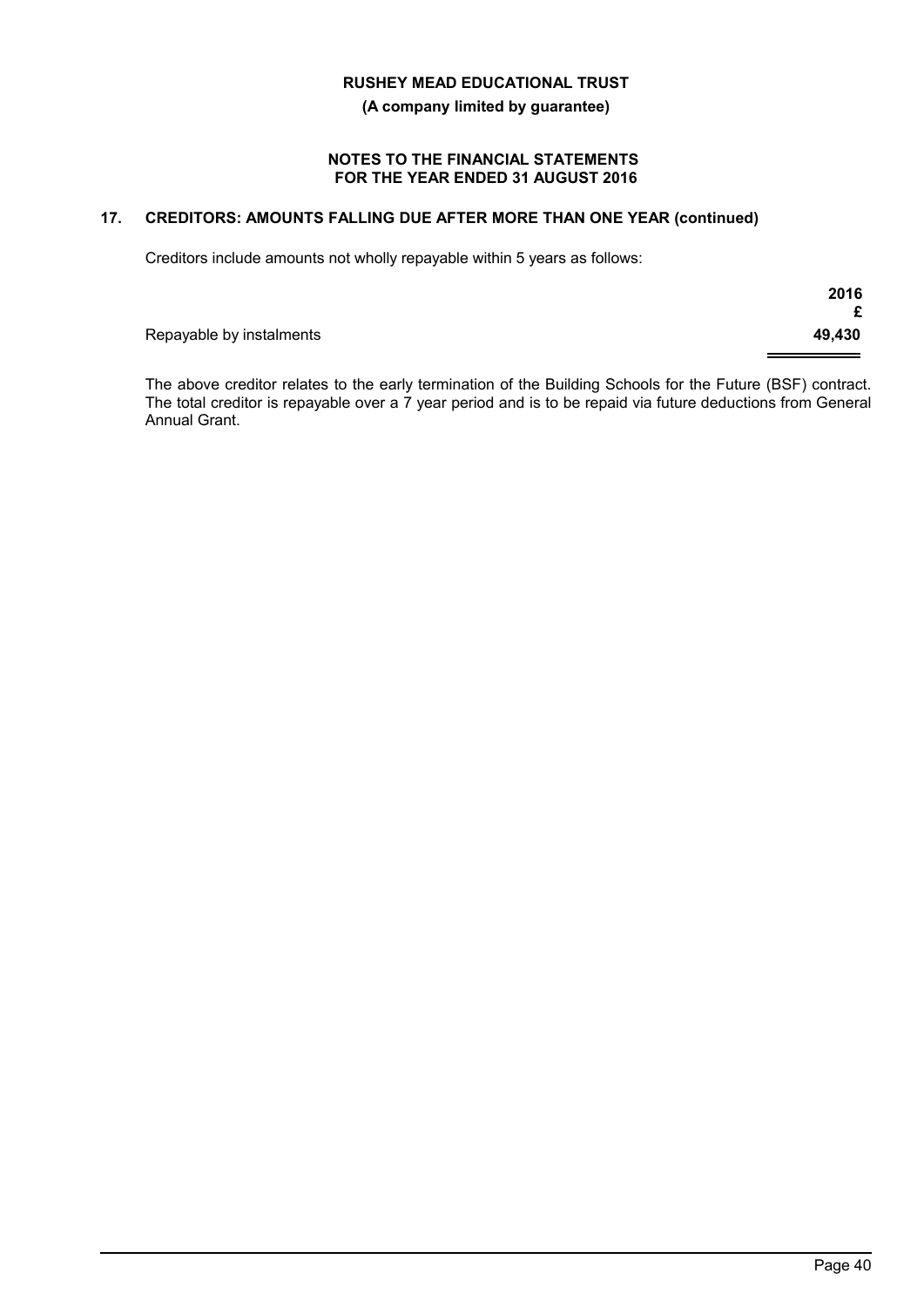**(A company limited by guarantee)**

#### **NOTES TO THE FINANCIAL STATEMENTS FOR THE YEAR ENDED 31 AUGUST 2016**

## **18. STATEMENT OF FUNDS**

|                                                                         | <b>Brought</b><br>Forward<br>£ | Income<br>£           | Expenditure<br>£          | <b>Transfers</b><br>in/out<br>£ | Gains/<br>(Losses)<br>£ | Carried<br>Forward<br>£ |
|-------------------------------------------------------------------------|--------------------------------|-----------------------|---------------------------|---------------------------------|-------------------------|-------------------------|
| <b>DESIGNATED</b><br><b>FUNDS</b>                                       |                                |                       |                           |                                 |                         |                         |
| <b>Teaching School</b>                                                  |                                |                       |                           | 88,273                          |                         | 88,273                  |
| <b>UNRESTRICTED</b><br><b>FUNDS</b>                                     |                                |                       |                           |                                 |                         |                         |
| <b>General Funds</b>                                                    |                                | 1,833,238             | (234, 485)                | (272, 768)                      |                         | 1,325,985               |
| <b>Total Unrestricted</b><br>funds                                      |                                | 1,833,238             | (234, 485)                | (184, 495)                      |                         | 1,414,258               |
| <b>RESTRICTED GENERAL FUNDS</b>                                         |                                |                       |                           |                                 |                         |                         |
| <b>General Annual</b><br>Grant<br><b>Pupil Premium</b><br>Other DfE/EFA |                                | 7,717,101<br>715,909  | (7,683,854)<br>(709, 537) | 114,079                         |                         | 147,326<br>6,372        |
| grants                                                                  |                                | 421,972               | (361,001)                 |                                 |                         | 60,971                  |
| Other government<br>grants<br>Other restricted                          |                                | 198,988               | (191, 425)                |                                 |                         | 7,563                   |
| donations                                                               |                                | 378,050               | (354, 691)                |                                 |                         | 23,359                  |
| Voluntary income<br>Pension reserve                                     |                                | 56,111<br>(4,699,000) | (4,686)<br>(221,000)      |                                 | (1, 271, 000)           | 51,425<br>(6, 191, 000) |
|                                                                         |                                | 4,789,131             | (9,526,194)               | 114,079                         | (1, 271, 000)           | (5,893,984)             |
| <b>RESTRICTED FIXED ASSET FUNDS</b>                                     |                                |                       |                           |                                 |                         |                         |
| DfE/EFA capital<br>grants<br><b>Transfer from Local</b>                 |                                | 139,273               | (9, 179)                  |                                 |                         | 130,094                 |
| Authority                                                               |                                | 29,552,339            | (568, 346)                |                                 |                         | 28,983,993              |
| Capital refresh<br>Capital expenditure                                  |                                | 550,000               |                           | (24, 450)                       |                         | 525,550                 |
| from GAG                                                                |                                |                       | (4, 595)                  | 94,866                          |                         | 90,271                  |
|                                                                         | ۰                              | 30,241,612            | (582, 120)                | 70,416                          |                         | 29,729,908              |
| <b>Total restricted</b><br>funds                                        |                                | 35,030,743            | (10, 108, 314)            | 184,495                         | (1, 271, 000)           | 23,835,924              |
| Total of funds                                                          |                                | 36,863,981            | (10, 342, 799)            |                                 | (1, 271, 000)           | 25,250,182              |

The specific purposes for which the funds are to be applied are as follows:

#### Designated funds

The teaching school fund relates to historic surpluses which have been built up prior to conversion to an Academy plus any subsequent surpluses generated.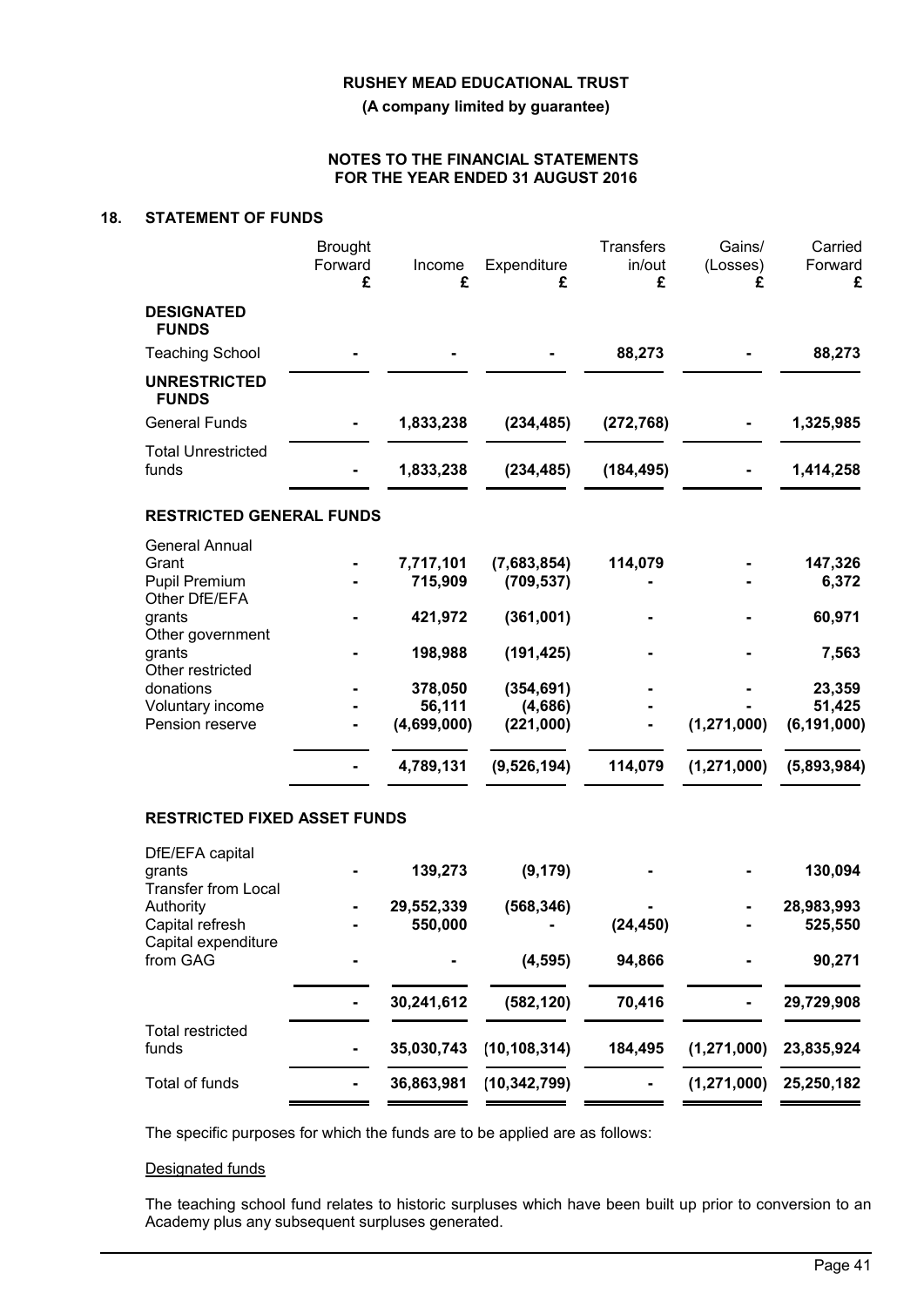**(A company limited by guarantee)**

#### **NOTES TO THE FINANCIAL STATEMENTS FOR THE YEAR ENDED 31 AUGUST 2016**

#### **18. STATEMENT OF FUNDS (continued)**

#### Restricted funds

The General Annual Grant (GAG) relates to the school's development and operational activities. The transfer from GAG relates to funding towards fixed asset additions in the year. The transfer to GAG relates to an amount transferred from unrestricted funds of £195,495 to equalise a GAG deficit on Rushey Mead Academy plus a transfer from the capital refresh fund of £24,450 in relation to ICT consultancy expenditure, net of a transfer from GAG of £94,866 towards fixed asset additions purchased in the period.

Pupil Premium relates to additional funding received to raise the attainment of disadvantaged pupils of all abilities and to close the gaps between them and their peers. The closing balance relates to Pupil Premium.

The DfE/EFA restricted funds grants consists of Universal Infant Free School Meals (UIFSM), PE Sport Grant, D&T Expert Panel, income from National College for Teaching and Leadership (NCTL) and conversion grant income. The closing balance relates to NCTL £22,840, D&T Expert Panel £461 and conversion grants of £37,670.

Other government grants consists of Special Educational Needs (SEN) income, Early Years Single Funding Formula (EYSFF), Pride Grant and Big Lottery income. The closing balance relates to the pride grant £7,310 and Big Lottery £253.

Other restricted donations consists of School Centred Initial Teacher Training (SCITT), Young Enterprise, Ensemble, Milk, Digital Leicester Network Project, Science Hub and Spoke, Research grant and Challenge Partners. The closing balance relates to SCITT £18,112, Digital Leicester Network Project £4,300 and Science Hub and Spoke £947.

Voluntary income relates to part of the transfer from Local Authority in relation to the SCITT and Teaching School, part of which was repayable shortly after conversion with the closing balance relating to Special Leaders of Education online community fund £5,000 and SCITT £46,425.

The pension reserve relates to the school's share of the deficit of the Leicestershire County Council's Local Government Pension Scheme.

#### Restricted fixed asset funds

DfE/EFA capital grants relate to funding received from these sources to purchase fixed assets. The closing balance relates to the net book value of the assets concerned plus unspent funds of £46,404.

The transfer from Local Authority relates to the value of £29,552,339 (leasehold land and buildings plus moveable assets) transferred from the Local Authority to the Academy on conversion. The closing balance relates to the net book value of the assets concerned.

The capital refresh money is an amount which has been reserved for capital expenditure which stems from when Rushey Mead School was under Local Authority control. The expenditure in the year relates to ICT consultancy in order to formulate an appropriate strategy going forward. The closing balance relates to unspent funds and can only be used towards capital expenditure in Rushey Mead Academy, rather than in other Trust academies within Rushey Mead Educational Trust.

Capital expenditure from GAG relates to capitalised expenditure allocated to the GAG within this grant's terms. The income element is shown as a transfer from designated and restricted funds, where the GAG is received, to the restricted fixed assets fund where it has been spent.

Under the funding agreement with the Secretary of State, the Academy was not subject to a limit on the amount of GAG that it could carry forward at 31 August 2016.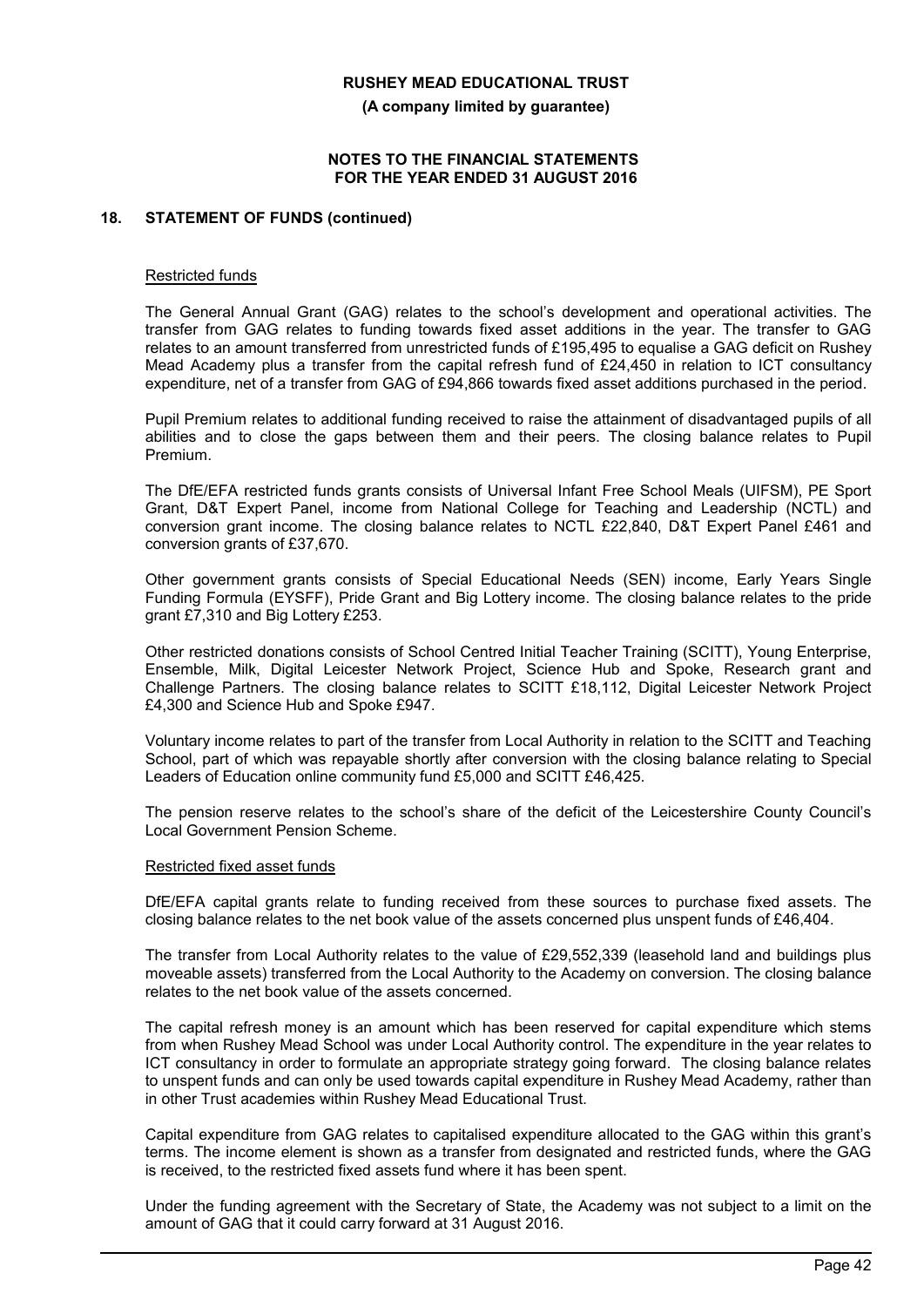**(A company limited by guarantee)**

#### **NOTES TO THE FINANCIAL STATEMENTS FOR THE YEAR ENDED 31 AUGUST 2016**

## **18. STATEMENT OF FUNDS (continued)**

## **ANALYSIS OF ACADEMIES BY FUND BALANCE**

Fund balances at 31 August 2016 were allocated as follows:

|                                                   | Total         |
|---------------------------------------------------|---------------|
|                                                   | 2016<br>£     |
| Rushey Mead Academy                               | 1,199,977     |
| Knighton Fields Primary Academy                   | 128,057       |
| Northfield House Primary Academy                  | 135,239       |
| Thurnby Lodge Primary Academy                     | 57,770        |
| <b>Willowbrook Primary Academy</b>                | 190,231       |
| Total before fixed asset fund and pension reserve | 1,711,274     |
| Restricted fixed asset fund                       | 29,729,908    |
| Pension reserve                                   | (6, 191, 000) |
| Total                                             | 25,250,182    |

### **ANALYSIS OF ACADEMIES BY COST**

Expenditure incurred by each academy during the year was as follows:

| Teaching      |               |             |              |           |
|---------------|---------------|-------------|--------------|-----------|
| and           |               |             |              |           |
| educational   | Other         |             | Other costs  |           |
| support staff | support staff | Educational | excluding    | Total     |
| costs         | costs         | supplies    | depreciation | 2016      |
| £             | £             | £           | £            | £         |
| 4,609,222     | 1,003,985     | 66.691      | 1,648,921    | 7,328,819 |
| 177,980       | 37.530        | 776         | 57,432       | 273,718   |
| 970,385       | 137,122       | 23,856      | 317,961      | 1,449,324 |
| 159,831       | 20.499        | 257         | 47.096       | 227,683   |
| 349,482       | 52,957        | 1,819       | 76,877       | 481,135   |
| 6,266,900     | 1,252,093     | 93,399      | 2,148,287    | 9,760,679 |
|               |               |             |              |           |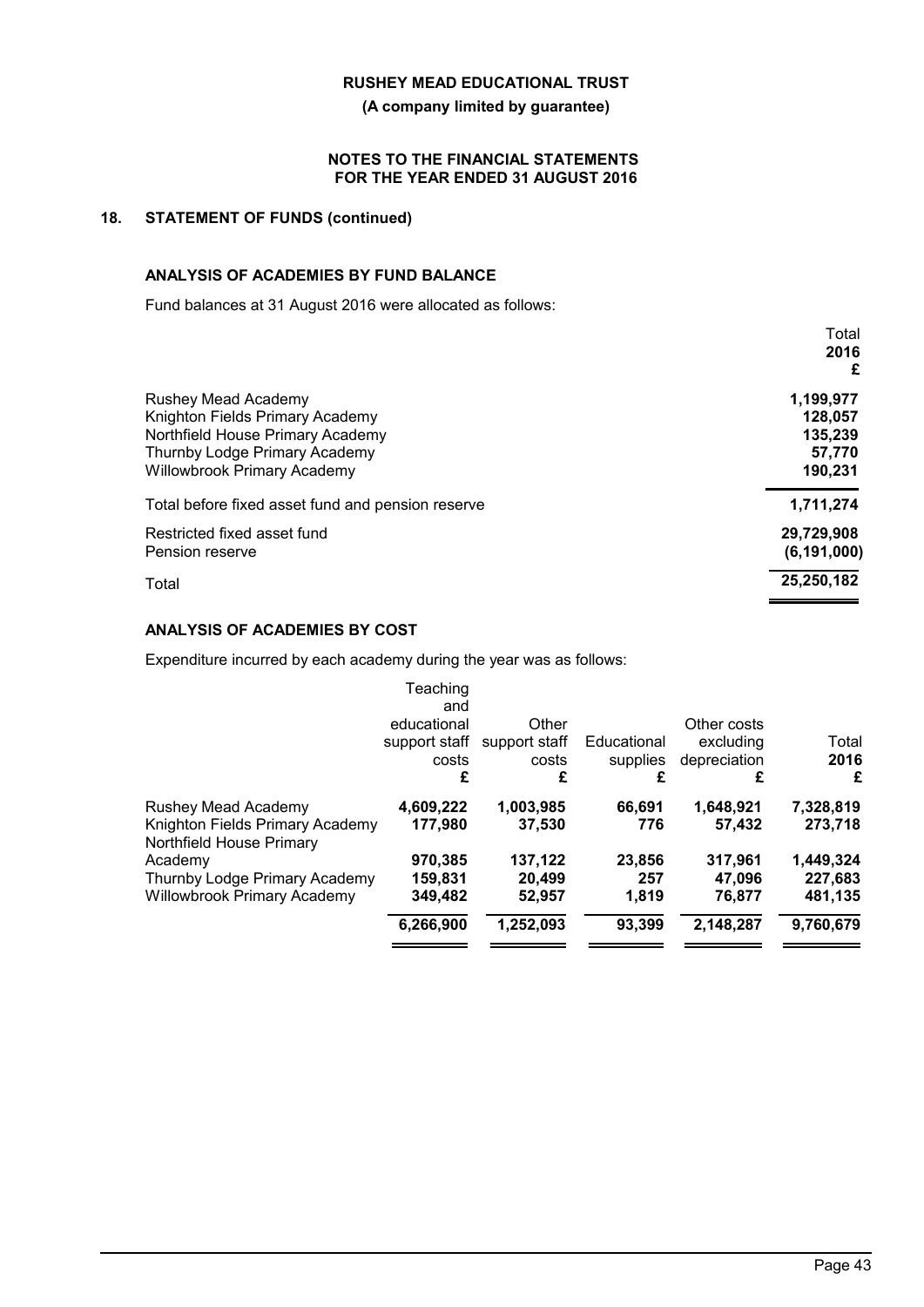### **(A company limited by guarantee)**

#### **NOTES TO THE FINANCIAL STATEMENTS FOR THE YEAR ENDED 31 AUGUST 2016**

# **19. ANALYSIS OF NET ASSETS BETWEEN FUNDS**

|                                                                                                  | Unrestricted<br>funds<br>2016<br>£ | Restricted<br>funds<br>2016<br>£   | Restricted<br>fixed asset<br>funds<br>2016<br>£           | Total<br>funds<br>2016<br>£                         |
|--------------------------------------------------------------------------------------------------|------------------------------------|------------------------------------|-----------------------------------------------------------|-----------------------------------------------------|
| Tangible fixed assets<br>Current assets<br><b>Current liabilities</b><br>Non-current liabilities | 1,414,258                          | 791,858<br>(357,539)<br>(137, 303) | 29,157,954<br>571,954<br>$\blacksquare$<br>$\blacksquare$ | 29,157,954<br>2,778,070<br>(357, 539)<br>(137, 303) |
| Pension scheme liability                                                                         | 1,414,258                          | (6, 191, 000)<br>(5,893,984)       | 29,729,908                                                | (6, 191, 000)<br>25,250,182                         |

### **20. RECONCILIATION OF NET MOVEMENT IN FUNDS TO NET CASH FLOW FROM OPERATING ACTIVITIES**

|     |                                                                       | 2016<br>£      |
|-----|-----------------------------------------------------------------------|----------------|
|     | Net income for the year (as per Statement of financial activities)    | 26,521,182     |
|     | <b>Adjustment for:</b>                                                |                |
|     | Depreciation charges                                                  | 582,120        |
|     | Interest receivable                                                   | (1, 391)       |
|     | Increase in stocks                                                    | (36, 175)      |
|     | Increase in debtors                                                   | (1,078,680)    |
|     | Increase in creditors                                                 | 494,838        |
|     | Capital grants from DfE and other capital income                      | (30, 252, 138) |
|     | Defined benefit pension scheme cost less contributions payable        | 117,000        |
|     | Defined benefit pension scheme finance cost                           | 104,000        |
|     | Net gain on assets and liabilities from Local Authority on conversion | 4,699,000      |
|     | Net cash provided by operating activities                             | 1,149,756      |
| 21. | ANALYSIS OF CASH AND CASH EQUIVALENTS                                 |                |
|     |                                                                       | 2016<br>£      |
|     |                                                                       |                |
|     | Cash in hand                                                          | 1,663,211      |
|     | Total                                                                 | 1,663,211      |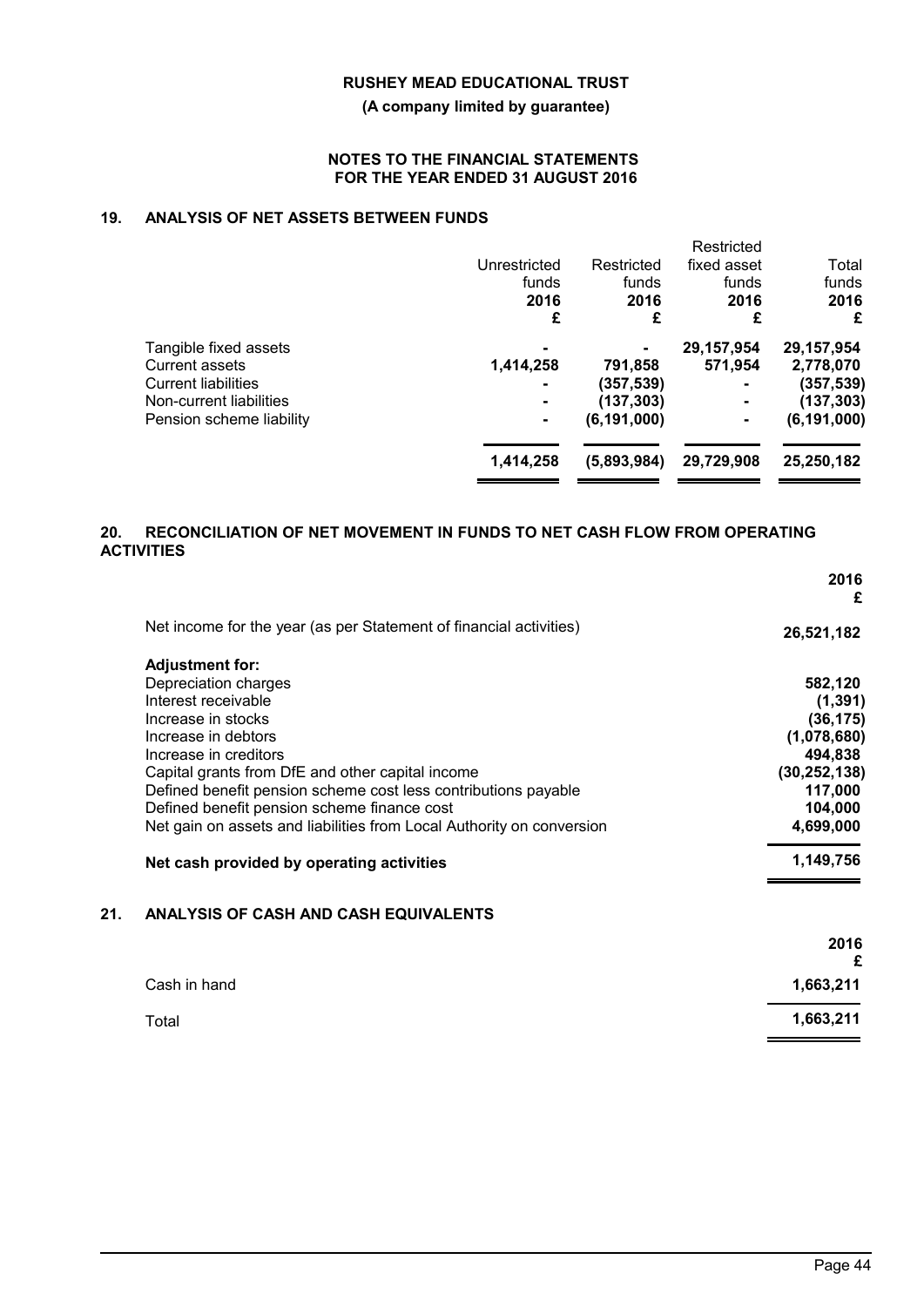**(A company limited by guarantee)**

#### **NOTES TO THE FINANCIAL STATEMENTS FOR THE YEAR ENDED 31 AUGUST 2016**

#### **22. CONVERSION TO AN ACADEMY TRUST**

On 1 November 2015 Rushey Mead School converted with Northfield House Primary School to Academy Trust status under the Academies Act 2010 and all the operations, assets and liabilities were transferred to Rushey Mead Educational Trust from Leicester City Council for £NIL consideration. During the period Knighton Fields Primary School and Willowbrook Primary School joined the Academy Trust on 1 June 2016 with the addition of Thurnby Lodge Primary School on 1 July 2016.

The transfer has been accounted for as a combination that is in substance a gift. The assets and liabilities transferred were valued at their fair value and recognised in the balance sheet under the appropriate headings with a corresponding net amount recognised as a net gain in the statement of financial activities incorporating income and expenditure account as 'Donations & capital grants - transfer from Local Authority on conversion'

The following table sets out the fair values of the identifiable assets and liabilities transferred and an analysis of their recognition in the statement of financial activities incorporating income and expenditure account.

|                                | Unrestricted<br>funds<br>£ | <b>Restricted</b><br>funds<br>£ | <b>Restricted</b><br>fixed asset<br>funds<br>£ | Total<br>funds<br>£ |
|--------------------------------|----------------------------|---------------------------------|------------------------------------------------|---------------------|
| Tangible fixed assets          |                            |                                 |                                                |                     |
| - Leasehold land and buildings | ۰                          | $\blacksquare$                  | 28,728,328                                     | 28,728,328          |
| - Other tangible fixed assets  |                            | $\blacksquare$                  | 824,010                                        | 824,010             |
| Budget surpluses on LA funds   | 1,547,451                  | 56,111                          | 663,853                                        | 2,267,415           |
| LGPS pension surplus/(deficit) | $\blacksquare$             | (4,699,000)                     | $\blacksquare$                                 | (4,699,000)         |
|                                |                            |                                 |                                                |                     |
| Net assets/(liabilities)       | 1,547,451                  | (4,642,889)                     | 30,216,191                                     | 27,120,753          |
|                                |                            |                                 |                                                |                     |

The surplus cash balances transferred from Leicester City Council on the conversions amounted to £2,291,719 for all 5 academies. (Consisting of the final bank balances transferred from Leicester City Council of £1,591,917, Capital Refresh monies of £560,527, plus balances at conversion for School Centred Initial Teacher Training (SCITT) of £46,425, Rushey Mead Teaching School of £91,586 and the Rushey Mead School Private Account of £1,264).

The above budget surpluses on LA funds includes this £2,291,719 of transferred cash, accruals adjusted downwards overall for income/expenditure of £24,304 reallocated between the Trust and the Local Education Authority.

### **23. PENSION COMMITMENTS**

The Academy's employees belong to two principal pension schemes: the Teacher's Pension Scheme for England and Wales (TPS) for academic and related staff; and the Local Government Pension Scheme (LGPS) for non-teaching staff, which is managed by Leicestershire County Council. Both are Multiemployer defined benefit pension schemes.

The pension costs are assessed in accordance with the advcie of independent qualified actuaries. The latest actuarial valuation of the TPS related to the period ended 31 March 2012 and of the LGPS 31 March 2013.

There were no outstanding or prepaid contributions at either the beginning or the end of the financial year.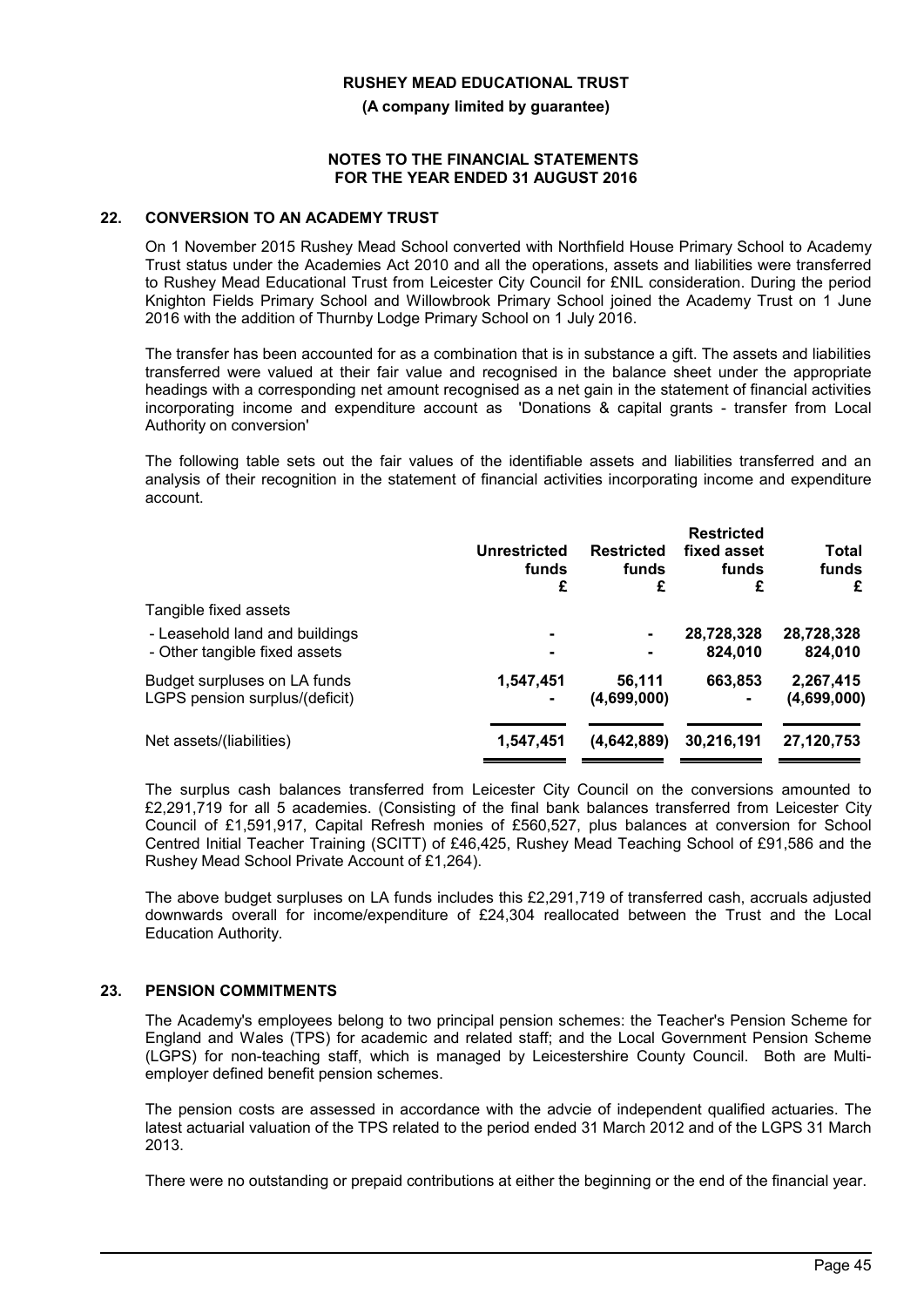**(A company limited by guarantee)**

#### **NOTES TO THE FINANCIAL STATEMENTS FOR THE YEAR ENDED 31 AUGUST 2016**

### **23. PENSION COMMITMENTS (continued)**

#### **Teachers' Pension Scheme**

#### **Introduction**

The Teachers' Pension Scheme (TPS) is a statutory, contributory, defined benefit scheme, governed by the Teachers' Pensions Regulations (2010) and, from 1 April 2014, by the Teachers' Pension Scheme Regulations 2014. Membership is automatic for full-time teachers in academies and, from 1 January 2007, automatic for teachers in part-time employment following appointment or a change of contract, although they are able to opt out.

The TPS is an unfunded scheme and members contribute on a 'pay as you go' basis – these contributions along with those made by employers are credited to the Exchequer. Retirement and other pension benefits are paid by public funds provided by Parliament.

#### **Valuation of the Teachers' Pension Scheme**

Not less than every four years the Government Actuary, using normal actuarial principles, conducts a formal actuarial review of the TPS in accordance with the Public Service Pensions (Valuations and Employer Cost Cap) Directions 2014 published by HM Treasury. The aim of the review is to specify the level of future contributions. Actuarial scheme valuations are dependent on assumptions about the value of future costs, design of benefits and many other factors. The latest actuarial valuation of the TPS was carried out as at 31 March 2012 and in accordance with the Public Service Pensions (Valuations and Employer Cost Cap) Directions 2014. The valuation report was published by the Department for Education on 9 June 2014. The key elements of the valuation and subsequent consultation are:

- employer contribution rates set at 16.48% of pensionable pay, including a 0.08% employer administration charge (currently 14.1%)
- total scheme liabilities (pensions currently in payment and the estimated cost of future benefits) for service to the effective date of £191,500 million, and notional assets (estimated future contributions together with the notional investments held at the valuation date) of £176,600 million giving a notional past service deficit of £14,900 million
- an employer cost cap of 10.9% of pensionable pay will be applied to future valuations
- the assumed real rate of return is 3.0% in excess of prices and 2% in excess of earnings. The rate of real earnings growth is assumed to be 2.75%. The assumed nominal rate of return is 5.06%.

During the previous year the employer contribution rate was 14.1%. The TPS valuation for 2012 determined an employer rate of 16.4%, which was payable from September 2015. The next valuation of the TPS will be as at March 2016, whereupon the employer contribution rate is expected to be reassessed and will be payable from 1 April 2019.

The employer's pension costs paid to TPS in the period amounted to £621,835*.*

A copy of the valuation report and supporting documentation is on the Teachers' Pensions website (www.teacherspensions.co.uk/news/employers/2014/06/publication-of-the-valuation-report.aspx).

Under the definitions set out in FRS 102, the TPS is a multi-employer pension scheme. The trust has accounted for its contributions to the scheme as if it were a defined contribution scheme. The trust has set out above the information available on the scheme.

#### **Local Government Pension Scheme**

The LGPS is a funded defined benefit scheme, with assets held in separate trustee-administered funds. The total contribution made for the year ended 31 August 2016 was £441,000*.*, of which employer's contributions totalled £341,000*.* and employees' contributions totalled £100,000*.*. The agreed contribution rates for future years are 21.4% - 22.4% for employers and 5.5 - 12.5% for employees.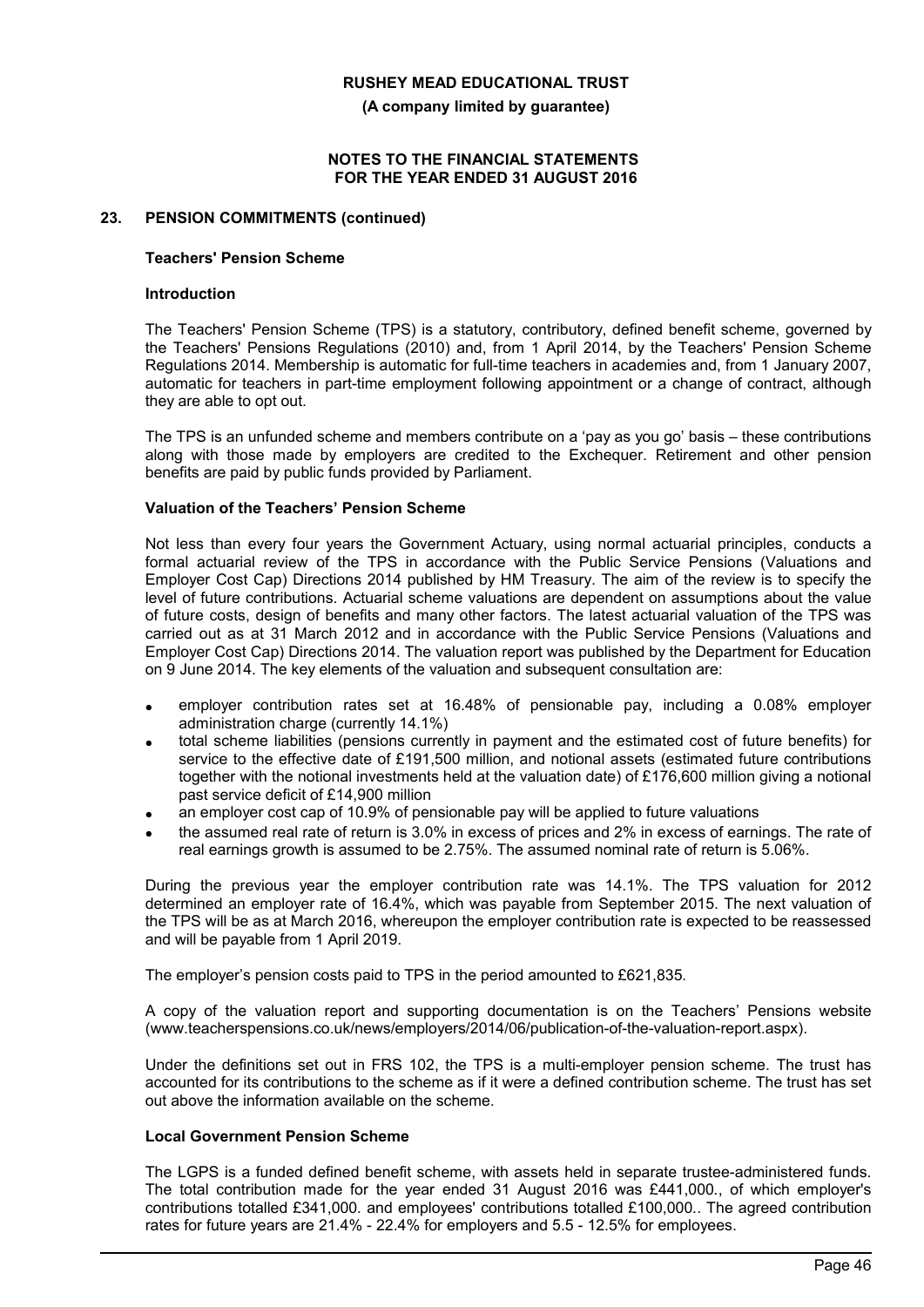**(A company limited by guarantee)**

#### **NOTES TO THE FINANCIAL STATEMENTS FOR THE YEAR ENDED 31 AUGUST 2016**

### **23. PENSION COMMITMENTS (continued)**

Parliament has agreed, at the request of the Secretary of State for Education, to a guarantee that, in the event of academy closure, outstanding Local Government Pension Scheme liabilities would be met by the Department for Education. The guarantee came into force on 18 July 2013.

Principal actuarial assumptions:

|                                                      | 2016       |
|------------------------------------------------------|------------|
| Discount rate for scheme liabilities                 | $2.10 \%$  |
| Rate of increase in salaries                         | $3.10 \%$  |
| Rate of increase for pensions in payment / inflation | $2.10 \%$  |
| Inflation assumption (CPI)                           | $2.10 \%$  |
| Commutation of pensions to lump sums                 | $50.00 \%$ |

The current mortality assumptions include sufficient allowance for future improvements in mortality rates. The assumed life expectations on retirement age 65 are:

|                      | 2016 |
|----------------------|------|
| Retiring today       |      |
| Males                | 22.2 |
| Females              | 24.3 |
| Retiring in 20 years |      |
| Males                | 24.2 |
| Females              | 26.6 |
|                      |      |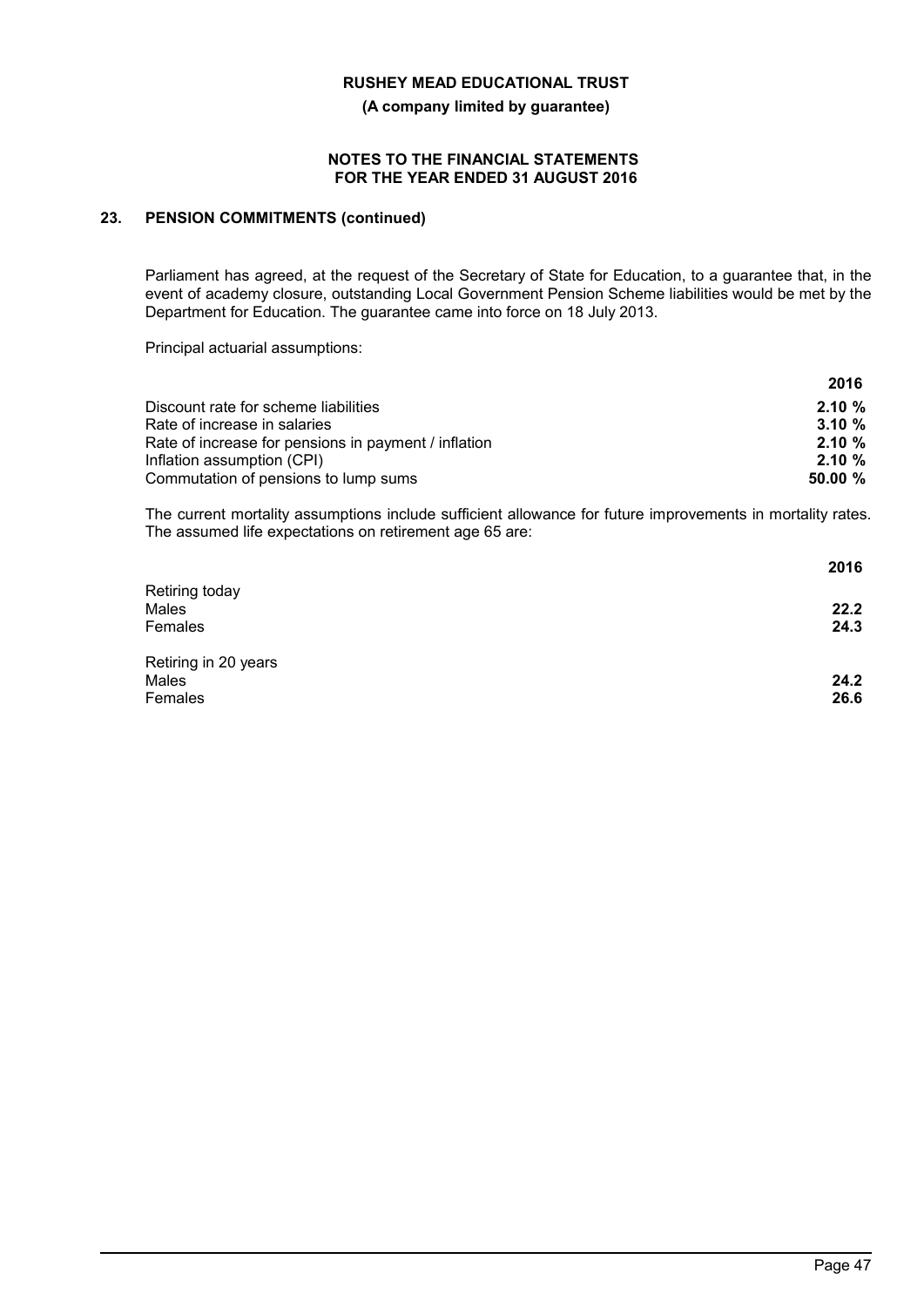#### **(A company limited by guarantee)**

#### **NOTES TO THE FINANCIAL STATEMENTS FOR THE YEAR ENDED 31 AUGUST 2016**

#### **23. PENSION COMMITMENTS (continued)**

The Academy's share of the assets in the scheme was:

|                              | Fair value at |
|------------------------------|---------------|
|                              | 31 August     |
|                              | 2016          |
|                              | £             |
| Equities                     | 3,564,000     |
| <b>Bonds</b>                 | 891,000       |
| Property                     | 445,000       |
| Cash                         | 50,000        |
| Total market value of assets | 4,950,000     |
|                              |               |

The actual return on scheme assets was £94,000*.*

Expected returns on assets are calculated as follows:-

The figures shown in the standard FRS102 report for Fund employers are based on the actuary's recommended return assumptions which are derived from the Hymans Robertson Asset Model (HRAM), the proprietary stochastic asset model developed and maintained by Hymans Robertson LLP.

#### Asset model

The HRAM type of model is known as an economic scenario generator and uses probability distributions to project a range of possible outcomes for the future behaviour of asset returns and economic variables. Some of the parameters of the model are dependent on the current state of financial markets and are updated each month (for example, the current level of equity market volatility) while other more subjective parameters do not change with different calibrations of the model.

Key subjective assumptions are:

- the average excess equity return over the risk free asset (tending to approximately 3% p.a. as the investment horizon is increased),
- the volatility of equity returns (approximately 18% p.a. over the long term) and the level and volatility of yields, credit spreads, inflation and expected (breakeven) inflation, which affect the projected value placed on the liabilities and bond returns.
- the output of the model is also affected by other more subtle effects, such as the correlations between economic and financial variables.

The only exception to the use of HRAM is in deriving the expected return on bond assets: instead of the HRAM output, the actuary has used the yields applicable at the accounting date on suitable bond indices.

The expected return on assets is based on the long-term future expected investment return for each asset class as at the beginning of the period (i.e. as at 1 September 2015 for the year to 31 August 2016, or date of joining the fund if later).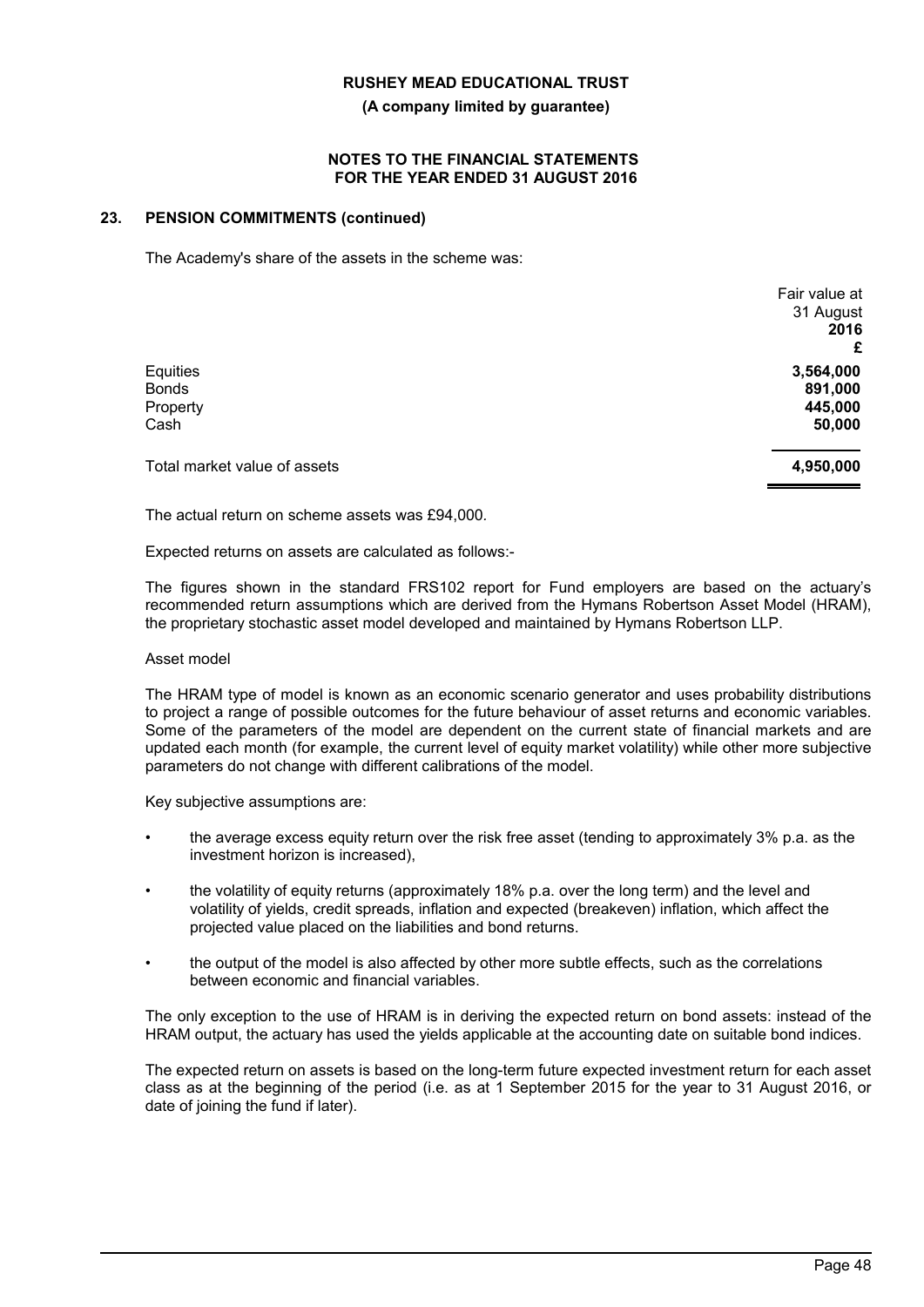**(A company limited by guarantee)**

#### **NOTES TO THE FINANCIAL STATEMENTS FOR THE YEAR ENDED 31 AUGUST 2016**

## **23. PENSION COMMITMENTS (continued)**

The amounts recognised in the statement of financial activities incorporating income and expenditure account are as follows:

|                                                                                                                                                                                                                                                 | 2016<br>£                                                            |
|-------------------------------------------------------------------------------------------------------------------------------------------------------------------------------------------------------------------------------------------------|----------------------------------------------------------------------|
| Current service cost (net of employee contributions)<br>Net interest cost                                                                                                                                                                       | (458,000)<br>(104, 000)                                              |
| Total                                                                                                                                                                                                                                           | (562,000)                                                            |
| Movements in the present value of the defined benefit obligation were as follows:                                                                                                                                                               |                                                                      |
|                                                                                                                                                                                                                                                 | 2016<br>£                                                            |
| Upon conversion<br>Current service cost<br>Interest cost<br><b>Employees contributions</b><br>Actuarial gains and (losses)<br>Liabilities assumed in a business combination                                                                     | 5,062,000<br>458,000<br>198,000<br>100,000<br>1,846,000<br>3,477,000 |
| At 31 August                                                                                                                                                                                                                                    | 11,141,000                                                           |
| Movements in the fair value of the Academy's share of scheme assets:                                                                                                                                                                            |                                                                      |
|                                                                                                                                                                                                                                                 | 2016<br>£                                                            |
| Upon conversion<br>Return on plan assets (excluding net interest on the net defined pension liability)<br>Actuarial gains and (losses)<br><b>Employer contributions</b><br>Employees contributions<br>Assets acquired in a business combination | 2,355,000<br>94,000<br>575,000<br>341,000<br>100,000<br>1,485,000    |
| At 31 August                                                                                                                                                                                                                                    | 4,950,000                                                            |

## **Sensitivity analysis**

The sensitivities regarding the principal assumptions used to measure the scheme liabilities are set out below:

| Change in assumptions as at 31 August 2016: | Approximate %<br>increase to<br><b>Employer</b><br>Liability | Approximate<br>monetary<br>amount |
|---------------------------------------------|--------------------------------------------------------------|-----------------------------------|
| 0.5% decrease in Real Discount Rate         | $13\%$                                                       | 1.486.000                         |
| 1 year increase in member life expectancy   | $3\%$                                                        | 334.000                           |
| 0.5% increase in the Salary Increase Rate   | 5%                                                           | 585,000                           |
| 0.5% increase in the Pension Increase Rate  | 8%                                                           | 853,000                           |